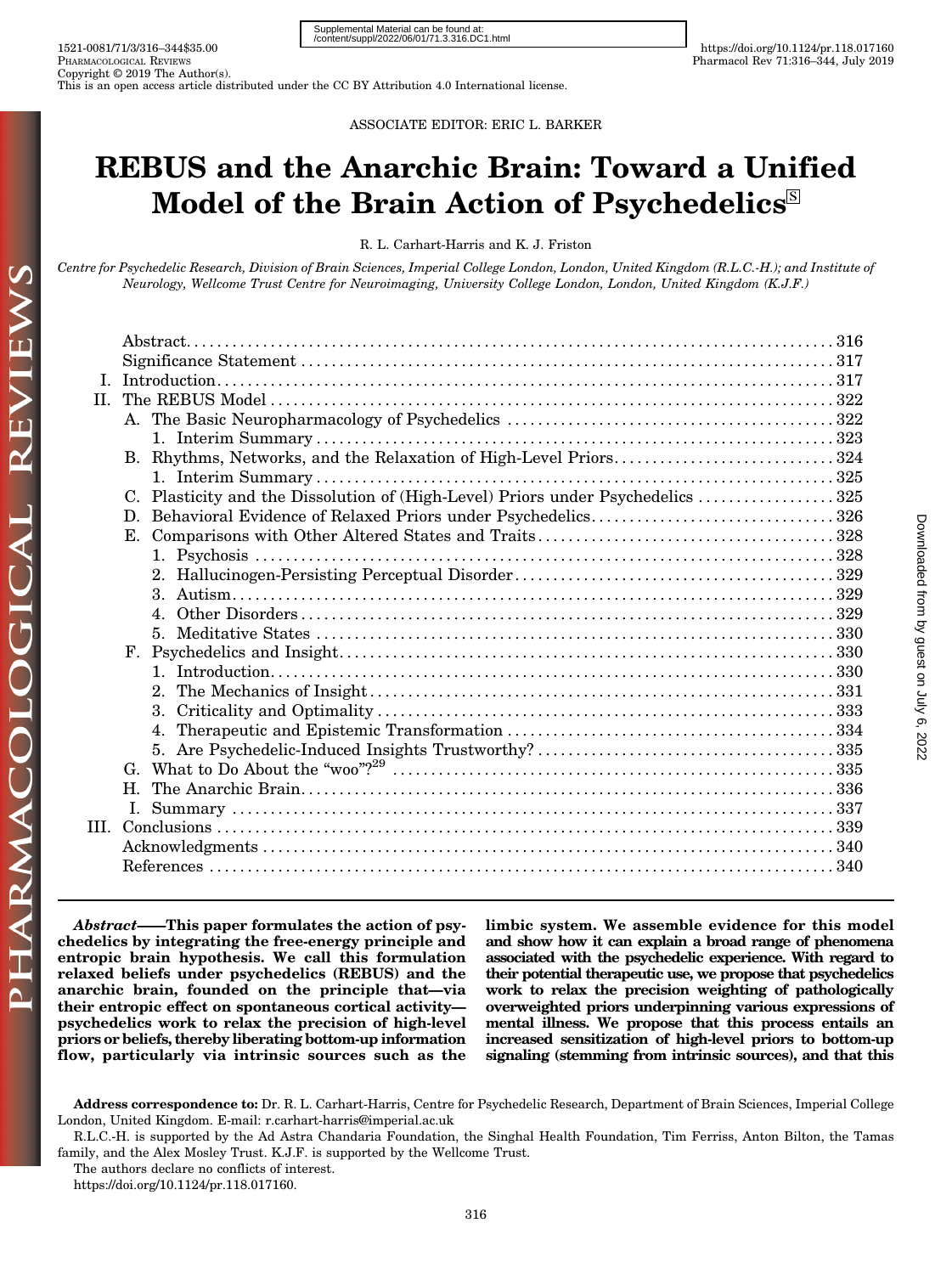<span id="page-1-0"></span>heightened sensitivity enables the potential revision and deweighting of overweighted priors. We end by discussing further implications of the model, such as that psychedelics can bring about the revision of other heavily weighted highlevel priors, not directly related to mental health, such as those underlying partisan and/or overly-confident political, religious, and/or philosophical perspectives.

Significance Statement——Psychedelics are capturing interest, with efforts underway to bring psilocybin therapy to marketing authorisation and legal access within a

### I. Introduction

Psychedelic (mind-manifesting) drugs such as d-lysergic acid diethylamide (LSD) and psilocybin are capturing people's imagination and permeating popular culture on a scale not seen since the 1960s (Hanks, 2010; Keshavan and Sudarshan, 2017; Bayne and Carter, 2018; Pollan, 2018). For those involved in research with these compounds, it seems likely that they will influence psychology and psychiatry in a major way in the coming decades—but there is still much that is uncertain. In the present climate of rapid development, a compelling unified model of the brain mechanisms of psychedelics would hold significant value.

In this work, we propose such a unifying model. We call this relaxed beliefs under psychedelics  $(REBUS)^1$ and the anarchic brain or "REBUS" for short. The model takes inspiration from two formulations of brain function, namely: 1) the free-energy principle<sup>2</sup> (Friston, 2010) and 2) the entropic brain hypothesis<sup>3</sup> (Carhart-Harris,

### <sup>1</sup>REBUS is an acronym for "RElaxed Beliefs Under pSychedelics."

 $2$ The phenomenon of free energy, as it relates to brain function, was first introduced by Karl Friston in 2005 [Friston K (2005) A theory of cortical responses. Philos Trans R Soc Lond B Biol Sci 360(1456):815–36] and later developed into the "free-energy principle" [Friston K, Kilner J, Harrison L (2007) A free-energy principle for the brain. J Physiol Paris 100(1–3):70–87]. The free-energy principle is closely related to hierarchical predictive coding and the Bayesian Brain. For comprehensive texts on these models, see: (Andy Clark, Surfing Uncertainty) and [Hohwy J (2014) The Predictive Mind]—and here: [Tappin BM, Gadsby S (2019) Biased belief in the Bayesian brain: A deeper look at the evidence. Conscious Cogn 68:107–114] for a useful critique and indication of the robustness of the model in the context of psychotic delusions. As a simple nontechnical rule, free energy can be thought of as a measure of surprise. Thus, it is intimately related to information theoretic entropy, which is a measure of uncertainty or average surprise.

<sup>3</sup>The entropic brain hypothesis (EBH) was first introduced in 2014 (Carhart-Harris et al., 2014) and later revisited and updated in 2018 (Carhart-Harris, 2018a). A stern test of the EBH would be to assess the specificity of the relationship between brain entropy and richness of conscious content, and one way to do this would be to assess the question of whether stimulant drugs, which increase arousal but presumably not conscious content, increase brain entropy. If they do increase brain entropy (to a similar extent to psychedelics), then this would contradict and potentially falsify the EBH.

decade, spearheaded by the findings of a series of phase 2 trials. In this climate, a compelling unified model of how psychedelics alter brain function to alter consciousness would have appeal. Towards this end, we have sought to integrate a leading model of global brain function, hierarchical predictive coding, with an often-cited model of the acute action of psychedelics, the entropic brain hypothesis. The resulting synthesis states that psychedelics work to relax high-level priors, sensitising them to liberated bottom-up information flow, which, with the right intention, care provision and context, can help guide and cultivate the revision of entrenched pathological priors.

2018a). The free-energy principle furnishes a unified description of the behavior of autopoietic or living (i.e., self-producing and maintaining) systems—that explains their development, processing, and behavior based on their inherent tendency to resist disorder and minimize uncertainty. This description of (self-evidencing) systems appeals to their inherent drive to optimize internal probabilistic representations—and sampling—of their environments (Friston, 2010). Hierarchical predictive coding forms a major part of the free-energy principle and, thus, the REBUS model also (see Fig. 1 and also the [Supplemental Glossary](http://pharmrev.aspetjournals.org/lookup/suppl/doi:10.1124/pr.118.017160/-/DC1) for disambiguation of terms).

The entropic brain hypothesis proposes that within upper and lower bounds, i.e., a critical zone (Hilgetag and Hutt, 2014), the entropy of spontaneous brain activity indexes the richness (i.e., the diversity and vividness) of subjective experience, within any given state of consciousness, and that psychedelics acutely increase both (Carhart-Harris et al., 2014; Carhart-Harris, 2018a). Crucially, both the free-energy and entropic brain formulations rest on quantifiable measures from information theory that are apt for empirical study.

The entropic brain hypothesis and free-energy principle are inter-related, not least because of their shared appeal to information theoretical metrics, closely linked to classic (Shannon) entropy. In its most basic information-theoretical form, entropy is a dimensionless measure of uncertainty about a dynamical phenomenon (Ben-Naim, 2007). The entropic brain measures the uncertainty of neuronal fluctuations across time, whereas free-energy measures the uncertainty of beliefs encoded by neuronal fluctuations. The entropic brain hypothesis proposes that a principal action of psychedelics is to increase the entropy of spontaneous brain activity, and that such effects are mirrored at the subjective level by an increase in the richness of conscious experience, assuming that the brain and mind are flip sides of the same coin, i.e., a position commensurate with so-called "dual aspect monism" (Solms and Turnbull, 2003).

ABBREVIATIONS: 5-HT2AR, serotonin 2A receptor; BMR, Bayesian model reduction; BMS, Bayesian model selection; DMN, default-mode network; EEG, electroencephalogram; HPPD, hallucinogen-persisting perceptual disorder; LSD, d-lysergic acid diethylamide; MDMA, 3,4 methylenedioxy-methamphetamine; MEG, magnetoencephalography; REBUS, relaxed beliefs under psychedelics.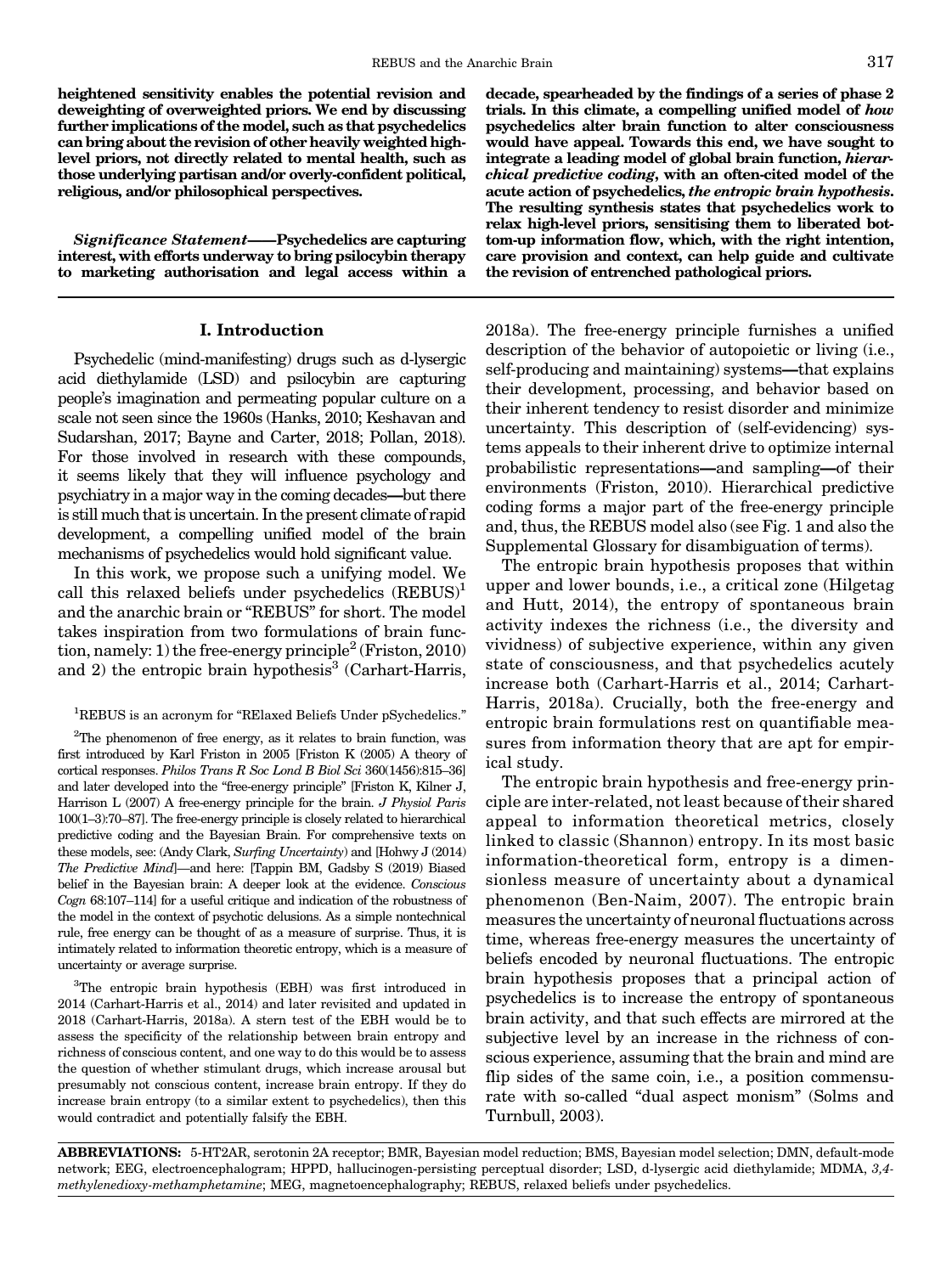### **Hierarchical predictive coding**



Fig. 1. This schematic illustrates the proposed effects of psychedelics on hierarchical predictive coding, a predominant process theory for Bayesian inference and variational free-energy minimization in the brain. Under these computational architectures, sensory input arrives at the sensory epithelia and is compared with descending predictions. The ensuing prediction error (blue circles; e.g., neuronal populations of superficial pyramidal cells) is then passed forward into hierarchies, to update expectations at higher levels (blue arrows). These posterior expectations (teal circles; e.g., deep pyramidal cells) then generate predictions of the representations in lower levels, via descending predictions (teal arrows). The recurrent neuronal message passing (i.e., neuronal dynamics) tries to minimize the amplitude of prediction errors at each and every level of the hierarchy, thereby furnishing the best explanation for sensory input at multiple levels of hierarchal abstraction. Crucially, this process depends upon the precision (ascribed importance or salience) afforded to the ascending prediction errors (surprise) and the precision (felt confidence) of posterior beliefs. The basic idea—pursued in this article—is that psychedelics act preferentially via stimulating 5-HT2ARs on deep pyramidal cells within the visual cortex as well as at higher levels of the cortical hierarchy. Deep-layer pyramidal neurons are thought to encode posterior expectations, priors, or beliefs. The resulting disinhibition or sensitization of these units lightens to precision of higher-level expectations so that (by implication of the model) they are more sensitive to ascending prediction errors (surprise/ascending information), as indicated by the thick blue arrow in the lower panel. Computationally, this process corresponds to reducing the precision of higher-level prior beliefs and an implicit reduction in the curvature of the free-energy landscape that contains neuronal dynamics. Effectively, this can be thought of as a flattening of local minima, enabling neuronal dynamics to escape their basins of attraction and—when in flat minima—express long-range correlations and desynchronized activity. This schematic uses the format in Bastos et al. (2012), to which the reader is referred for details.

The entropic brain hypothesis began as a largely conceptual offering (Carhart-Harris et al., 2014) but has since been substantiated by a number of empirical neuroimaging studies and quantitative analyses (Carhart-Harris, 2018a). It is intended that the neurobiological evidence base for the entropic brain hypothesis be supplemented by concomitant measures of subjective and behavioral complexity/entropy—as have been applied in the context of development and ageing (Gauvrit et al., 2017) and natural language (Hoffman et al., 2013). Thus, the entropic mind and behavior are natural extensions of the entropic brain hypothesis.

In this study, we integrate the entropic brain hypothesis and the free-energy principle framework, and in particular, exploit the latter's close links with predictive processing or coding and the so-called Bayesian brain hypothesis. Put simply, these closely

related perspectives on brain and mind function maintain that the brain instantiates, within its hierarchical architecture, best-guess statistical approximations (generative models) of the causes of its sensorium based on Bayesian principles of empirically informed belief updating (Rao and Ballard, 1999). Predictive coding is a neuronally plausible theory for this belief updating—and has been used to account for a vast range of subjective and behavioral phenomena: from perceptual illusions in healthy individuals (Zeller et al., 2015) to a broad number of psychopathological states and disorders (Fletcher and Frith, 2009; Edwards et al., 2012). In fact, it is reasonable to say that hierarchical predictive coding now represents the predominant neurobiological and computational framework for describing psychological phenomena in health and disease.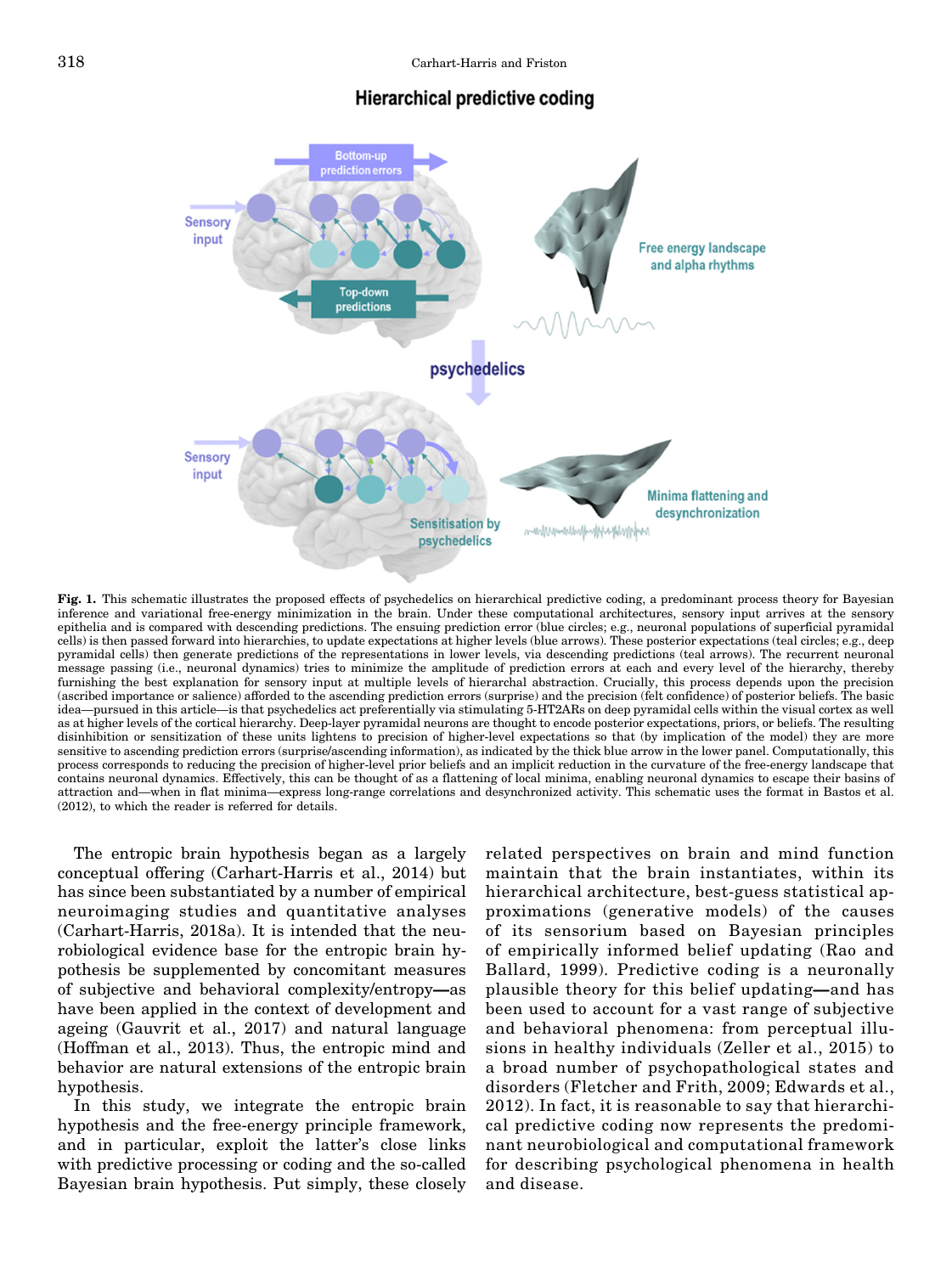The present work proposes that a principal action of classic psychedelics is to relax the precision weighting4 of prior beliefs encoded in the spontaneous activity of neuronal hierarchies. Statistically, precision is equivalent to inverse variance (i.e., negative entropy), and, subjectively and intuitively, it can be regarded as commensurate with felt confidence, i.e., the closer data are to a given model, the smaller will be our errors of prediction and thus, the stronger will be our felt confidence in our model. More specifically, this study proposes that the effect of this relaxation process is felt most profoundly when it occurs at the highest or deepest level of the brain's functional architecture, i.e., the levels that instantiate particularly high-level models such as those related to selfhood, identity, or ego. Moreover, as outlined below, due to the distinct pharmacology of psychedelics—effects at high or deep levels of the brain's functional hierarchy happen quite readily (perhaps definitively so) with this category of drug, particularly at high doses (Milliere, 2017).

Functionally, the effect of relaxing the precision weighting of high-level priors is to create a state in which these priors are imbued with less confidence. As just touched on, an important example of a highlevel prior is the belief that one has a particular personality and set of characteristics and views. This (umbrella) belief is commensurate with the narrative self (Milliere, 2017) or ego (Carhart-Harris and Friston, 2010). It is proposed in this work that dissolving high-level priors has implications for the functioning of the rest of the hierarchy—and indeed the integrity of the hierarchy itself. More specifically, we propose that the general (entropic) action of psychedelics is to render the brain/mind's (variational free) energy landscape flattened or opened up. It follows from hierarchical predictive coding that precise high-level priors or beliefs ordinarily have an important constraining influence on the rest of the hierarchy, canalizing lower components and inhibiting their expression and influence.

A corollary of relaxing high-level priors or beliefs under psychedelics is that ascending prediction errors from lower levels of the system (that are ordinarily unable to update beliefs due to the top-down suppressive influence of heavily-weighted priors) can find freer register in conscious experience, by reaching and impressing on higher levels of the hierarchy. In this work, we propose that this straightforward model can account for the full breadth of subjective phenomena associated with the psychedelic experience, including the following: ego dissolution (Nour et al., 2016; Milliere, 2017), the unitive and largely synonymous peak experience (Roseman et al., 2018b),

near-death-like experiences (Timmermann et al., 2018), a sense of anxiety and uncertainty (Carhart-Harris et al., 2014), heightened suggestibility (Carhart-Harris et al., 2015), sensitivity to context (Carhart-Harris et al., 2018c), emotional lability (Carhart-Harris et al., 2016b), insight (Carbonaro et al., 2018), paranoid and delusional thinking (Carhart-Harris et al., 2016b), psychological age regression and vivid autobiographical recollection (Grof, 1979), recourse to magical thinking (Carhart-Harris et al., 2014), altered time perception (Wackermann et al., 2008), a sense of the ineffable (Pollan, 2018), entity encounters and sensed presence (Timmermann et al., 2018), eyesclosed dreamlike visions (de Araujo et al., 2012), geometric hallucinations (Bressloff et al., 2002), and more.

The hypothesized flattening of the brain's (variational free) energy landscape<sup>5</sup> under psychedelics can be seen as analogous to the phenomenon of simulated annealing in computer science—which itself is analogous to annealing in metallurgy, whereby a system is heated (i.e., instantiated by increased neural excitability), such that it attains a state of heightened plasticity, in which the discovery of new energy minima (relatively stable places/ trajectories for the system to visit/reside in for a period of time) is accelerated (Wang and Smith, 1998). Subsequently, as the drug is metabolized and the system cools, its dynamics begin to stabilize—and attractor basins begin to steepen again (Carhart-Harris et al., 2017). This process may result in the emergence of a new energy landscape with revised properties (Fig. 1).

Within the transient hot state of a psychedelic experience, a flattened landscape implies that attracting brain states (and accompanying mind states) encoding beliefs are less stable and influential, implying that interstate transitions can occur more freely. Thus, rather than the mind and brain being constrained to a small number of gravitationally dominant attractors (i.e., states or sequence of states), the mind and brain spontaneously transition between states with greater freedom—and in a less predictable way. These altered dynamics may be felt as an enriched or broadened global state of consciousness—and a sense of

<sup>5</sup>Technically, a loss of precision (confidence) in posterior beliefs corresponds to a decrease in the curvature or flattening of the freeenergy landscape associated with the neuronal activity encoding those beliefs. Free-energy minimization effectively tries to find flat minima in accord with Occam's principle and Jayne's principle of maximum entropy (Jaynes, 1957). Interestingly, the problem of sharp minima is still an area of active research in machine learning (Hochreiter and Schmidhuber, 1997) Flat minima lend neuronal activity a latitude for fluctuations that characteristically result in critical slowing, of the sort entailed by the entropic brain hypothesis. The "slow" in critical slowing can be thought of as a slow recovery from a perturbation, i.e., the system has a slower recovery rate. See Friston et al. (2012a) for a technical discussion.

<sup>4</sup> Precision is formally inverse variance and can be thought of as synonymous with felt confidence.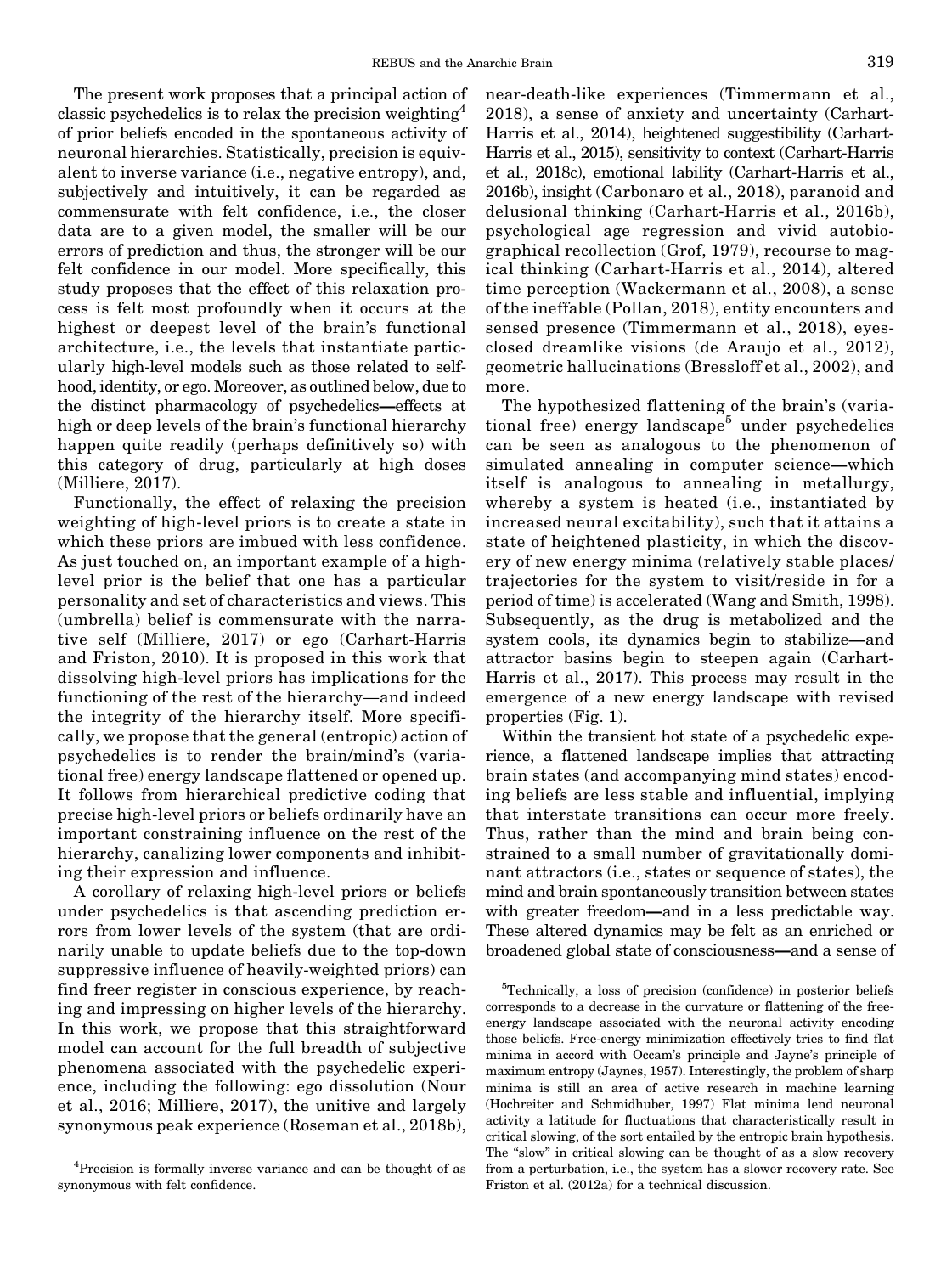

Fig. 2. These schematics depict: on the top row, brain organization in psychopathologies such as depression in which high-level priors (e.g., instantiated by the DMN) are overweighted (thick top-down arrow), causing a suppression of and insensitivity to bottom-up signaling (e.g., stemming from the limbic system). In this figure, we show compromised bottom-up signaling via a thin arrow with a red cross over its center. The graphic on the top right depicts a pathologically rigid or frozen system, insensitive to perturbation, represented in this figure as a heavy ball dropped on a solid surface having a minimal effect on the system, i.e., the ball lands with an uneventful thud. The bottom row depicts brain organization under a psychedelic. In this figure, the top-down arrow has been made translucent to reflect a deweighting or relaxation of high-level priors or beliefs (this component of the model is referred to by the acronym REBUS). The effect of this deweighting is to enable bottom-up information intrinsic to the system, to travel up the hierarchy with greater latitude and compass. We refer to this component of the model as the anarchic brain. That the two brains on the bottom row are on the same level and of the same size is intended to reflect a generalized decrease in hierarchical constraints under the psychedelic. The graphic on the bottom right represents a phenomenon known as critical slowing, i.e., systems at criticality display maximal sensitivity to perturbation. In this figure, one can see ripples appearing after a heavy ball is dropped into a liquid surface, reflecting how, in this particular system, and unlike its frozen counterpart above, there will be a slow recovery to the same perturbation. Illustrations by Pedro Oliveira, courtesy of Favo Studio.

the mind opening up (Atasoy et al., 2017). Equally, however, they may be felt as aversive and disconcerting (Carhart-Harris et al., 2016b), especially given that small perturbations to the system can have large repercussions in such a flattened energy landscape, e.g., see the related themes of context sensitivity (Carhart-Harris et al., 2018c) and critical slowing (Cocchi et al., 2017); see Fig. 2.

Under psychedelics, one can view global brain function as entering a mode or state that: 1) features a lightening or relaxation of the precision weighting on priors and 2) allows for a (potentially enduring) revision of such priors, via the release of prediction error that impacts on the sensitized priors. Empirically,<sup>6</sup> findings of an enriched repertoire of connectivity motifs (Tagliazucchi et al., 2014) and connectome harmonics under psychedelics (Atasoy et al., 2017) may be seen as consistent with the notion of a flattened energy landscape under these drugs. We also go further to speculate that the influence of previously dominant attractors—including those that may be pathologic—perhaps erected in response to trauma-related uncertainty or ambiguity, whether acute or chronic (Carhart-Harris, 2019), may be relaxed in an enduring way after successful psychedelic therapy, potentially accounting for the so-called afterglow period (Majic et al., 2015) and beyond.

In brief, our proposal is that psychedelics disrupt functioning at a level of the system (sensitivity of deep-layer pyramidal neurons, power of lowfrequency rhythms, and integrity of large-scale networks) that encodes the precision of priors, beliefs, or assumptions. At low doses, subjective effects may be felt most tangibly at the perceptual level and particularly within the visual domain [serotonin 2A

<sup>6</sup> Physiologically, precision is thought to be encoded by the sensitivity or postsynaptic gain of neuronal populations encoding predictions and prediction errors. Generally, a loss of precision corresponds to an increased sensitivity to afferent, presynaptic input. In turn, this enables revision or updating of beliefs that are neuronally encoded. See Kanai et al. (2015).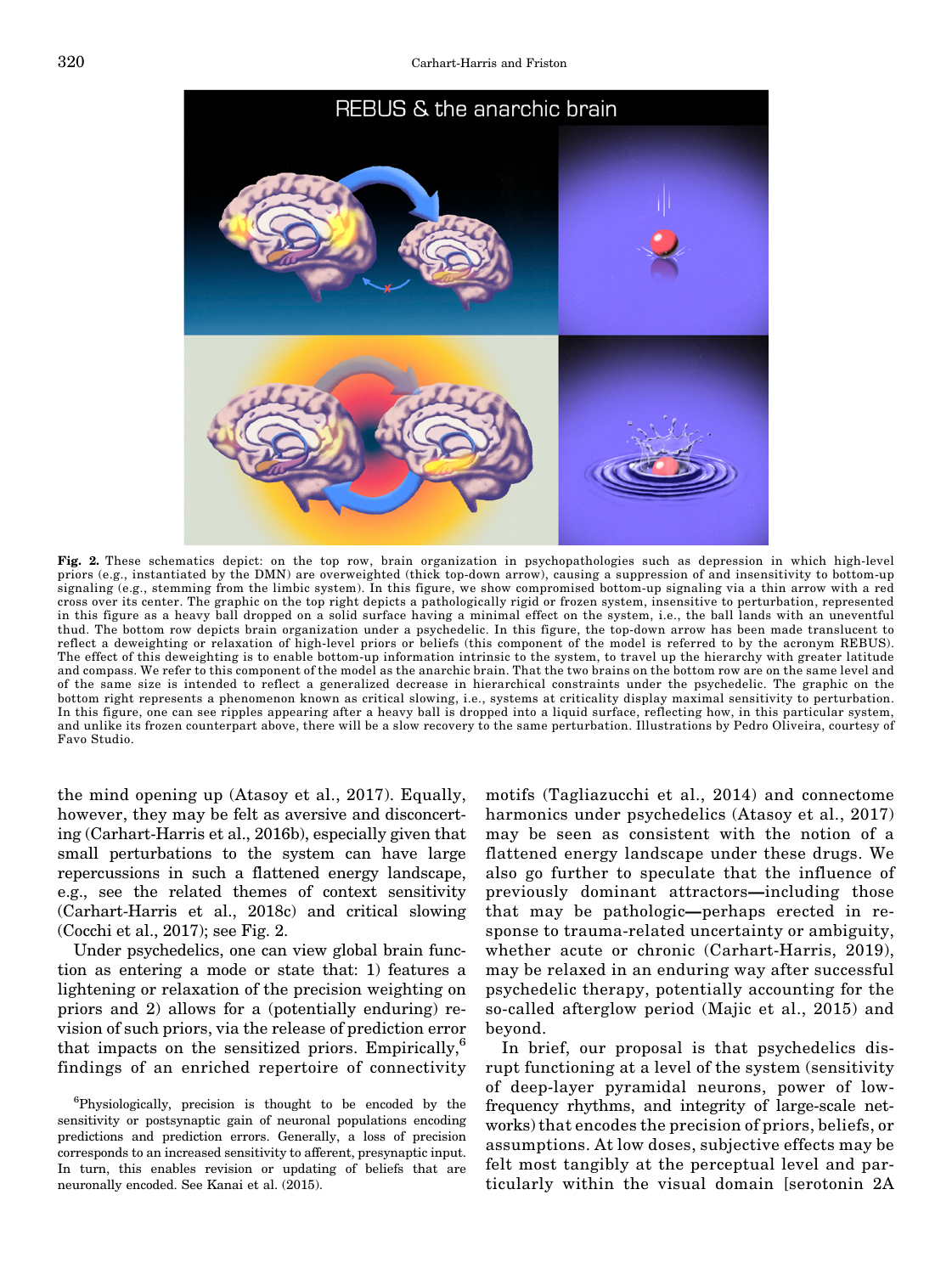receptor (5-HT2ARs) are richly expressed within the visual cortex], but at higher doses, effects will become more profound as the functioning of higher levels of the global hierarchy become significantly disrupted, potentially accounting for phenomena such as the dissolution of ego boundaries<sup>7</sup> and potential (long-term) revision of high-level priors, perspectives, or beliefs.

Mechanisms of simulated annealing, the destruction of sharp minima, and Bayesian model reduction (BMR) can be raised in this work (and in more detail later on) to account for the rapid, marked, and enduring belief changes that can be seen after (highdose) psychedelic experience (Friston et al., 2017; Lyons and Carhart-Harris, 2018a)—and upon which the growing evidence for psychedelic therapy is based (Carhart-Harris and Goodwin, 2017; Rucker et al., 2018). We propose that many, if not most, psychopathologies develop via the gradual (or rapid—in the case of acute trauma) entrenchment of pathologic thoughts and behaviors, plus aberrant beliefs held at a high level, e.g., in the form of negative selfperception and/or fearful, pessimistic, and sometimes paranoid outlooks. We also propose that these pathologic beliefs are ascribed excessive precision, weight, or influence in many psychiatric disorders (Clark et al., 2018). This view overlaps somewhat with the so-called capture theory of mental suffering (Kessler, 2016) as well as Bayesian perspectives on delusional belief formation in psychosis (Adams et al., 2018; Sterzer et al., 2018).

The process of capture (Kessler, 2016) or tightening of beliefs (and behaviors) in uncertainty (Carhart-Harris, 2019) may begin with psychological injury (Hovens et al., 2015; Peters et al.,  $2017$ <sup>8</sup> and then develop progressively, likely as an (functional) attempt to mitigate the averseness of felt uncertainty or ambiguity brought on by the relevant shock(s) and/or psychological injury or injuries. In this sense, the creation of the aberrant belief is

<sup>7</sup>Note: we do not differentiate between different types of ego dissolution. For example, it has been argued that ego dissolution can be as follows: 1) incomplete: due to psychological resistance and/or insufficient drug dose, ensuing ego dissolution is experienced as a state of high anxiety and distress or 2) complete: felt as a state of complete surrender, associated bliss, and union with all things. We are currently developing a relevant emotional breakthrough inventory rating scale to better differentiate between these two types of ego dissolution. An argument could be made that only the latter is true ego dissolution, as it is an almost binary, qualitative phenomenon, i.e., it either happens or it does not. It is obviously of interest to better understand the neuronal correlates of these distinct experiences. Perhaps relevantly, recent positron–emission tomography imaging of 5-HT2AR occupancy and its relationship to subjective effects supports the assumption that the dose–response curve for psychedelics is nonlinear: Madsen et al. (2019).

8 Not discounting the relevance of differential sensitivities or vulnerabilities to the effects of injury, such as the role of genetic risk factors.

self-protective and defensive (i.e., it is a coping mechanism), and, although pathologic, it may work to reduce an individual's felt uncertainty. Indeed, as a strategy for suppressing uncertainty, even aberrant belief formation is consistent with the uncertainty-resolving imperatives of the free-energy principle. However, because the relevant defensive belief(s) becomes defining of pathology, it follows that it must be revised to avoid becoming entrenched and thus resistant to treatment. Moreover, because the belief(s) is self-protective, it is natural that psychological resistance will be felt if its integrity is threatened, e.g., pharmacologically via a psychedelic, or in the context of psychodynamic psychotherapy. It also follows that the precision weighting of the relevant high-level prior(s) or beliefs must first be relaxed, before they can be revised, and that a safe container for such a potentially destabilizing process is essential (Carhart-Harris et al., 2018c).

The ideal result of the process of belief relaxation and revision is a recalibration of the relevant beliefs so that they may better align or harmonize with other levels of the system and with bottom-up information—whether originating from within (e.g., via lower-level intrinsic systems and related interoception) or, at lower doses, outside the individual (i.e., via sensory input or extroception). Such functional harmony or realignment may look like a system better able to guide thought and behavior in an open, unguarded way (Watts et al., 2017; Carhart-Harris et al., 2018b). In what follows, we offer some speculations on how the proposed top heaviness underpinning much psychopathology<sup>9</sup> is biologically instantiated in the human brain—and potentially relieved by psychedelic therapy.

This work will endeavor to account for a broad range of phenomena associated with the psychedelic experience by first presenting the neurobiological case for the hypothesis that the precision weighting of beliefs is relaxed under these compounds (REBUS). We then focus on the phenomenology of the psychedelic experience and its consequences—and how this ties in with the relevant neurobiology. We hope to explain how a potential relaxation of the precision weighting of high-level priors or beliefs and subsequent opening up of mental content under a psychedelic is logically implied by our two main guiding formulations: the entropic brain hypothesis and the free-energy principle. An important complementary theme, inspired by the so-called algorithmic information theory account of consciousness (Ruffini, 2017), is that the brain's highest levels naturally envelope the content of levels below,

<sup>9</sup>And perhaps individuals living within technologically and industrially advanced societies.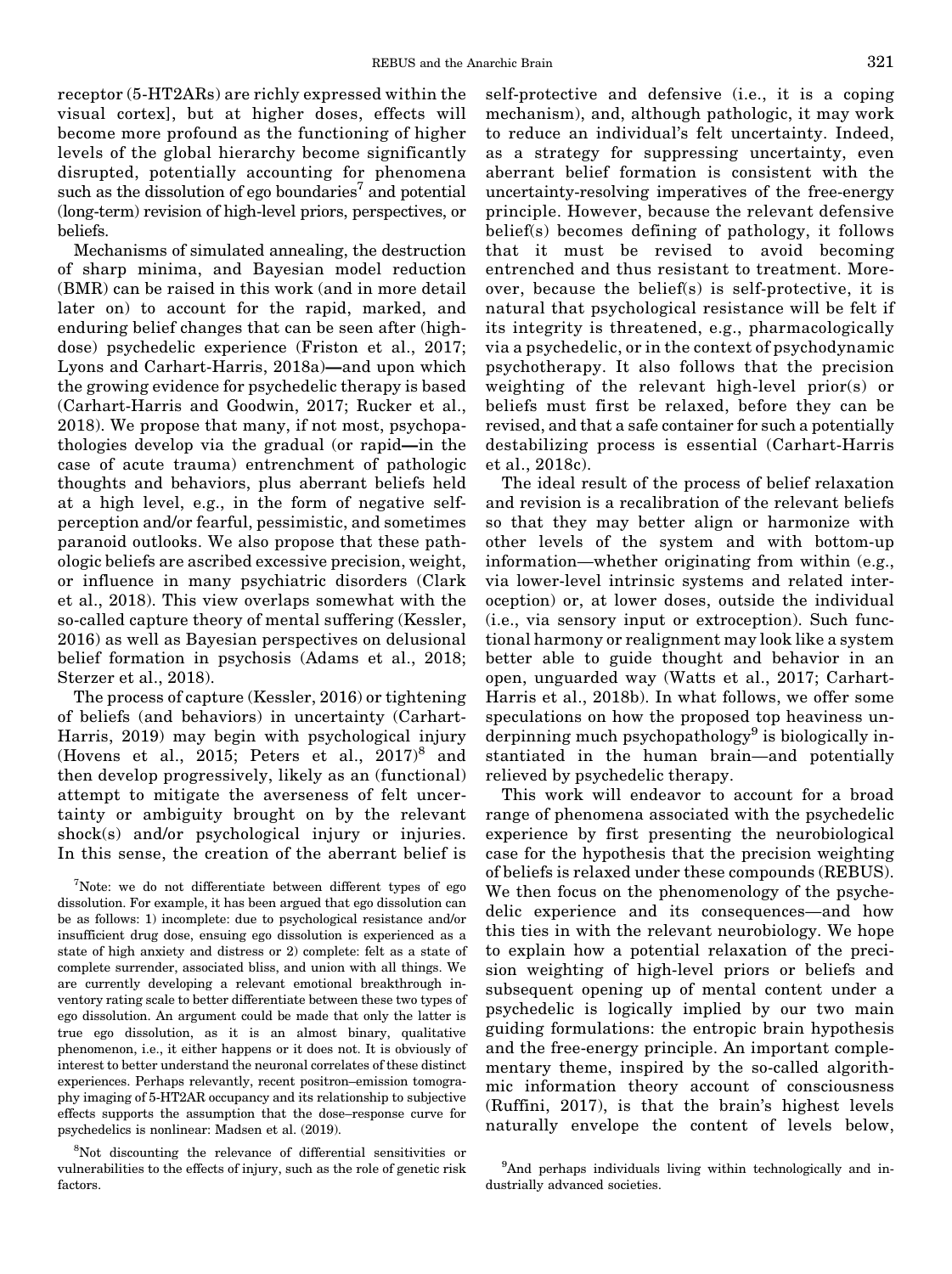<span id="page-6-0"></span>thereby effectively suppressing their potential information content via the action of a summary model. $^{10}$ Such models are referred to as compressive because they compress the content of levels below, effectively causing their content to disappear or at least not be heard. By implication, the breakdown of a compressive model should have an expansive influence on the system's potential information content, as it would liberate suppressed information, enabling it to travel up through the hierarchy, impressing on higher levels as it does.

Our empirically informed theoretical treatment of psychedelics begins with a review of their pharmacology and associated behavioral research, both in animals and humans, making special reference to synaptic efficacy-enhancing effects (Ly et al., 2018). We then address the important relationship between their key pharmacological action, namely, 5-HT2AR agonism and sensitivity to context (Carhart-Harris et al., 2018c). We place special emphasis on the interaction between perceived (or actual) environmental volatility, associated stress, upregulation of 5-HT2AR functioning, and associated plasticity.

We argue that this upregulation of 5-HT2AR functioning facilitates adaptability to environmental volatility (Carhart-Harris and Nutt, 2017). This property has also been attributed to other neuromodulatory systems, such as noradrenaline and acetylcholine (Yu and Dayan, 2002, 2005), but it may be an especially pronounced feature of the 5-HT2AR system (Carhart-Harris and Nutt, 2017). We then turn to functional brain-imaging studies with psychedelics and what these tell us about the acute action of psychedelics and their potential longer-term effects. We conclude by focusing on recent evidence supporting the therapeutic potential of psychedelics and offer a unified account of their acute and therapeutic mechanisms based on an integration of the entropic brain hypothesis and free-energy principle.

### II. The REBUS Model

### A. The Basic Neuropharmacology of Psychedelics

Some classic psychedelics, such as LSD, have a rich pharmacology (Nichols, 2004, 2016); however, there is compelling evidence that activation of a specific serotonin receptor subtype, the 5-HT2AR, is necessary for these compounds' subsequent psychedelic effects. The affinity of psychedelics for the 5-HT2AR correlates strongly with their subjective and behavioral potency in humans and animals (Glennon et al.,

1992), and pretreatment with 5-HT2AR antagonists markedly attenuates their characteristic psychological effects in humans (Vollenweider et al.,  $1998$ ).<sup>11</sup> The 5-HT2ARs are expressed most densely in the cortex and especially in high-level association regions, such as those belonging to the so-called default-mode network (DMN) (Beliveau et al., 2017). Recently, it was found that 5-HT2AR occupancy and plasma concentration of psilocin (the active metabolite of psilocybin) correlate with psilocybin's subjective effects—in a nonlinear way that matches the nonlinear nature of psychological phenomena such as ego dissolution (Madsen et al., 2019).

The DMN is a high-level brain network that is exceptional for a number of reasons, including: 1) its high basal metabolism (Raichle, 2015), 2) dense interregional connectivity (Hagmann et al., 2008), 3) extreme heteromodality (Margulies et al., 2016), and 4) association with functionally high-level behaviors—falling broadly under the constructs of perspective taking and metacognition (Soto et al., 2018). The DMN has been associated with arguably species-defining behaviors such as mental time travel (Ostby et al., 2012), moral decision making (Kaplan et al., 2017), counter-factual thinking (Van Hoeck et al., 2013), and self-consciousness (Fingelkurts et al., 2012). Some years ago, we nominated the DMN as the primary biologic substrate of the Freudian ego (Carhart-Harris and Friston, 2010), as well as a vital system for the maintenance of secondary process cognition (Carhart-Harris et al., 2014). With some qualifications (Lebedev et al., 2015) and an acknowledgment of the looseness of this attributional exercise (mainly due to the intrinsic abstraction of the constructs in question, which is a challenge to surmount), we still largely maintain these views (see also Davey et al., 2016; Davey and Harrison, 2018). In simpler, more mechanistic terms, however, the human DMN can be considered to sit at the top end—or center of a uniquely deep hierarchical system, i.e., the human brain, instantiating a uniquely deep and

 $11$ For a more detailed account of the specific signalling pathways engaged by psychedelics, see Marek (2018) and [López-Giménez JF, González-Maeso J (2018) Hallucinogens and serotonin 5-HT(2A) receptor-mediated signaling pathways. Curr Top Behav Neurosci 36: 45–73]. Do note that these signalling pathways are complex as it is still not yet fully clear which signalling pathway or combination of them is necessary and sufficient for a psychedelic drug's typical effects to manifest. There is also the phenomenon of functional selectivity to consider, i.e., that psychedelics appear to activate 5-HT2ARs in a different way to the endogenous ligand, 5-HT [González-Maeso J, Sealfon SC. Agonist-trafficking and hallucinogens. Curr Med Chem 16(8):1017–27]. The context and location of the 5-HT2AR–expressing neuron also needs to be factored in, e.g., highly 5-HT2AR–expressing deep-layer pyramidal neurons appear to be those that are most likely to be directly activated by psychedelics [Martin DA, Nichols CD (2016) Psychedelics recruit multiple cellular types and produce complex transcriptional responses within the brain. EBioMedicine 11:262–277].

<sup>10</sup>Technically, this imperative is identical to that used in predictive coding and variational free-energy minimization, namely, the compression of information via the minimization of redundancy or complexity (Hinton and Zemel, 1993; MacKay, 1995; Schmidhuber, 2010).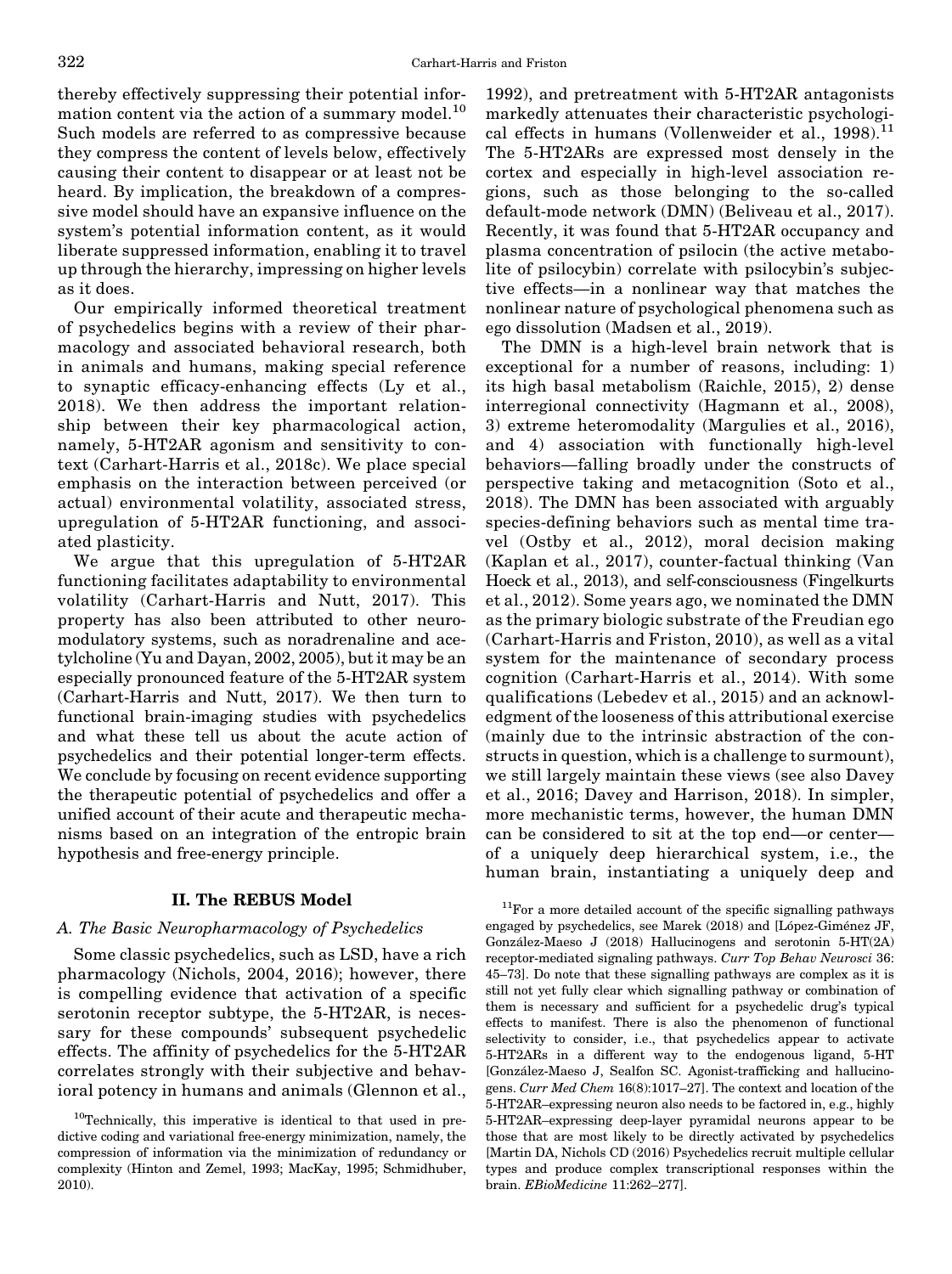<span id="page-7-0"></span>domain-general model of the embodied agent his- or herself (Friston, 2018; Friston et al., 2018). See Becker (2011) for a reminder of the unique depth of human mental models and their psychological and sociological implications.

An important aspect of the present thesis is that the potential belief-revising effects of psychedelics occur via an action on the top end (or deepest aspect) of the brain's functional architecture, with high-level cortex being particularly implicated. This high-end locus of action is supported by the especially dense expression of 5-HT2ARs within high-level cortex (Beliveau et al., 2017). Functional disintegration of the  $DMN<sup>12</sup>$  and changes in other high-level networks (Lebedev et al., 2015; Tagliazucchi et al., 2016) have been linked with the most abstract phenomenological features of the psychedelic experience, such as ego dissolution (Carhart-Harris et al., 2016c); however, we also propose that the pronounced perceptual effects of psychedelics involve effects both within and above the relevant sensory modules. Consistent with the free-energy principle, we propose that the brain's highest levels provide an implicit, centralizing, and generalized compression of (potential) information held within and processed by subordinate levels; i.e., the high or deep hierarchical levels furnish beliefs about abstract, domain-general narratives regarding the world qualities of self and states of being. Moreover, these beliefs also offer the best explanation for inferences at lower levels (Ruffini, 2017), a rule that also applies to the extensive architecture dedicated to perceptual inference (Gregory, 1980). Relatedly, although the DMN is characteristically far removed from immediate sensory processing (Margulies et al., 2016), evidence suggests that it contextualizes sensory processing, particularly in the visual modality (Huang and Sereno, 2013; Griffis et al., 2017), suggesting there is little that is beyond the reach of the DMN (even if its influence is somewhat detached), which is what one would expect from a particularly high-level component of a system, i.e., an exceptionally broad executive reach or influence.

It is hypothesized that disrupting the broad compressive function of the DMN and related high-level networks has trickle-down effects on the functional organization of the global system. In addition to the brain's highest hierarchical levels, we highlight how intermediate hierarchical levels (i.e., those concerned with cognition, perception, and emotion) are likely to be affected by psychedelics. Although this rule may be true for much of the brain, the operation of its most rudimentary, domain-specific levels (e.g., those concerned with motor and autonomic functions) may remain largely immune from the influence of psychedelics—at least on an implementation level. For example, under the effects of a high dose of a psychedelic, an individual may report feeling as if they cannot move, vocalize, or even breathe properly, but, in practice, they can typically perform these functions almost as normal.

1. Interim Summary. Consistent with hierarchical predictive processing, we maintain that the highest level of the brain's functional architecture ordinarily exerts an important constraining and compressing influence on perception, cognition, and emotion, so that perceptual anomalies and ambiguities—as well as dissonance and incongruence—are easily and effortlessly explained away via the invocation of broad, domain-general compressive narratives. In this work, we suggest that psychedelics impair this compressive function, resulting in a decompression of the mind-atlarge—and that this is their most definitive mindmanifesting action.

One cannot discount the possibility that a direct disruption of priors instantiated by lower levels of the functional hierarchy occurs with psychedelics, and, indeed, an intermediate-level locus of action is supported by the predominant expression of 5-HT2ARs on layer 5 pyramidal neurons throughout much of the cortex, e.g., with particularly high expression within the primary visual cortex (Beliveau et al., 2017). This said, we still maintain that the especially high expression of 5-HT2ARs within high-level cortex is likely to be important. Moreover, this hierarchical view is consistent with the functional (hierarchical and recurrent message passing) asymmetries on which predictive coding depends. In short, although an intermediate action of psychedelics is plausible—if not likely—dysregulation of the highest hierarchical level may be the definitive action of psychedelics. See Pink-Hashkes et al. (2017) for discussion of a related and largely consistent hierarchical predictive-processing–based model of the action of psychedelics.

To illustrate this point, consider the example of hallucinated motion, e.g., perceiving motion in scenes that are actually static, such as seeing walls breathing, a classic experience with moderate doses of psychedelics. This phenomenon can be fairly viewed as relatively low level, i.e., as an anomaly of visual perception. However, we propose that its basis in the brain is not necessarily entirely low-level but may also arise due to an inability of high-level cortex to effectively constrain the relevant lower levels of the (visual) system. These levels include cortical regions that send information to V5, the motion-sensitive module of the visual system. Ordinarily, the assumption "walls don't breathe" is so heavily weighted that it is rendered implicit (and therefore effectively silent) by a confident (highly-weighted) summarizing prior or compressive model. However, under a psychedelic, V5 may be

 $12$ We use the metric of within-network functional connectivity as an index of integrity within the DMN here.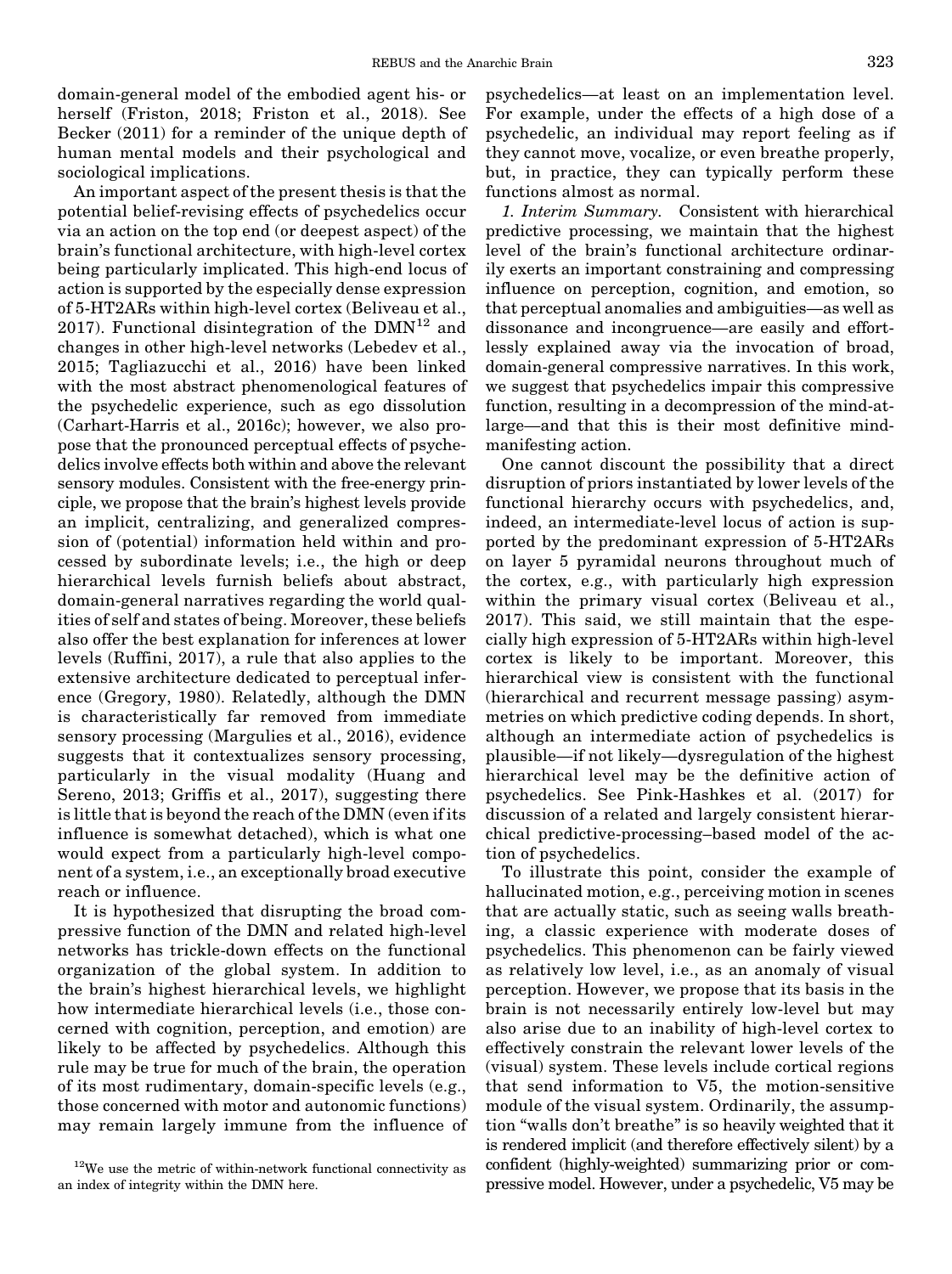<span id="page-8-0"></span>forced to interpret increased signaling arising from lower-level units because of a functional negligence, not just within V5 itself, but also higher up in the hierarchy. Findings of impaired high- but not low-level motion perception with psilocybin could be interpreted as broadly consistent with this model, namely, pinning the main source of disruption high up in the brain's functional hierarchy (Carter et al., 2004). The exceptionally high expression of 5-HT2ARs in the brain's highest hierarchical levels provides a solid anatomic basis for this assumption, although we recognize expression is also particularly high in the primary visual cortex (Beliveau et al., 2017). Finally, the predominantly high-level expression of 5-HT2ARs might also explain the phenomenon of microdosing, namely, the taking of subsensory-perceptible doses of psychedelics that nevertheless (allegedly) produce a discernible cognitive/emotional effect (Waldman, 2017)—presumably again, through a (subtle) flattening of the brain's functional hierarchy and associated (subtle) increase in bottom-up signaling.

### B. Rhythms, Networks, and the Relaxation of High-Level Priors

Activation of 5-HT2ARs induces an increase in excitatory postsynaptic currents and discharge rates in pyramidal neurons (Celada et al., 2008), causing an asynchronous mode of glutamate release (Aghajanian and Marek, 1999), also known as recurrent network activity (Aghajanian, 2009), and temporal dissociation between cortical pyramidal cell firing and the active phase of local field potentials, i.e., a spike-field decoherence (Celada et al., 2008). This irregular excitation of deep-layer pyramidal neurons is likely to account for the highly reliable finding of psychedelic-induced decreases in oscillatory activity (particularly in its most prominent frequency bands, such as alpha) in animal and human cortex (Muthukumaraswamy et al., 2013; Riga et al., 2014), a view that is substantiated by our application of dynamic causal modeling to psilocybin magnetoencephalography (MEG) data, which implicated layer 5 pyramidal neuron excitation as the cause of broadband decreases in oscillatory power (Muthukumaraswamy et al., 2013). From the perspective of predictive coding, these selective effects on deep pyramidal cells are particularly prescient because these populations are thought to encode expectations about the latent or hidden causes of the sensorium. Rendering them selectively more sensitive to ascending input (e.g., prediction errors) is precisely the neuromodulatory change that reduces the precision weighting of the expectations they encode. In other words, being more excitable is the physiologic mechanism that destroys sharp minima and underwrites a weakening of prior expectations.

It is well known that the brain's resting power spectrum exhibits stark nonuniformities in its oscillatory

components, in the sense that certain rhythms are especially pronounced. This seems to be particularly the case when recording population-level activity in the cortex. Perhaps the most conspicuous example of a predominant rhythm is the  $\alpha$  rhythm or Berger wave of about 10 Hz, which shows a striking prominence, especially, but by no means exclusively, during eyes-closed waking rest. The  $\alpha$  rhythm has been associated with a range of functions, including topdown inhibition (Klimesch et al., 2007). Evidence has been accumulating, however, that  $\alpha$  also plays a more specific role in conferring top-down expectations about perceptual stimuli (Mayer et al., 2016) that effectively silence more granular information processed by lower-level aspects of the system. The  $\alpha$ power is known to correlate positively with DMN activity (Mantini et al., 2007), as does  $\beta$  (Mantini et al., 2007). Like alpha, the  $\beta$  rhythm has also been associated with a top-down function, albeit within the motor system (Fries, 2015).

Another interpretation of  $\alpha$  is that it is associated with a resting, reflective brain that responds electrophysiologically speaking—with the emergence of higher frequencies on stimulation. This is known as event-related desynchronization (Pfurtscheller et al., 1996; Singh et al., 2002) and typically involves a shift to broadband activity. In brief, high  $\alpha$  activity would appear to correspond to a neurophysiological state of low entropy and strong or precise (i.e., heavilyweighted) top-down constraints—as maintained by the free-energy principle (Boly et al., 2012; Bauer et al., 2014; Bastos et al., 2015).

Crucially, psychedelics have been found to dramatically decrease prominent low-frequency and therefore high-level brain rhythms such as  $\alpha$  and  $\beta$ , and this effect appears to be both reliable and closely related to the intensity of their subjective effects (Muthukumaraswamy et al., 2013; Carhart-Harris et al., 2016c). Perhaps relatedly, psychedelics have also been found to tune brain activity closer to criticality (Atasoy et al., 2017; Muthukumaraswamy and Liley, 2018; Varley et al., 2019), such that it displays more of a scale-free organization (Muthukumaraswamy and Liley, 2018), an effect that may be mediated by  $\alpha$  modulation (Muthukumaraswamy and Liley, 2018).

Using MEG, we found reduced  $\alpha$  power in the posterior cingulate cortex under psychedelics, a major node of the DMN, and this effect correlated significantly with subjective ratings of ego dissolution under both psilocybin (Muthukumaraswamy et al., 2013) and LSD (Carhart-Harris et al., 2016c). The  $\alpha$  rhythm is known to be especially highly expressed in humans relative to other animals, and especially so during maturity, with a peak at about 20 years of age (Basar and Guntekin, 2009), which, intriguingly, is approximately when the complexity of cognition has been found to be maximal (Gauvrit et al., 2017). Although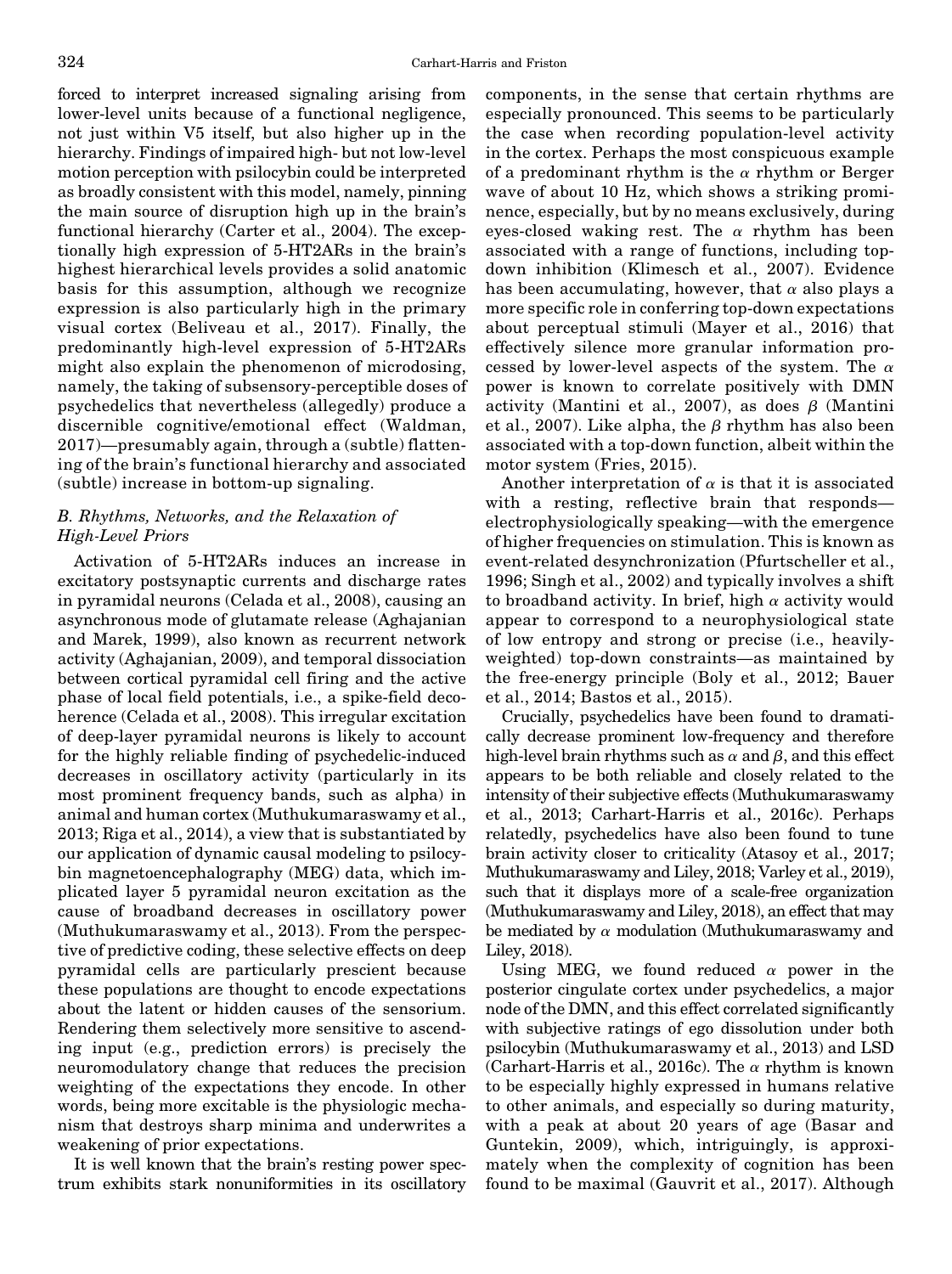<span id="page-9-0"></span>open to critique, a curious cross-cultural electroencephalogram (EEG) study sampling eyes-closed brain activity in more than 400 individuals has reported that  $\alpha$  is most pronounced in the most technologically advanced and developed cultures (Parameshwaran and Thiagarajan, 2017).

1. Interim Summary. To summarize, evidence that psychedelics have a particular action on high-level cellular, oscillatory, and regional/network features of the brain's functional architecture, combined with evidence that these features are implicated in a topdown predictive function, converges on a key hypothesis of this work, namely, that psychedelics have an important dysregulatory effect on the highest levels of the brain, subverting the brain's ability to entrain and constrain emotion and perception to a central narrative:

### "The Centre cannot hold." (Yeats, 1865–1939)

We maintain that the hierarchically high-level character of key sites of action of psychedelics, e.g., 5-HT2ARs on deep-layer pyramidal neurons in high-level cortex/ systems, is important, and that activation of these receptors renders the high-level components on which they sit, sensitized and functionally dysregulated. We propose that this dysregulation of the highest levels of the brain's functional hierarchy is commensurate with a lightening of the precision weighting encoded by these levels and their associated dynamics. The effect of this, we propose, is to lighten the top heaviness of human cognition, by (temporarily) flattening the hierarchical organization that supports it. Although speculative, the alleged positive mood and procognitive effects of microdosing may depend on the same (temporary) antihierarchical effect, liberating brain and mind function, albeit with far greater subtlety than with higher doses.

At the other extreme, the sense of losing one's self or ego with higher doses of psychedelics may explain why one can feel as if one is dying while under the effects of these drugs (Timmermann et al., 2018), despite the fact that peripheral physiology remains largely unaffected. Living systems adhere to the free-energy principle but dying systems do not (Friston, 2018). Indeed, a dying or dead brain/body is the very epitome of an entropic brain/body. The so-called entropic brain effect (Carhart-Harris, 2018a), exemplified by findings of increased brain complexity/entropy (Schartner et al., 2017) and decreased modular differentiation (Petri et al., 2014), provides an iconic image of dysregulated global brain function under psychedelics, with the 5-HT2AR as the trigger point.

### C. Plasticity and the Dissolution of (High-Level) Priors under Psychedelics

In this section, we address neurobiological and behavioral evidence for the hypothesis that psychedelics work by weakening the precision weighting of high-level priors and, thus, their ability to exert hierarchical control over and be impervious to the influence of lower-level components of the brain. Readers will note that psychedelics appear to affect predictive processing at a broad range of functional levels. It is our view that psychedelics affect not just high-level priors but intermediate-level priors also (e.g., those instantiated within the visual cortex). However, we maintain that the relaxation of precision on the high hierarchical levels has the most dramatic psychological consequences. One reason for this may be that these high levels encode cognition at a level of abstraction that is more removed from the (anchoring and entraining influence of) statistical regularities within the sensorium—and so are more able to change or undergo revision. Another reason why disruption at the highest levels may have special implications is that these high levels support domain-nonspecific narratives that influence the entire hierarchy. The principle is that the influence of the high levels runs deep, such that affecting them has particularly large or general implications.

Returning to a lower level, a recent study used optogenetics in mice to selectively measure the activity of serotonergic cells within the dorsal raphe nuclei (Matias et al., 2017). The authors found that dorsal raphe nuclei cell firing increased significantly under conditions of uncertainty, being sensitive to surprising events irrespective of their reward value (i.e., value-nonspecific prediction error). The authors inferred from these results that serotonin transmission plays an important role in enhancing adaptability in the face of uncertainty, a theme that chimes well with the model we are presenting in this work, as well as another presented recently (Carhart-Harris and Nutt, 2017), which specifically associates 5-HT2AR signaling with enhanced adaptability, particularly in situations of crisis. Thus, understanding the REBUS/anarchic brain model may have important implications for our understanding of brain serotonin function (Carhart-Harris and Nutt, 2017), a notable enigma in psychopharmacology.

The role of serotonin (Matias et al., 2017) and, more specifically, 5-HT2AR signaling (Boulougouris et al., 2008), in cognitive flexibility, has been substantiated by numerous studies in animals and humans, e.g., see Carhart-Harris and Nutt (2017) for a review. Psychedelics have been found to promote divergent thinking (Kuypers et al., 2016)—a key component of creative thinking—as well as an expansion of associative processing (Spitzer et al., 1996), while (unsurprisingly) impairing conventional cognition (Bayne and Carter, 2018), including convergent/discriminatory cognition (Kuypers et al., 2016). Recent (Berthoux et al., 2018; Ly et al., 2018) and older work (Vaidya et al., 1997) provide convincing evidence that 5-HT2AR signaling can enhance neural plasticity, as well as low-level learning and extinction learning, as reviewed in this study (Carhart-Harris and Nutt, 2017), suggesting that psychedelics promote a generalized plasticity via their agonist actions at the 5-HT2AR (Carhart-Harris et al., 2016b; Carhart-Harris and Nutt, 2017).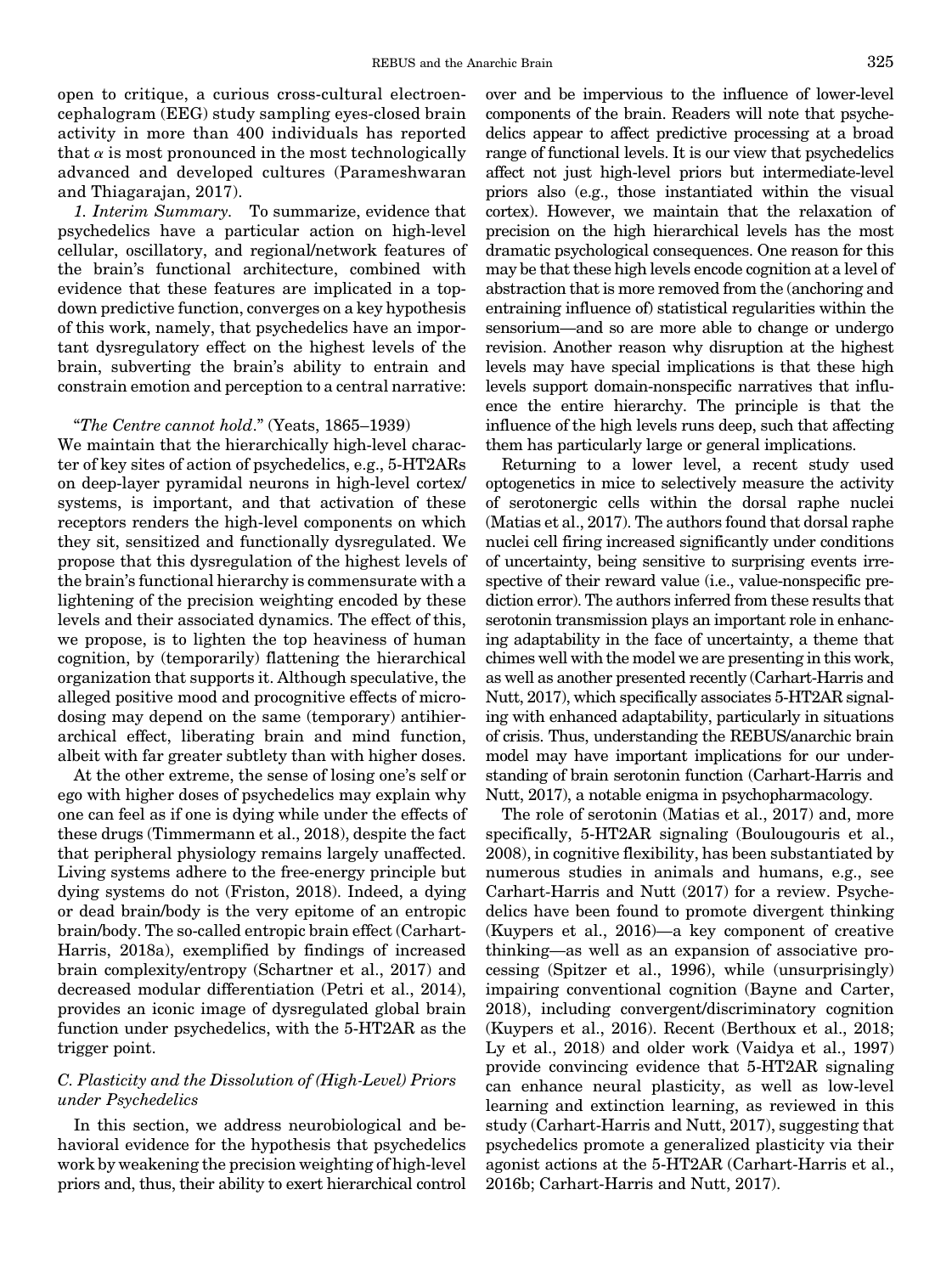<span id="page-10-0"></span>Serotonin transmission is known to play an important role in normal brain development (Azmitia, 2001; Maya Vetencourt et al., 2008) and has been increasingly linked to enhanced sensitivity to environmental influences (Branchi, 2011; Alboni et al., 2017). Relatedly, psychedelics appear to induce a regressive state, both behaviorally (Grof, 1979) and in terms of brain function (Roseman et al., 2014; Carhart-Harris et al., 2016c). Moreover, as in infancy, the influence of context has an exaggerated role under psychedelics (Carhart-Harris et al., 2018c), a characteristic property of critical systems<sup>13</sup> linked to critical slowing<sup>14</sup> (see section II.F.3. Criticality and Optimality for further discussion of the theme of criticality). It is also worth noting that 5-HT2AR densities are highest early in life, dropping significantly when adulthood is reached (Sheline et al., 2002). Behavioral complexity also decreases at a similar age, after peaking at about 25 years of age (Gauvrit et al., 2017). Lastly, that both children and individuals on psychedelics are hypersuggestible (Nicolas et al., 2011; Carhart-Harris et al., 2015) is consistent with the principle that brain activity is tuned closer to criticality in these—likely related—brain states.

Taken together, the above-cited findings speak to the notion that the brain enters an entropic hot state under psychedelics in which synaptic efficacy and plasticity are elevated (Ly et al., 2018). The result of this window of exceptionally high plasticity may be to leave a legacy of potentially enduring functional and perhaps anatomic change (Ly et al., 2018). As the acute drug effects begin to subside, the system (brain) will settle back into its default regimen of efficient free-energy minimization, mirrored by a renewed subjective sense of familiarity and assuredness, but may not return entirely as before.

Recent functional imaging work with psychedelics suggests that large-scale intrinsic brain networks, such as the DMN, do indeed reintegrate after a psychedelic experience (Carhart-Harris et al., 2017). It is tempting to speculate that profound psychedelic experiences have a residual impact on the DMN, perhaps pruning some of its (redundant) parameters, in a manner that is consistent with synaptic homoeostasis and BMR (Tononi and Cirelli, 2006; Friston et al., 2017). Psychedelics may also lighten the precision weighting of DMN-related high-level priors in an enduring way. Further work is needed to test these hypotheses; however, we anticipate that long-term changes in DMN functioning may account for common reports of a lighter, freer state of mind after intense psychedelic experiences (Watts et al., 2017), particularly in the context of psychedelic therapy. This postacute period of well-being is often referred to as the psychedelic afterglow (Sampedro et al., 2017) and has been described in various ways: "I felt free, carefree, re-energized" (Watts et al., 2017); "The concrete coat had come off" (Watts et al., 2017); "All that day and well into the next, a high pressure system of well-being dominated my psychological weather" (Pollan,  $2018$ ).<sup>15</sup>

### D. Behavioral Evidence of Relaxed Priors under Psychedelics

The relaxation of the precision weighting of highlevel priors under psychedelics is a central theme of the REBUS model. But what behavioral evidence is there for the implicit dissolution of prior beliefs? Although not directly concerned with high-level priors,<sup>16</sup> one place we may find some relevant data is perceptual processing and, specifically, oddball paradigms such as the mismatch negativity, which directly engages predictive coding mechanisms (Garrido et al., 2009), and the engagement of lower-level priors and sensory prediction error. Using auditory mismatch negativity during MEG scanning, a blunted surprise response to deviant tones was found under LSD relative to placebo, as was reduced neuronal adaptation (Timmermann et al., 2017). This result makes sense based on the principle that psychedelics weaken expectations about standard tones in this paradigm, thus making deviant tones seem less anomalous or surprising. Using dynamical causal modeling, it was apparent that the diminished surprise signals could be best accounted for by reduced top-down information flow from the frontal cortex (Timmermann et al., 2017)—again consistent with the REBUS model of relaxed priors under psychedelics. Also consistent are findings from a study that measured visual evoked responses to Kanisza triangles, a visual perceptual illusion requiring object completion via top-down perceptual priors. Results

<sup>15</sup>Ketamine has similarly been shown to have a rapid mood-lifting effect in depression; however, its ability to engender lasting psychological changes does not appear to be equivalent to that of the classic psychedelics. More work is needed to ascertain why this is the case, but one possibility is that (perhaps due to an absence of a significant gradient in the cortical–subcortical N-methyl-D-aspartate receptor profile) ketamine does not subvert hierarchical message passing in quite the same way as psychedelics, and thus the release of (precise) bottom-up influences on sensitized high-level priors leading to their long-term revision—is less evident with ketamine. Relatedly, ketamine may not engage insight-related processes in the same way as classic psychedelics appear to.

<sup>16</sup>Indeed, there is comparatively little research on psychedelics affecting truly higher-level priors, although we looking to rectify this.

<sup>&</sup>lt;sup>13</sup>The "critical" here refers to a "critical point" in a phase transition between order and disorder in which interesting emergent phenomena such as critical slowing become evident; Chialvo (2010).

 $14$ Critical slowing refers to a property of critical systems in which they are especially sensitive to perturbation. The term slowing refers to the property of being slow to recover from the perturbation analogous to a pebble causing persistent ripples on the surface of a lake—versus, e.g., a pebble having little impact on a thickly frozen (subcritical) lake.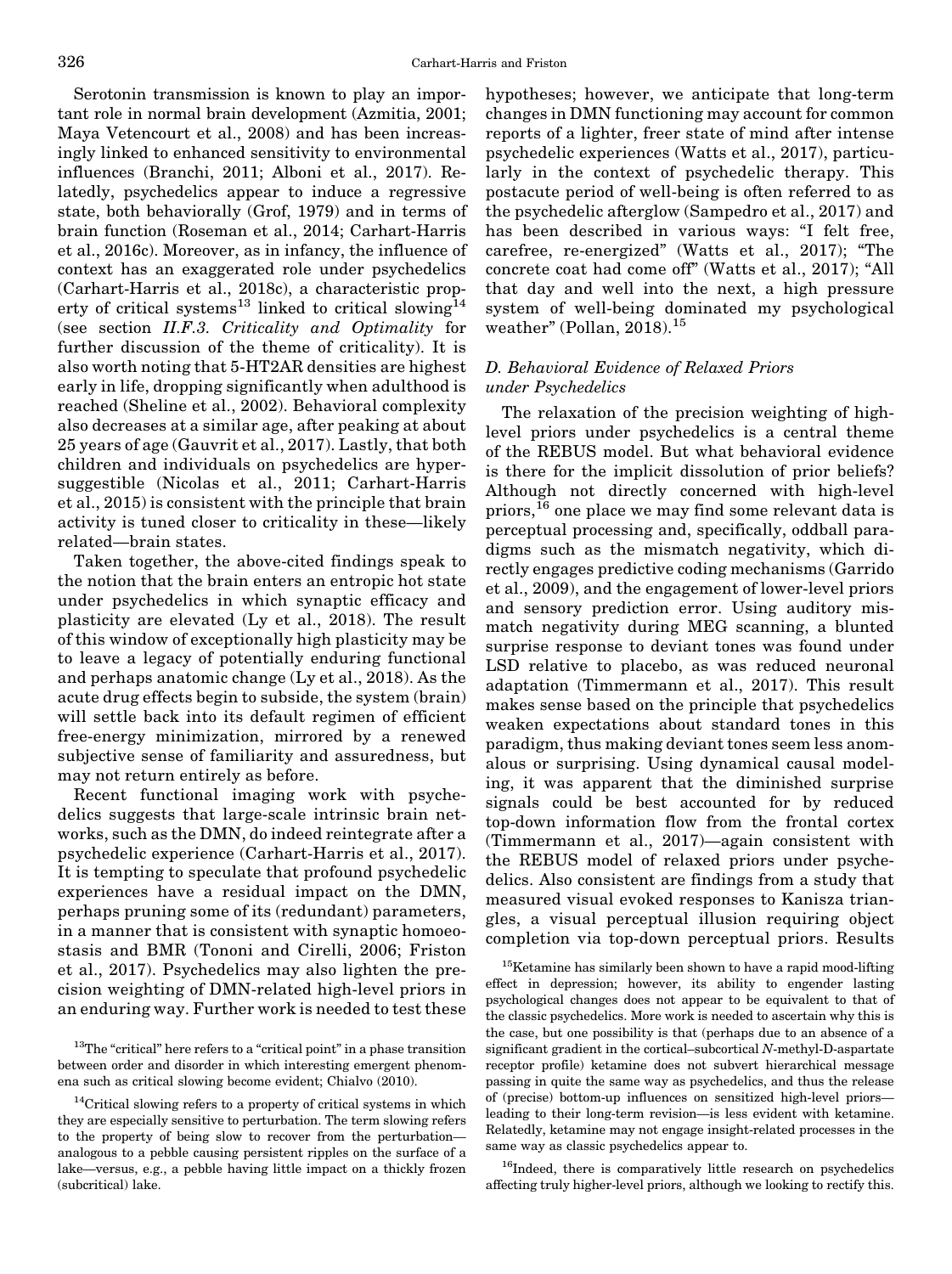revealed reduced object completion and related evoked potentials under psilocybin (Kometer et al., 2011), and these effects correlated with the intensity of spontaneous visual hallucinations. Another visual perceptual phenomenon that probes predictive coding is binocular rivalry, in which the presentation of two different visual stimuli to each eye typically induces the alternation between one percept and another. Under psilocybin, participants were more likely to perceive mixed percepts, and switch between them, consistent with reduced perceptual constraints, presumably due to impaired top-down resolution of perceptual uncertainty (Carter et al., 2005, 2007). A number of other studies have demonstrated reduced prepulse inhibition under psychedelics (Quednow et al., 2012; Schmid et al., 2015) and a 5-HT2AR– mediated augmentation of the startle response (Jiang et al., 2011), consistent with reduced topdown sensory inhibition or gating (Vollenweider and Geyer, 2001). Somewhat relatedly, we have seen increased information flow from the parahippocampus to the visual cortex during LSD-enhanced music listening (Kaelen et al., 2016), a phenomenon that can be linked to the hypothesized sensitization of cortex to bottom-up signaling under psychedelics, in this case stemming from a lower-level intrinsic system, i.e., the limbic system. It is noteworthy that the limbic system has been particularly implicated in the action of psychedelics (Carhart-Harris et al., 2014; Tagliazucchi et al., 2014; Lebedev et al., 2015).

An interesting study that directly addressed differential levels of perceptual processing under psilocybin found impairments in high- but not low-level motion perception (Carter et al., 2004). This finding makes sense given that prestimulus  $\alpha$  oscillations have been found to assist high-level motion perception (Mayer et al., 2016) and  $\alpha$  is known to be tonically reduced under psychedelics (Carhart-Harris et al., 2016c). The foregoing findings (Carter et al., 2004) could be interpreted as consistent with the notion that low-level autonomic functioning, which relies less on the invocation of complex internal models, is largely preserved under psychedelics, e.g., motor action is largely preserved, presumably because there is relatively low 5-HT2AR expression in motor cortex (Beliveau et al., 2017). Moreover, this may explain why low-level processing and indeed low-level learning (including extinction learning) appear to be not just preserved but enhanced with increased 5-HT2AR stimulation (King et al., 1972; Welsh et al., 1998; Harvey, 2003; Harvey et al., 2004; Romano et al., 2006, 2010; Gresch et al., 2007; Zhang et al., 2013), whereas conventional higherlevel cognition is unsurprisingly impaired (Bayne and Carter, 2018).

Additional evidence for reduced top-down processing under psychedelics can be seen in changes in spontaneous brain activity, including the aforementioned reductions in the integrity of large-scale intrinsic networks (Carhart-Harris et al., 2016c), as well as the relative collapse of prominent oscillatory rhythms in the brain (Carhart-Harris et al., 2016c) that have been linked to these highlevel networks (Laufs et al., 2003; Mantini et al., 2007). Additionally, decreased top-down information flow has been found when transfer entropy was applied to EEG data recorded under ayahuasca (Alonso et al., 2015) and when dynamic causal modeling was applied to restingstate functional magnetic resonance imaging data, suggesting reduced top-down flow from the posterior cingulate cortex to the thalamus (Preller et al., 2019). The potentially related finding of increased thalamic– cortical information flow in this study (Preller et al., 2019) also ties in with others (Muller et al., 2017) that have proposed (Geyer and Vollenweider, 2008) and demonstrated (Halberstadt and Geyer, 2018) reduced sensory gating with psychedelics. Increased flow of sensory information up the brain's functional hierarchy is consistent with the general hypothesis proposed in this work that relaxed high-level priors (REBUS) occur in parallel with increased bottom-up signaling (anarchic brain)—as the two model components are mutually dependent. Indeed, this intimate relationship between priors and prediction error is an integral part of the hierarchical predictionprocessing model.

Psychedelics have, of course, also been found to affect higher level aspects of information processing, such as emotional (Kaelen et al., 2015) and social processing (Preller et al., 2016), mental time travel (Speth et al., 2016), imagination (Carhart-Harris et al., 2012b), and ego functioning in general (Nour et al., 2016; Milliere, 2017). We propose that the action of psychedelics on the precision weighting of high-level priors is (one-half of) their definitive psychological action (the other half being increased bottom-up signaling, hence the anarchic brain component). With sufficiently high doses, time and self are reported to lose meaning (Turton et al., 2014); emotions show greater lability (Carhart-Harris et al., 2016b), but can also be felt with greater depth and meaning (Preller et al., 2017); and a paradoxical intermixing of mood states can occur (Carhart-Harris et al., 2016b). Emotional responsiveness to conventional experimental stimuli, such as series of static facial expressions, appears to be reduced (Kraehenmann et al., 2015a), accompanied by reduced top-down connectivity (Kraehenmann et al., 2015b). However, this may relate to a generalized disengagement with conventional behavioral paradigms, which is a particular problem in psychedelic research. See Carhart-Harris (2018a) for a discussion of this matter.

As noted above and consistent with a relaxation of high-level priors, social processing appears to be affected under psychedelics. For example, reduced feelings of social exclusion were reported (under psilocybin) in a behavioral paradigm designed to induce relevant feelings of exclusion (Preller et al., 2016), and increased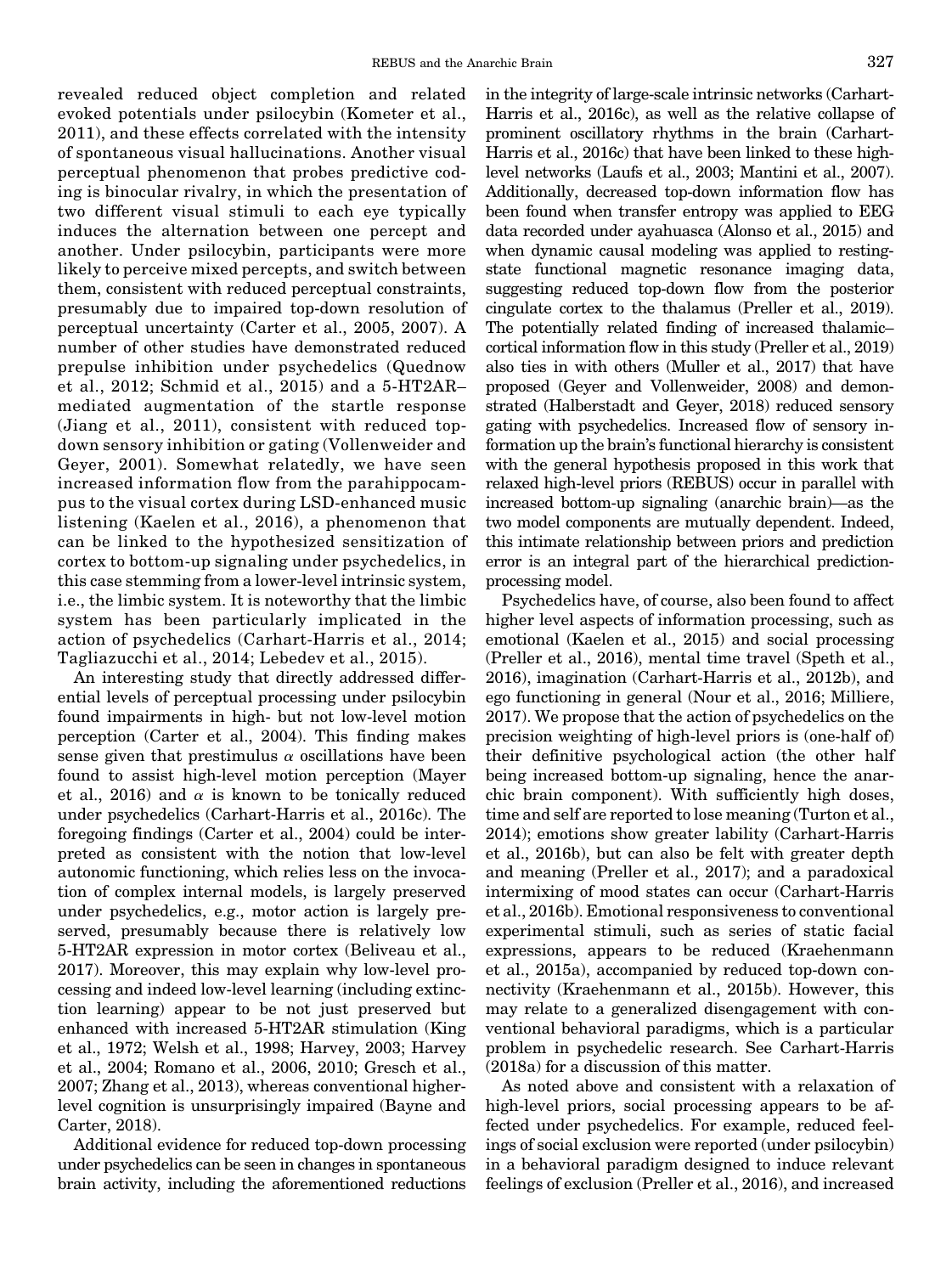<span id="page-12-0"></span>emotional empathy was seen in a separate paradigm (Pokorny et al., 2017). Reduced rejection of unfair monetary offers has been observed under psilocybin and 3,4-methylenedioxy-methamphetamine (MDMA), whereas an additional increase in generosity was seen with MDMA (Gabay et al., 2018). The authors interpret these results as consistent with a prosocial effect, something that appears to be especially characteristic of the MDMA experience (Bedi et al., 2014). MDMA is not a classic psychedelic, but, like psilocybin (Kometer et al., 2012), its positive mood effects have been linked to increased 5-HT2AR activity (van Wel et al., 2012). Although this may be so, it is essential to emphasize that MDMA is not a direct 5-HT2AR agonist; rather, MDMA is likely to engage all serotonin receptors indirectly through its potent release of serotonin (Bradbury et al., 2014). We speculate that MDMA's prosocial effects, including its positive effects on social approach (Kamilar-Britt and Bedi, 2015), may relate (at least in part) to raised activity at 5-HT2ARs (via increased endogenous serotonin release), causing a relaxation of socially relevant assumptions (beliefs) that ordinarily inhibit social approach. This effect, combined with a reduction of anxiety via serotonin's action at its other receptors (e.g., postsynaptic serotonin 1A receptors in limbic circuitry) and an increase in arousal and confidence via its release of noradrenaline and dopamine, is likely to account for the characteristic subjective effects of MDMA; see Carhart-Harris and Nutt (2017) for a related discussion.

### E. Comparisons with Other Altered States and Traits

1. Psychosis. It is natural to ask how the hypothesized changes in brain and mind function under classic psychedelics relate to other, perhaps scientifically and medically more familiar, and thus tangible, states and traits. The psychedelic state has traditionally been compared with psychosis, but this comparison needs to be carefully qualified (Carhart-Harris et al., 2016b). It is well known that there is considerable heterogeneity to psychosis. For example, within the same individual, periods of (near) remission can bookend acute psychotic episodes featuring florid symptomatology. Moreover, whereas one person may experience florid positive symptoms associated with his/her first psychotic episode, another may present with a complex, but stable delusional framework coexistent with predominantly negative symptoms.

It has previously been suggested and demonstrated (Gouzoulis et al., 1994; Carhart-Harris et al., 2016b) that the acute psychedelic experience is a much better model of the early (and perhaps acute) symptoms of an incipient psychosis than symptoms associated with chronic schizophrenia, presumably because the underlying brain states of early psychosis (but not

developed) schizophrenia share similarities with those underlying the psychedelic state. We speculate that reduced precision weighting on high-level priors may underlie these commonalities. This speculation could explain common phenomenological features of early psychosis and the psychedelic state, such as a fragmented sense of self and a basal anxious uncertainty that, if sufficiently persistent and intolerable, may be brought under control through the formation of an overarching delusional belief system. See Carhart-Harris and Nutt (2017) for a relevant discussion. This schema of weak high-level priors concomitant with heavily weighted (i.e., precise) prediction errors, manifesting as aberrant salience (Kapur, 2003) in the early phase of a psychosis, followed by the formation of heavily weighted and therefore stabilizing, but delusional high-level priors, has been discussed before (Clark, 2016).

We posit that the key difference between the psychedelic state and schizophrenia is that a delusional belief system does not (typically) crystallize in the psychedelic state for the following reasons: 1) unlike in psychosis, in the psychedelic state, the system (typically) begins from a baseline state of stable high-level priors (e.g., a stable ego) to which it returns as drug effects subside; 2) drug effects typically subside (e.g., after about 3–5 hours in the case of psilocybin); thus, there is insufficient opportunity or need for a delusional belief system to close out uncertainty; 3) increased prediction error (and accompanying increased uncertainty) in the psychedelic state is typically seen as an acceptable, expected, and even valued part of the drug experience (see section II.F.Psychedelics and Insight on insight below) and thus is typically learned from, i.e., integrated rather defended against, possibly via the formation of delusional beliefs and flight from reality (as in schizophrenia); and 4) there is no evidence that prediction errors are overweighted in the psychedelic state; i.e., aberrant salient is not the rule.

Using Pavlovian conditioning, an impressive recent study entrained the acquisition of stimulus-driven auditory hallucinations in a range of participant groups (Powers et al., 2017). This effect was linked to endogenously occurring hallucinations in pathologic conditions such as schizophrenia. This so-called strong priors model of hallucinations and delusions is relatively appealing (Sterzer et al., 2018). Some might be tempted to extrapolate from the above study's findings to either perceptual abnormalities in the psychedelic state or indeed early psychosis. However, our position is that early psychosis and the psychedelic stare do not fit the strong priors model well for the reasons discussed above.

In brief, our view of the etiology of schizophrenia is that, for whatever combination of developmental, environmental, and/or genetic reasons, within certain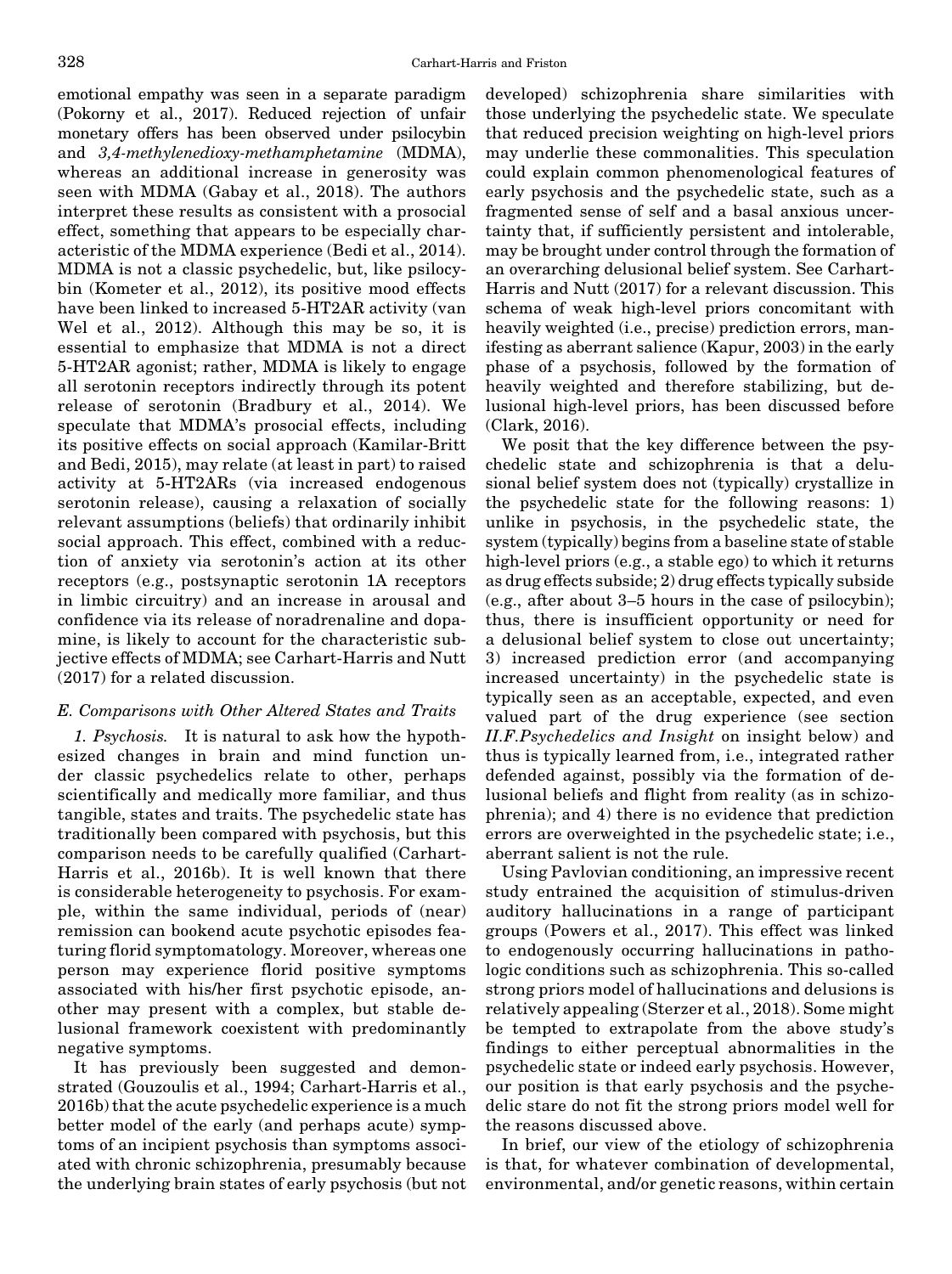<span id="page-13-0"></span>at-risk individuals, the brain's highest-level priors are ineffective, meaning bottom-up prediction errors travel more freely up the hierarchy, affecting it as it does.<sup>17</sup> This much is consistent with the psychedelic experience. However, in a developing psychosis, we assume that the cycle of weak priors, high prediction error is more sustained than in the psychedelic experience. This, combined with adverse contextual conditions (Zammit et al., 2010), may contribute to ascending signals being ascribed greater precision in an emergent psychosis, e.g., due to the recruitment of dopaminergic mechanisms (Pehek et al., 2006; Pehek and Hernan, 2015), manifesting in the classic phenomenon of aberrant salience (Kapur, 2003). These critical secondary factors that are not by default part of the psychedelic picture most likely serve to encourage (delusional) interpretation of the (amped-up) prediction errors in an effort to reduce free energy and thus subdue and stabilize the system.

2. Hallucinogen-Persisting Perceptual Disorder. Hallucinogen-persisting perceptual disorder (HPPD) is a Diagnostic and Statistical Manual of Mental Disorders, 5th Edition–listed disorder that relates to enduring visual perceptual abnormalities that persist beyond an acute psychedelic drug experience. Its prevalence appears to be low and its etiology complex, but symptoms can still be distressing for individuals (Halpern et al., 2018). Under the REBUS model, it is natural to speculate that HPPD may occur if/when the collapse of hierarchical message passing does not fully recover. A compromised hierarchy would imply a compromised suppression of prediction error, and it is natural to assume that persistent perceptual abnormalities reflect attempts to explain away irreducible prediction errors. Future brainimaging work could examine whether aspects of hierarchical message passing, such as top-down effective connectivity, are indeed compromised in individuals reporting HPPD.

3. Autism. Autism is another disorder in which aberrant high-level priors have been thought to play a role (Van de Cruys et al., 2014; van Schalkwyk et al., 2017). On first glance, the (hypothesized) mechanics of autism may appear to share similarities with those proposed in this work to underlie the psychedelic state, i.e., aberrant precision weighting on high-level priors (e.g., relevant to social processing). Added to this, in autism, there appears to be a compensatory upregulation of attention to and thus precision weighting of lower-level priors and sensory input. Consistently, in

 $17$ Note an important nuance here: hypersensitivity to stimulation extrinsic to the system (i.e., via sensory stimulation) may only be the rule within a critical dose range, above which brain function is likely to be dominated by its intrinsic activity—and so become insensitive to extrinsic information (Michaiel et al., 2019), but still sensitive to bottom-up information flow from within the system itself, e.g., via the limbic system to the cortex.

autism, imprecise and/or rigid high-level priors have been linked to deficient self-reflectiveness and theory of mind, as well as a biasing of attention toward the more elemental and domain-specific features of the sensorium (Van de Cruys et al., 2014). Relatedly, a reduction in perceptual grouping has been observed in autism (Goris et al., 2018), as it has in the psychedelic state (Kometer et al., 2011). It is easy to intuit some important differences in the mechanics of autism and the psychedelic state, however, not least because the phenomenology appears so different. For example, people show increased interest in others under psychedelics and an enhanced awareness of emotion, selfschemas, and interpersonal relationships (Preller et al., 2016; Pokorny et al., 2017; Watts et al., 2017; Pollan, 2018)—functions that are often deficient in people with autism.

A further important difference between the psychedelic state and autism is that autism, like chronic schizophrenia, presents more as a trait than statelike phenomenon. In autism, the predictive coding architecture is skewed toward lower levels of the hierarchy, and critically, becomes set or fixed this way. It is hypothesized that lower levels of the functional hierarchy are ascribed greater precision in autism, which is often cast as a failure to attenuate sensory precision. This is thought to occur alongside a deficient weighting of high levels of the hierarchy, e.g., cognition linked to complex emotion and social awareness (Van de Cruys et al., 2014; van Schalkwyk et al., 2017). The psychedelic state, in contrast, is, by definition, not a trait phenomenon. Moreover, it is also richly emotional and empathic (Watts et al., 2017).

The psychedelic brain is likely to feature (at least in cases where the individual is healthy) a normally developed architecture that is transiently leveled, meaning that the brain's functional hierarchy temporarily flattens. Once the psychedelic itself has been sufficiently metabolized, this temporary flattening reverts back to its original state. In brief, the hierarchical abnormalities in the psychedelic state are hypothesized to be transient, whereas those in autism appear to be relatively intransigent and biased to the lower (i.e., sensory) hierarchical levels.

4. Other Disorders. Consistent explanations can be given for apparent phenomenological differences between other disorders such as Cotard delusion (Dieguez, 2018) and visual agnosia (Biran and Coslett, 2003), and the psychedelic state. Such disorders may, on first glance, appear to share some useful similarities with the psychedelic state, e.g., abnormal self-perception in Cotard delusion and an inability to group perceptual features in visual agnosia, yet they differ from the psychedelic state in the relative fixedness (Cotard delusion) and domain specificity of the relevant abnormalities.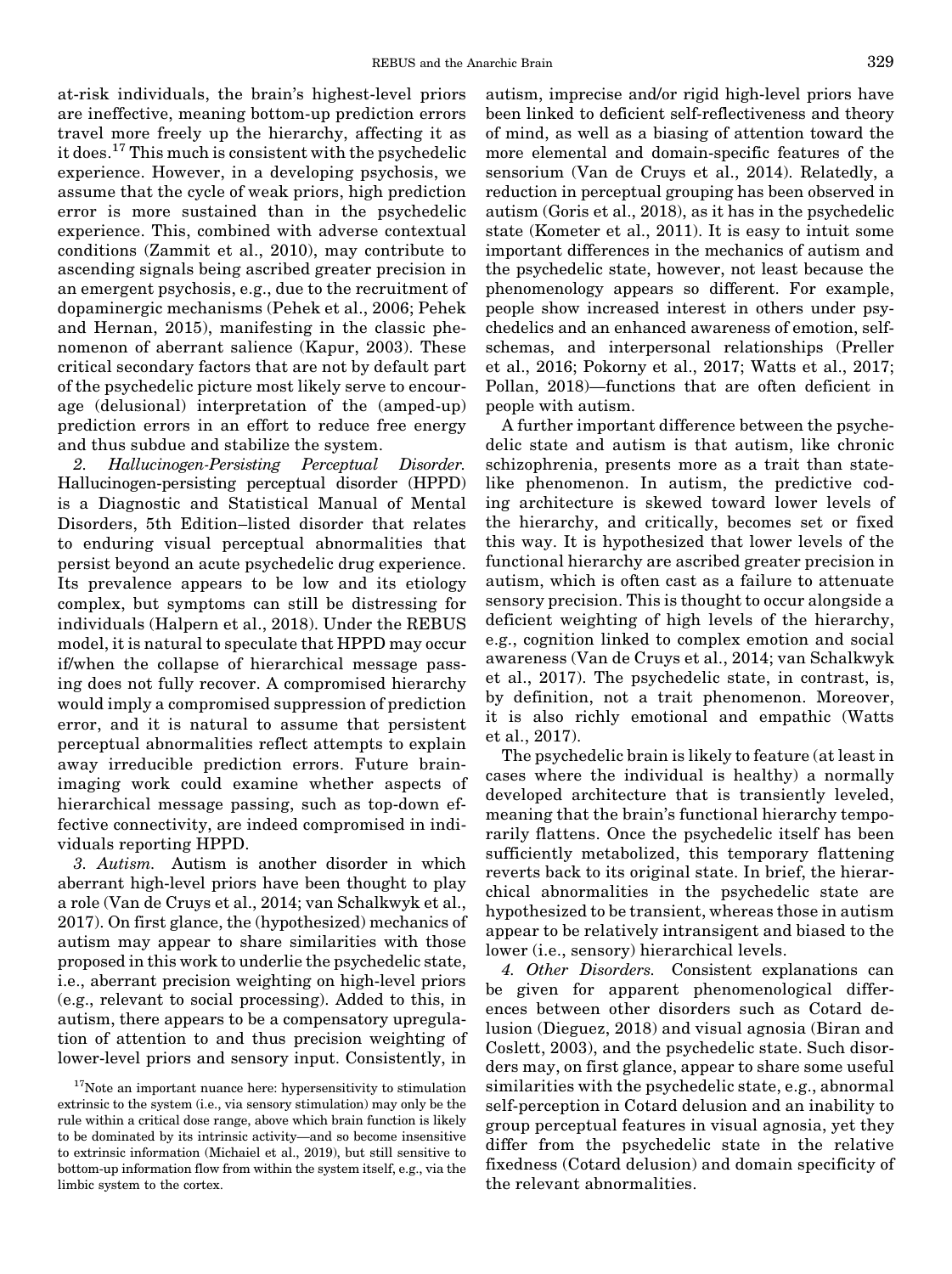<span id="page-14-0"></span>5. Meditative States. Meditative states are a special corpus of states that, traditionally, have been compared with the psychedelic state (Badiner and Gray, 2002). Psychological and neurobiological similarities and differences between different meditative states and the psychedelic state have recently been the focus of an extensive review paper (Milliere et al., 2018). One major psychological commonality is the relaxation of self-consciousness (Batchelor, 1998). The cessation of ego consciousness or attaining a state of "no self" is a core ideal of Buddhist philosophy and quality of effective meditation (Batchelor, 1998; Hanh, 2017). Importantly, the emergence of insight on cessation of ego-centered consciousness is another important component of Buddhist philosophy and practice, e.g., in Vipassana (i.e., Pali for insight meditation) (Batchelor, 1998). As we address in the forthcoming section, insight is also a core component of the psychedelic experience (Watts et al., 2017; Noorani et al., 2018).

In brief, key neurobiological similarities between meditative and psychedelic states that have been detected with brain imaging include the following: relative deactivation of the DMN (Carhart-Harris et al., 2012a; Garrison et al., 2013), reduced anticorrelation between the DMN and networks concerned with processing the extrinsic world (Carhart-Harris et al., 2013; Josipovic, 2014), and, recently, the enhancement of signatures of criticality (Atasoy et al., 2017). Important differences, such as the absence of decreased  $\alpha$  power (Lomas et al., 2015) with meditation, may depend on the conventional use of relaxation techniques to enter a meditative state, although see Kakumanu et al. (2018) for evidence of increased brain entropy in experienced meditators practicing Vipassana meditation.

Psychedelics arguably induce ego dissolution much more reliably than most individuals' meditations, albeit in a dose-dependent manner (Nour et al., 2016). As has been discussed above in relation to psychosis, improving our methods of capturing phenomenologically-rich states while recording brain activity may help to reveal consistencies between brain changes that have been observed with EEG and MEG and psychedelics and those known to occur in relevant nondrug-induced states. Such an approach does, however, present significant pragmatic challenges centered on the problem of the uncertainty principle, i.e., that in the act of measuring, we affect the phenomenon of interest, e.g., see Carhart-Harris (2018a) for a relevant discussion.

### F. Psychedelics and Insight

### 1. Introduction.

"This was a vision, fresh and clear as a mountain stream; the mind revealing itself to itself."<sup>18</sup>

In this section, we address an assumption that is central to traditional psychedelic therapy, i.e., that psychedelics can facilitate psychological insight. Couched in the language of the dominant school of the day, psychoanalysis, clinicians conducting psychedelic therapy in the 1950s and 60s adhered to a model that maintained that these compounds work to relax the ego and its various defenses, such that unconscious material could emerge into consciousness. It is popularly commented that Freudian-minded therapists saw Freudian contents in their patients' psychedelic experiences, whereas Jungians saw Jungian material, as if priming and biased perspective and interpretation rendered the relevant theories mere tautologies. This view may be too absolutist, however, as these deep psychological models may well share important similarities with each other and be much more complementary than contrasting. The same content may indeed be interpreted differently depending on the influence of different theoretical frameworks, but this does not preclude the possibility that the genuine release of unconscious, or, at least, incompletely conscious psychological material takes place via the antihierarchical action of psychedelics.

Previous work has sought to examine the notion that psychedelics facilitate the emergence of unconscious material into consciousness (in the classic psychoanalytic sense) using a primarily qualitative approach, supplemented by neurobiological data (Carhart-Harris, 2007). One must be wary of the fallacy of inverse inference, however, as neither isolated phenomenology nor neurobiology alone renders firstperson experience real in the veridical sense. Thus, an improved methodology is required if this important principle of psychedelic therapy is to be better tested.

Fortunately, such developments are presently underway. Perhaps the most appealing is to measure insight by its behavioral consequences—an ironically Skinnerian approach—that is meritorious for its pragmatism. For example, acute experiences of selfreported insight were found to predict subsequent long-term clinical improvements (Carhart-Harris et al., 2018a) and changes in personality (Erritzoe et al., 2018) in individuals treated with psilocybin for treatment-resistant depression. Moreover, the same individuals became more accurate at predicting future life events after this treatment, meaning they were less delusionally pessimistic and thus more clear-sighted (Lyons and Carhart-Harris, 2018b). Separately, in a double-blind study with an active comparator (dextromethorphan), greater psychological insight was reported with psilocybin than the control compound (Carbonaro et al., 2018).

As with the replication of evidence, its convergence on a particular interpretation is another key indicator <sup>18</sup>https://www.youtube.com/watch?v=kjeCNnbVYAQ. of its reliability and robustness—a process related to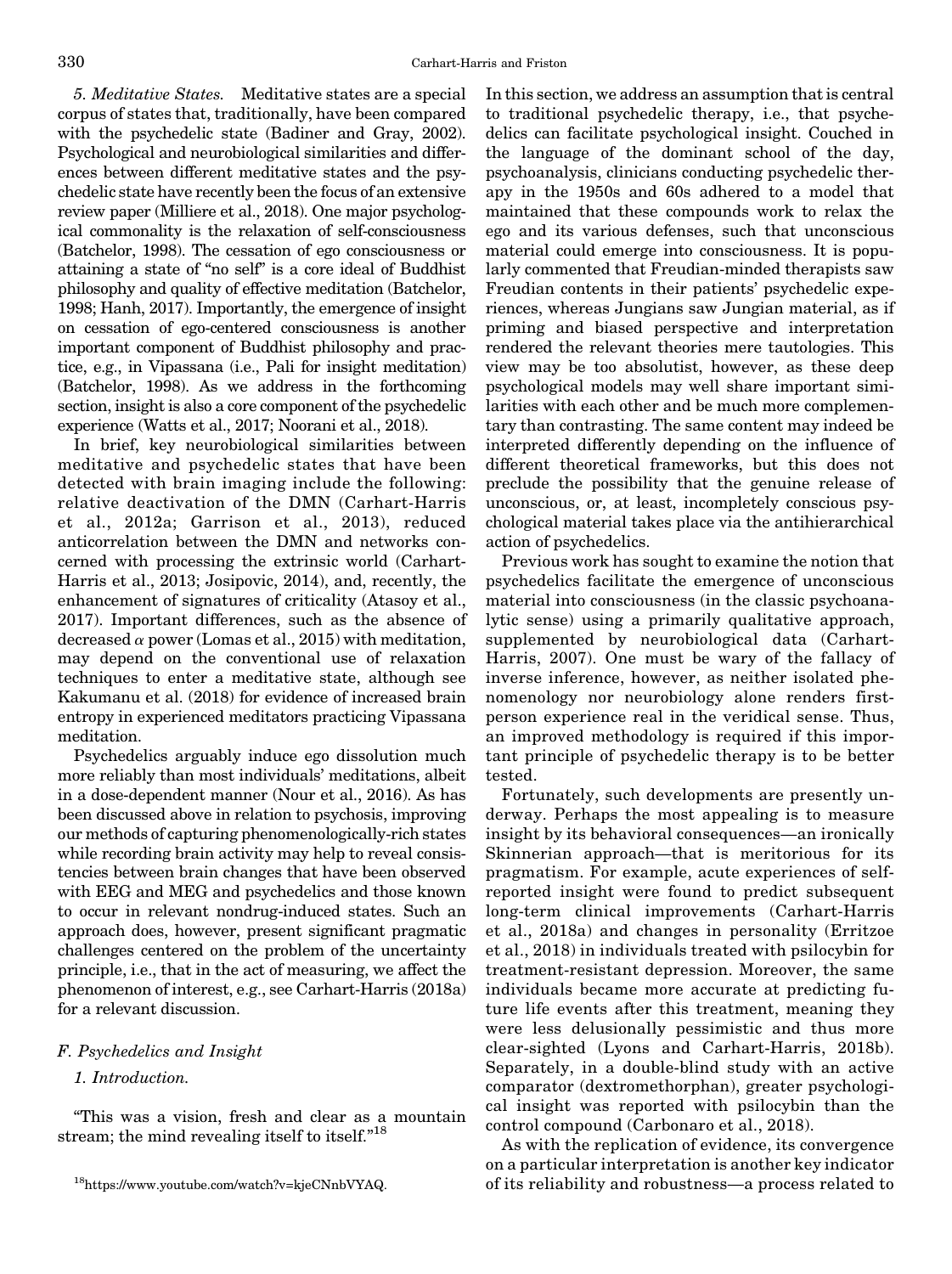<span id="page-15-0"></span>triangulation. Previous work has sought to demonstrate how numerous altered states, including dreaming (Carhart-Harris, 2007), exhibit a related phenomenology to the psychedelic state, including, of course, reports of the emergence of unconscious material into consciousness—alongside a related neurobiology (Carhart-Harris, 2007). However, we recognize that a stricter test of this principle will require the issuing of more structured assessments of insight and its consequences. The issuing of improved measures of insight has recently been addressed successfully in relation to dreaming (Edwards et al., 2013) and is now being implemented in our own psychedelic research.

2. The Mechanics of Insight. What are the mechanics of insight? This matter has recently been approached from the perspective of the free-energy principle, both conceptually and computationally (Friston et al., 2017). Key concepts to invoke in this work include the following: 1) curious behavior, explorative search, novelty seeking, and epistemic learning, plus 2) structure and fact-free learning, abductive reasoning, Bayesian model selection  $(BMS)$ , <sup>19</sup> BMR, <sup>20</sup> and "aha" or "eureka" moments. We will now unpack these various concepts and explain how they speak to the psychedelic experience.

It is widely recognized in literature on creativity that insight often occurs as part of a process, the initial phase of which involves an intention or plan, e.g., to discover something new. One heuristic for doing this is to relax one's confidence in one's prior assumptions (i.e., high-level priors), and, in so doing, promote an open, inquiring state of mind. This approach is essentially epistemic in nature, i.e., it is a behavioral strategy intended for learning, under the assumption that there is something to be learnt, i.e., there is some expected uncertainty (Friston et al., 2017).<sup>21</sup> More than this, however, the knowledge seeker hopes to learn in an optimal way, e.g., learning as much as possible, with the least amount of effort. He/She does this by sampling areas where this is an opportunity to resolve a lot of uncertainty, i.e., where there is a lot to be learnt (Friston et al., 2017).

This is the essence of curious behavior (Friston et al., 2017) and is consistent with an explorative search strategy, which entails exploring novelty for the sake of significant knowledge gain (also known as intrinsic motivation in robotics) (Oudeyer and Kaplan, 2007; Schmidhuber, 2010; Barto et al., 2013). It is a strategy that dominates early in life and reduces later on, as exploitative searching becomes more relevant. Exploitative searching supersedes explorative search when the agent feels confident enough that some basic parameters have been established (Gopnik et al., 2017).

These heuristics for promoting insight resonate with those used by practitioners working therapeutically with psychedelics; e.g., a popular mantra told to patients ahead of recent trials with psilocybin is as follows: "trust, let go, be open" (Richards, 2015). Moreover, it has long been assumed, and also recently demonstrated, that approaching a psychedelic session with a clear therapeutic intention is conducive to subsequent positive mental health outcomes (Haijen et al., 2018). Perhaps relatedly, higher scores for trait absorption and lower scores for stubbornness have been found to predict consistent positive outcomes (Haijen et al., 2018). It is natural to intuit that these findings point to a common early-phase component of insight, in which the relaxation of prior assumptions (high-level priors), whether done willfully or with the assistance of a psychedelic, heightens an individual's openness and receptivity to new perspectives.

The suggestion that the relaxation of (high-level) assumptions is conducive to insight is telling, as it implies that insight-related processes operate implicitly, i.e., without conscious awareness, and can be made more effective if executive function is suspended. It is worth noting that participants typically lie still with eyes closed during psychedelic treatment sessions and are advised to surrender their usual analytic thinking, in favor of a relaxed, freely-wandering mindset. This is consistent with itinerant processes characteristic of ordinary mind wandering—as well as dreaming—that are likely catalyzed further by psychedelics. Thus, rather than eagerly seeking out new data to resolve uncertainty, the agent is advised to forgo conventional epistemic foraging and instead allow processes to play out naturally and unconsciously, e.g., by sleeping on it (Friston et al., 2017) or doing something else.

The concept of structure learning (Tervo et al., 2016; Friston et al., 2017) is relevant to the phenomenon of insight. This refers to the identification of high-level structure or patterns in large, complex data sets, i.e., it emphasizes "seeing the woods" or the "bigger picture," over getting "lost in the trees" or the details. An improved ability to see the "bigger picture" is logically implied by the energy landscape flattening effect of psychedelics discussed earlier. The notion of fact-free learning (Aragones et al., 2004;

<sup>19</sup>BMS is a mechanism by which a best-performing model is identified from a set of models. Model performance is determined by a trade-off between model fit (specificity) and model complexity. Good models are those that fit data well enough, i.e., they do not overfit the data through the inclusion of too many parameters.

<sup>&</sup>lt;sup>20</sup>Bayesian model reduction is a mechanism through which model parameters are pruned to reduce model complexity. It is a mechanism of model optimization done in aid of model selection.

 ${}^{21}$ Expected uncertainty is a mindset that is encouraged ahead of psychedelic therapy and speaks to an important difference between the psychedelic experience and psychosis, i.e., where uncertainty is not expected and so prediction error is not accepted or integrated.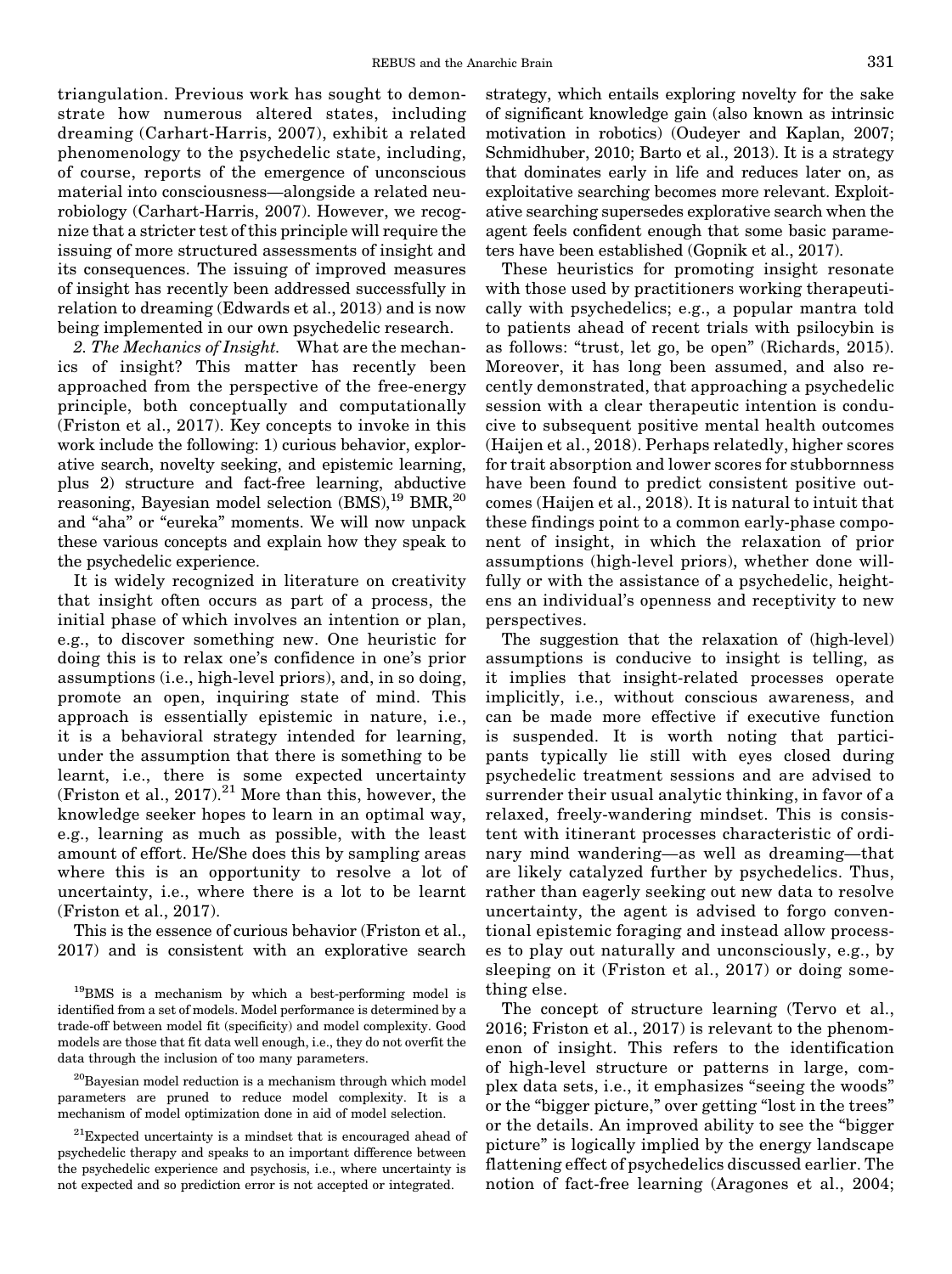Friston et al., 2017) is also relevant. This refers to learning without necessarily accumulating new information or facts, i.e., because a fresh perspective or frame of reference, rather than more new data per se, may be more valuable for advancing understanding.

These concepts of structure and fact-free learning hint at something fundamental about the phenomenon of insight. Returning to the free-energy principle, we know that an agent can minimize free energy via perceptual (Friston and Kiebel, 2009) and active inference (Friston et al., 2012b), both of which entail sampling and sculpting the world to refine internal representations of it and thus reduce uncertainty or enhance confidence. There is, however, another higher level at which free energy may be minimized, namely via the selection and/or revision of beliefs about the acquired models themselves. This is known as BMS and BMR.

BMR is a particularly intriguing form of BMS that is likely to play a central role in brain development, e.g., in the form of synaptic pruning (Piochon et al., 2016) and formation of small-world architectures (Avena-Koenigsberger et al., 2014). In brief, BMR is the hypothesized mechanism via which high-level models are stripped of their redundancy so that simpler, more refined solutions may be revealed. Again, we see the theme of complexity minimization and compression in play. In this setting, one can refine high-level models or narratives to make them simpler by removing redundant parameters, thereby revealing the underlying core structures and manifolds. Crucially, this mechanism can proceed without the need for new data (fact-free learning) and is thought by some to be the purpose of sleep and accompanying synaptic homoeostasis (Hobson et al., 2014).

Importantly, optimal models must strike a balance between the following: 1) breadth or comprehension and 2) accuracy or precision. Broad (minimally complex) models can serve as catch-all representations that generalize across different scenarios. Meritorious for their generalizability, they may, however, suffer from oversimplicity, e.g., with too few parameters to say anything specific about a given phenomenon. Accurate models are naturally meritorious for their fidelity to a given phenomenon but can fall foul of overmodeling, in which an overparameterized model poorly translates from one phenomenon to another. It has been hypothesized that implicit processes of BMS and BMR underlie the experience of insight, with a particular emphasis on the latter. This is because the relevant "aha" or "eureka" experiences typically emerge spontaneously, "out of the blue," as simple, elegant solutions, presumably because redundant models and/or model parameters have been unconsciously stripped away,

leaving the "bare truth beneath."<sup>22</sup> Computational simulations have recently leant support to this conception of insight (Friston et al., 2017).

It is natural to speculate that BMS and BMR may underlie the occurrence of insight under psychedelics, and that psychedelics catalyze these processes of model refinement. Psychedelics have been shown to increase the entropy or complexity of spontaneous brain activity (Carhart-Harris, 2018a), which, on first glance, may be seen as inconsistent with BMS and BMR. Rather, we suggest that the acute psychedelic "hot state" reflects the preconditions for subsequent insight; i.e., it reflects a key phase of the process by which insight occurs in which confidence in high-level models is first relinquished so that content previously hidden from consciousness by the occluding influence of overly confident priors is now allowed to emerge, thereby enabling fresh perspectives to be entertained. Under conditions of relaxed high-level priors, disinhibited information is allowed to travel up the hierarchy and impress on consciousness as it does. In this way, one may be granted a fresh opportunity to cultivate changes to the relevant assumptions instantiated by high hierarchical levels.

Relatedly, in the acute hot state, the mind can explore its unfurled state space with fewer constraints, consistent with curious behavior (e.g., as in Fig. 1). In this way, the conscious explorer may discover novelty that was previously hidden from clear sight. Relatedly, he/she may report being able to see things from afar as per the overview effect originally described by astronauts (White, 1987). The overview effect is, of course, consistent with BMR and the pruning away of detail to see the bigger picture. Realizations of this sort are often felt as beautiful and transcendent in their simplicity and profundity but have also been queried as platitudinal:

"Love is everything… Is a platitude so deeply felt still just a platitude? No, I decided. A platitude is precisely what is left of a truth after it has been drained of all emotion. To resaturate that dried husk with feeling is to see it again for what it is: the loveliest and most deeply rooted of truths, hidden in plain sight. A spiritual insight? Maybe so" (Pollan, 2018).

 $^{22}$ Addressing the question of whether the unconscious in the classical psychoanalytic sense (regardless of specific schools) influences conscious cognition and behavior, we can answer that it is our assumption that the unconscious does indeed influence behavior. This assumption is consistent with the position of classical psychoanalytic thinkers such as Freud and Jung. Personal testimonies speak to this assumption when individuals report insights about how past events have led to current behaviors without their conscious awareness. It is clearly important to consider how this assumption might be tested, so that stronger inferences can be drawn. One might construe implicit processing as a cognitive psychology homologue of this psychoanalytic idea, and implicit association paradigms could be used to probe it behaviorally.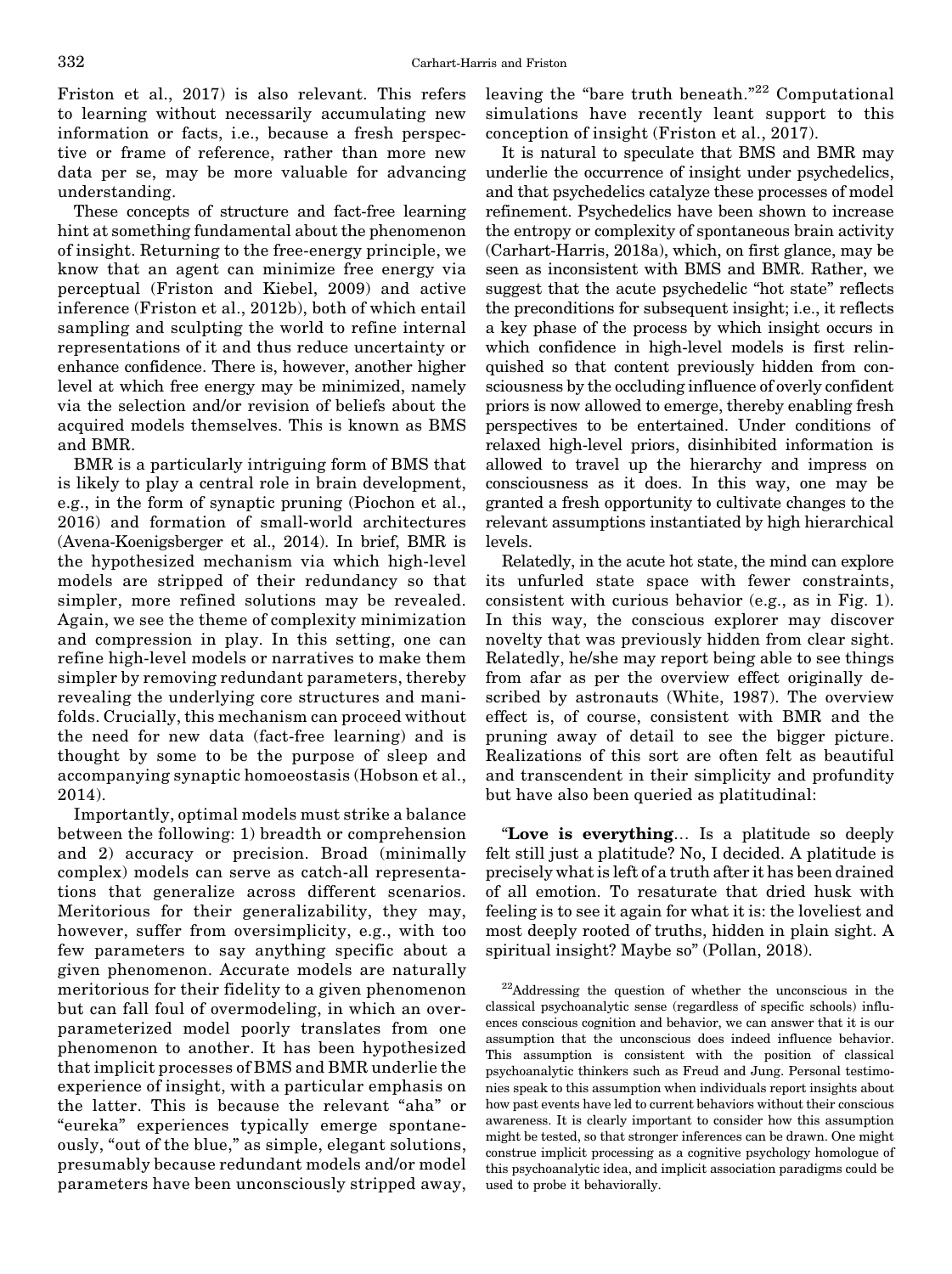<span id="page-17-0"></span>The following are further firsthand references to experiences of insight experienced under psychedelics, plus another, for the sake of comparison, from an Apollo-mission astronaut. It is easy to appreciate their resonance with the mechanics described in this section, in particular the experience of being able to see a bigger picture:

"I was being reminded of things I already knew" (Watts et al., 2017); "I was learning without being taught" (Watts et al., 2017); "There had been, I felt, an opening of the heart" (Pollan, 2018); "Patrick described an epiphany having to do with simplicity: '…I was convinced in that moment I had figured it all out… It was right there in front of me… love… the only thing that mattered'" (Pollan, 2018); "Like google earth; I had zoomed out" (Watts et al., 2017); "In my cockpit window, every two minutes: the earth, the moon, the sun, and whole panorama of the heavens… And suddenly I realised that the molecules of my body, the spacecraft, the body of my partners, were all manufactured in some ancient generation of stars. I felt an overwhelming sense of oneness, or connectedness…– an insight, an epiphany" (Pollan, 2018).

3. Criticality and Optimality. Criticality is a phenomenon described and studied within dynamical systems theory and complexity science that refers to complex dynamics that occur when a system nears a transition point between order and disorder. A self-organized critical system can exhibit complex emergent phenomena such as self-similarity, avalanching, long-range correlations, and critical slowing (Chialvo, 2010). The notion of a critical brain posits that neuronal activity is poised at criticality (Chialvo, 2004), and the entropic brain hypothesis states that psychedelics bring the brain closer still to such a critical point, as reflected by stronger signatures of criticality in the psychedelic state (Carhart-Harris et al., 2014; Carhart-Harris, 2018a). These latter findings imply that normal brain function (at least in awake adults) can be tuned closer to criticality, meaning that, with respect to the psychedelic state, normal waking consciousness biases order over disorder, or preservation over adaptation (Carhart-Harris et al., 2014; Carhart-Harris, 2018a)—at least in relation to the psychedelic state and even though it may still exhibit properties of criticality itself (Hilgetag and Hutt, 2014). The hypotheses that the waking brain can be tuned closer to criticality and that psychedelics do indeed do this have both recently been leant significant empirical support (Atasoy et al., 2017; Tagliazucchi, 2017; Muthukumaraswamy and Liley, 2018; Varley et al., 2019).

What is the relationship between criticality and model optimality? Are inequalities or asymmetries in the adult human brain's functional architecture, such as high  $\alpha$  power and high degree centrality of and metabolism in DMN nodes, $^{23}$  indicative of a top-heavy system that biases high-level models (such as the ego and its various beliefs and defenses) over data? Does this top heaviness render the adult human mind somewhat impervious to the fullness of information contained within lower levels of the system, such as the classically mammalian system (MacLean, 1990) that is the limbic system? Is this top heaviness especially exaggerated in certain psychopathologies such as depression, obsessive-compulsive disorder, and eating disorders? These are examples of disorders that may rest on particularly rigid high-level priors that dominate cognition and likely serve a defensive function (Carhart-Harris, 2019).

These are important questions, and it is not difficult to imagine how they could be tested.<sup>24</sup> Little work has been done on enduring brain changes after a psychedelic experience, but what evidence there is does suggest potential thinning in the posterior cingulate cortex node of the DMN with repeated ayahuasca use (Bouso et al., 2015) and also changes in DMN functional connectivity 1 day after psilocybin therapy for depression (Carhart-Harris et al., 2017). If BMR does play a role in insight under or after a psychedelic experience, we might predict a flattening of the relevant free-energy (attractor) landscape postacutely, e.g., this might present as an attenuated vestige of the more dramatic flattening likely to characterize the acute psychedelic state (Atasoy et al., 2018); e.g., see Fig. 1. Future work may focus on the DMN, with the prediction that its usual dominance is subdued post-treatment, e.g., with characteristic changes in time-series complexity and criticality that can be quantified empirically. If there is an enduring nature to the relaxation of high-level compressive models, we might also seek to test the notion that the brain is more sensitive to simple sensory prediction error post-treatment with a psychedelic. Such a finding would be consistent with a scenario in which a postacute relaxation of priors allows for an enhanced sensitivity to "data." Recent findings of increased amygdala responsivness to emotional faces post-treatment with psilocybin, for example, could be seen as consistent with such a scenario (Roseman et al., 2018a). Other more classic prediction–error

<sup>23</sup>Marcus Raichle: "Chaos is averted because all systems are not created equal… At the top of hierarchy resides the DMN" —cited in Ref. 20.

 $24$ First one needs to provide a concrete definition of top heaviness and then test, e.g., that this is greater in relevant psychopathologies versus health and also that effective treatment with a psychedelic reduces them. One candidate for top-down influence might be DMN to limbic effective connectivity; another is  $\alpha$  power; and yet another is to equate top heaviness with subcriticality, and thus state that stronger signatures of criticality reflect a less top-heavy system.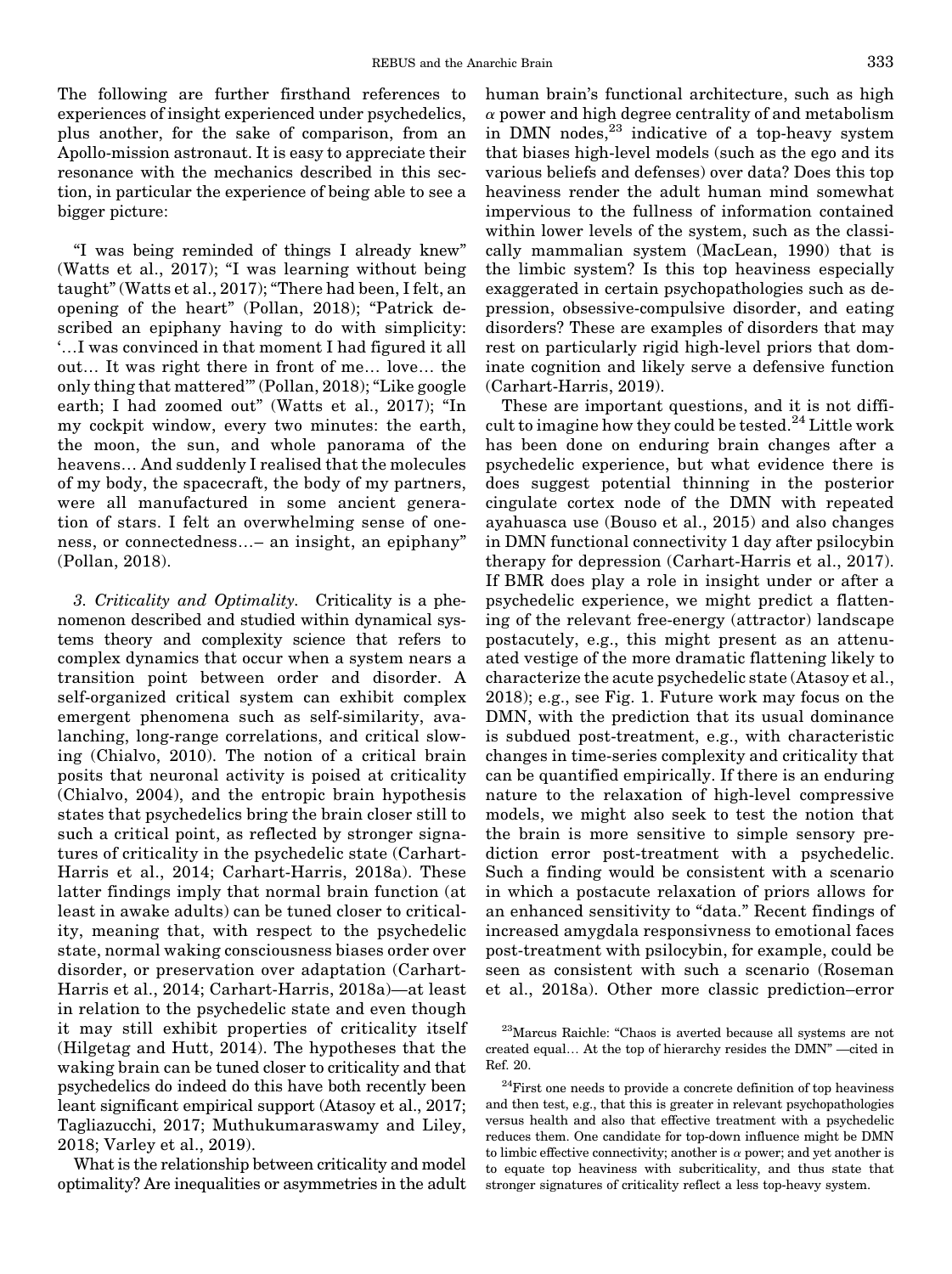<span id="page-18-0"></span>paradigms might also reveal an enhanced neuronal surprise signal post-treatment with psilocybin, consistent with a vestigial lightening of top-down constraints and concomitant sensitivity to bottom-up information flow.

4. Therapeutic and Epistemic Transformation. There is growing interest in the potential of psychedelics to treat various psychiatric disorders (Carhart-Harris and Goodwin, 2017; Rucker et al., 2018). Evidence from a series of recent small-scale studies (Moreno et al., 2006; Grob et al., 2011; Gasser et al., 2014; Bogenschutz et al., 2015; Osório Fde et al., 2015; Carhart-Harris et al., 2016a, 2018a; Griffiths et al., 2016; Ross et al., 2016; Palhano-Fontes et al., 2019), in addition to population studies (Krebs and Johansen, 2013; Hendricks et al., 2015), controlled studies in healthy individuals (Griffiths et al., 2006; Schmid and Liechti, 2018), conceptual and empirical mechanistic work (Carhart-Harris et al., 2012a, 2014, 2017, 2018c; Carhart-Harris and Nutt, 2017; Roseman et al., 2018), naturalistic and observational studies (Thomas et al., 2013; Argento et al., 2017; Lafrance et al., 2017; Haijen et al., 2018), and meta-analyses of historic trials from the mid-20th century (Krebs and Johansen, 2012; Rucker et al., 2016) has leant collective support to the position that psychedelic therapy offers a promising new treatment option for patients and mental health care providers. The question now follows, how does it work (Carhart-Harris, 2019)?

Previous commentaries have hypothesized (Fletcher and Frith, 2009) and demonstrated aberrant predictive processing in a variety of psychopathologies, from autism (Van de Cruys et al., 2017) and schizophrenia (Powers et al., 2017) to addiction (Gu, 2018) and depression (Chekroud, 2015). Several factors support the notion that there exists a common mechanistic denominator underlying different expressions of mental illness. These include the following: 1) putatively high comorbidity (Maj, 2005), 2) the poor reliability of diagnoses across diagnosing clinicians (Richieri et al., 2011), and 3) absence of specific and reliable biomarkers to bolster such diagnoses (Venkatasubramanian and Keshavan, 2016), and the fact that the same category of drug can be used to treat a number of different disorders (Kramer, 1994; Whitaker, 2010). If such a common denominator exists, however, what might it be? Some have suggested it may be a loss of meaning and associated sense of dislocation (Alexander, 2008) or disconnection (Watts et al., 2017; Hari, 2018), others have proposed a narrowing of focus (or "capture") in a context of a perceived loss of control (Kessler, 2016), while still others have proposed pathologic precision weighting of priors (Friston et al., 2014). See also Carhart-Harris (2019).

It is reasonable to suspect that these different models are largely inter-related, and, indeed, it is easy to see how they can be subsumed under the freeenergy principle. In this study, we take the position

that most, if not all, expressions of mental illness can be traced to aberrations in the normal mechanics of hierarchical predictive coding, particularly in the precision weighing of both high-level priors and prediction error. We also propose that, if delivered well (Carhart-Harris et al., 2018c), psychedelic therapy can be helpful for such a broad range of disorders precisely because psychedelics work pharmacologically (5-HT2AR agonism) and neurophysiologically (increased excitability of deep-layer pyramidal neurons) to relax the precision weighting of high-level priors (instantiated by high-level cortex) such that they become more sensitive to context (e.g., via sensitivity to bottom-up information flow intrinsic to the system) and amenable to revision (Carhart-Harris, 2018b).

Consistent with the model presented in this work, overweighted high-level priors can be all consuming, exerting excessive influence throughout the mind and brain's (deep) hierarchy. The negative cognitive bias in depression is a good example of this (Beck, 1972), as are fixed delusions in psychosis (Sterzer et al., 2018).<sup>25</sup> In this paper, we propose that psychedelics can be therapeutically effective, precisely because they target the high levels of the brain's functional hierarchy, primarily affecting the precision weighting of highlevel priors or beliefs. More specifically, we propose that psychedelics dose-dependently relax the precision weighting of high-level priors (instantiated by highlevel cortex), and in so doing, open them up to an upsurge of previously suppressed bottom-up signaling (e.g., stemming from limbic circuitry). We further propose that this sensitization of high-level priors means that more information can impress on them, potentially inspiring shifts in perspective, felt as insight. One might ask whether relaxation followed by revision of high-level priors or beliefs via psychedelic therapy is easy to see with functional (and anatomic) brain imaging. We presume that it must be detectable, if the right questions are asked in the right way.

It seems reasonable to suppose that the relevant transformations reported under and after a psychedelic experience (Griffiths et al., 2006; Watts et al., 2017) are principally epistemic in nature, i.e., manifesting as revisions in awareness or perspective, but it stands to reason that they must still register on some level as a change in brain function. It may be difficult, but not impossible, to identify the relevant neuronal changes, and doing so will be a particular challenge for psychedelic science. One difficulty may relate to the level of analysis. For example, the apparently fundamental nature of the long-term psychological changes seen with psychedelics (e.g., in personality

 ${}^{25}$ To be clear, for reasons stated earlier, we are not, at this stage, proposing psychedelic therapy as a treatment of psychotic disorders. Such a proposition would require much careful thought and qualification—and even still, may not pass as feasible/indicated.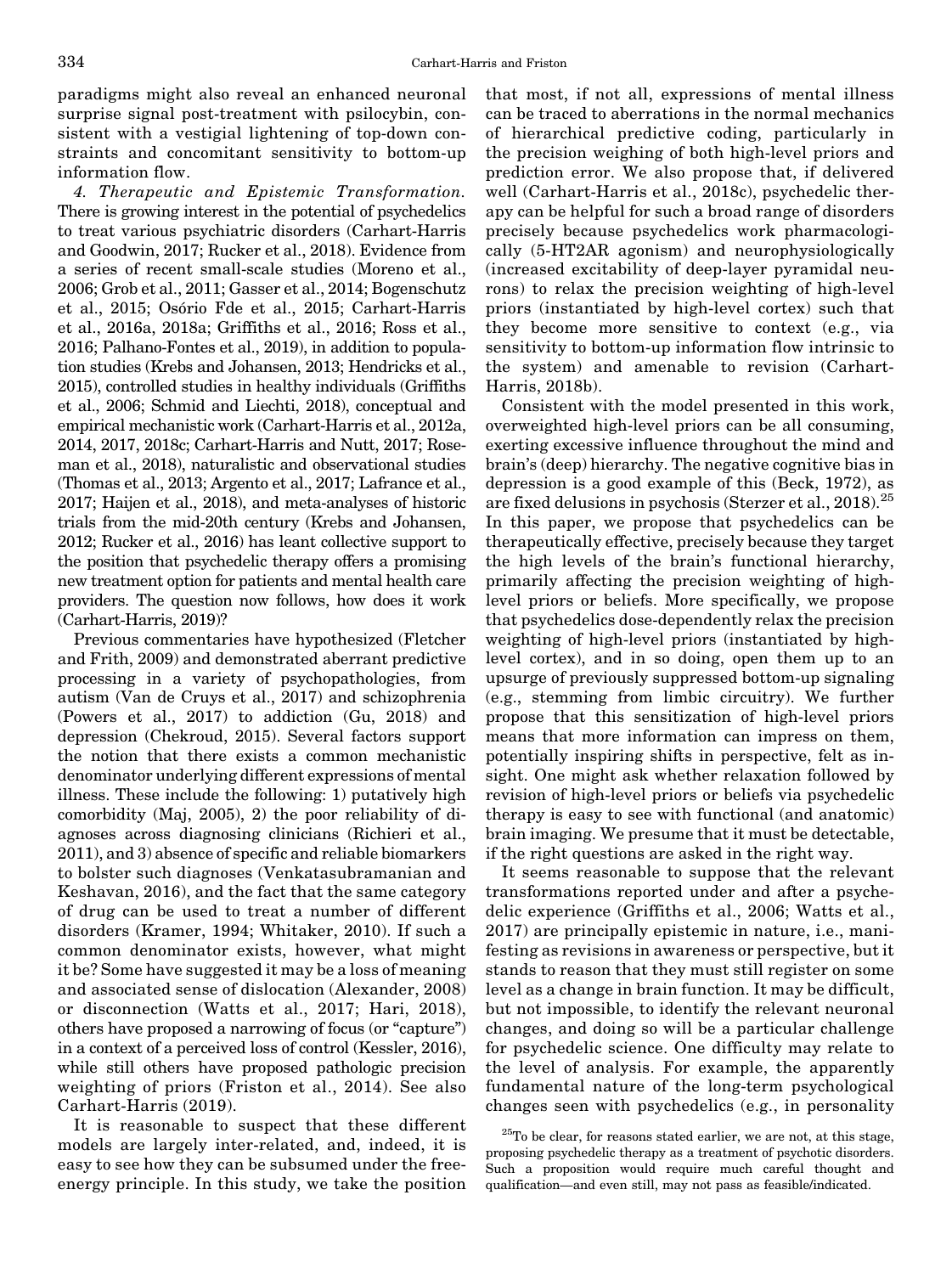<span id="page-19-0"></span>and outlook) suggests that something particularly high level or large scale may also have transpired in the brain.<sup>26</sup> One thought is that we may need to look at trajectories of brain states rather than individual brain states per se, to see in high-level beliefs in action (Cabral et al., 2017), how they change after psychedelics (Lord et al., 2018), and how this relates to the relevant psychological change(s).

5. Are Psychedelic-Induced Insights Trustworthy? Before closing this section, we wish to address a difficult question that is often raised in relation to psychedelic therapy and specifically the principle that psychedelics work to facilitate insight. This is the question of whether the reported insight is veridical—in the sense of reflecting things that are actually true or real. For example, it is not uncommon for patients to report apparent recovery of repressed memories under psychedelics (Sandison, 1954; Carhart-Harris, 2007), and indeed, we had one such case in our recent psilocybin for treatmentresistant depression trial (Carhart-Harris et al., 2018a).

Without wishing to fall down a philosophical rabbit hole, the most pragmatic position may be to accept such experiences as psychologically real in the sense that they are inferences that serve to close an explanatory gap, and do so relatively effectively. In this sense, magical, religious, and delusional beliefs or interpretations may be considered psychologically real. That magical beliefs are common in situations of uncertainty (Bersabe and Arias, 2000) speaks to the principle that belief in magic can serve a psychological function. This sympathy with gap-filling, jumping to conclusions, or abductive reasoning (Friston et al., 2017) is also a principle that governs care in the context of patients with psychosis, for example, where clinicians refrain from attempting to correct delusional beliefs because of an acknowledgment that doing so may be destabilizing for the patient.

This problem has recently been addressed in a thoughtful philosophical piece, entitled "the epistemic innocence of psychedelic states" (Letheby, 2016), which essentially takes a stance that is consistent with the one described above, i.e., that (apparent) insight be viewed with equanimity if it appears to mediate positive therapeutic outcomes, even if the apparent insight is founded on dubious (e.g., supernatural) assumptions. Technically, the philosophical rabbit hole dissolves further in the face of the freeenergy principle. This follows because the free-energy

26Note also that preclinical molecular and cellular approaches can now detect long-term postpsychedelic changes, as might human positron–emission tomography and high-field magnetic resonance imaging. Although it is not always straightforward to decipher how molecular and cellular changes translate to human psychology, combining high-resolution measures with conventional functional brain imaging may be a potentially fruitful strategy.

principle maintains that there is no absolute truth that is knowable absolutely—there is only evidence for a set of plausible hypotheses. In other words, the best beliefs or models are simply those with the greatest evidence—or minimum free energy.

In essence, the free-energy principle works to approximate reality through invoking, testing, revising, and optimizing models. Effective approximations of reality are reliable and trustworthy, whereas less optimal models are flimsy and fragile, e.g., they may be overly complex and/or poorly translatable. If such models fail, this will expose their fallibility to the agent, together with a likely unpleasant rise in his/her sense of uncertainty. Thus, a commitment to the discovery of better models is important, as improved models will provide more robust and reliable approximations to reality, which are likely to support greater stability in terms of mental health. $27$  These principles may be seen to speak to the merits of the scientific method for determining "what is best to believe." For example, although supernatural belief systems may have once been helpful for humans $^{28}$ —they are arguably less so today. Moreover, beliefs held as a matter of faith are less amenable to the mechanics of self-correction that underlie empirical approaches.

### G. What to Do About the "woo"?<sup>29</sup>

Psychedelics have an interesting history of association with pseudoscience and supernatural belief. One interpretation of this is that a strong psychedelic experience can cause such an ontological shock that the experiencer feels compelled to reach for some kind of explanation, however tenuous or fantastical, to close an epistemic gap that the experience has opened up for them. This is an important matter, particularly as increasing numbers of people are likely to be experimenting with psychedelics in the coming years—but it is also a rich topic that deserves a separate discussion piece of its own.

It is important, however, to address this matter briefly in this work, as it is a problem that speaks to the special value of a naturalistic approach to psychedelics, as well as a responsible one that includes provision of education (e.g., about the importance of psychological preparation

 $^{27}$ From a statistical perspective—and machine learning—this robustness is cast in terms of the ability to generalize to new data. This rests on flattening short minima to reduce model complexity and preclude overfitting.

 $^{28}$ Note: we adopt the view that Buddhism (like science) is not a religion but a method and (like science) performs best when treated as such.

<sup>29</sup>"woo" or "woo-woo" is a slang term with an unknown etymology. It is assumed to stem from its jocular and often pejorative use, when imitating a sound effect or the music one might hear during the depiction of supernatural events on television, in theatre, or in films. Succinctly, "woo-woo" refers to belief in the supernatural, paranormal, occult, and has a particular association with pseudoscience, particularly in the West.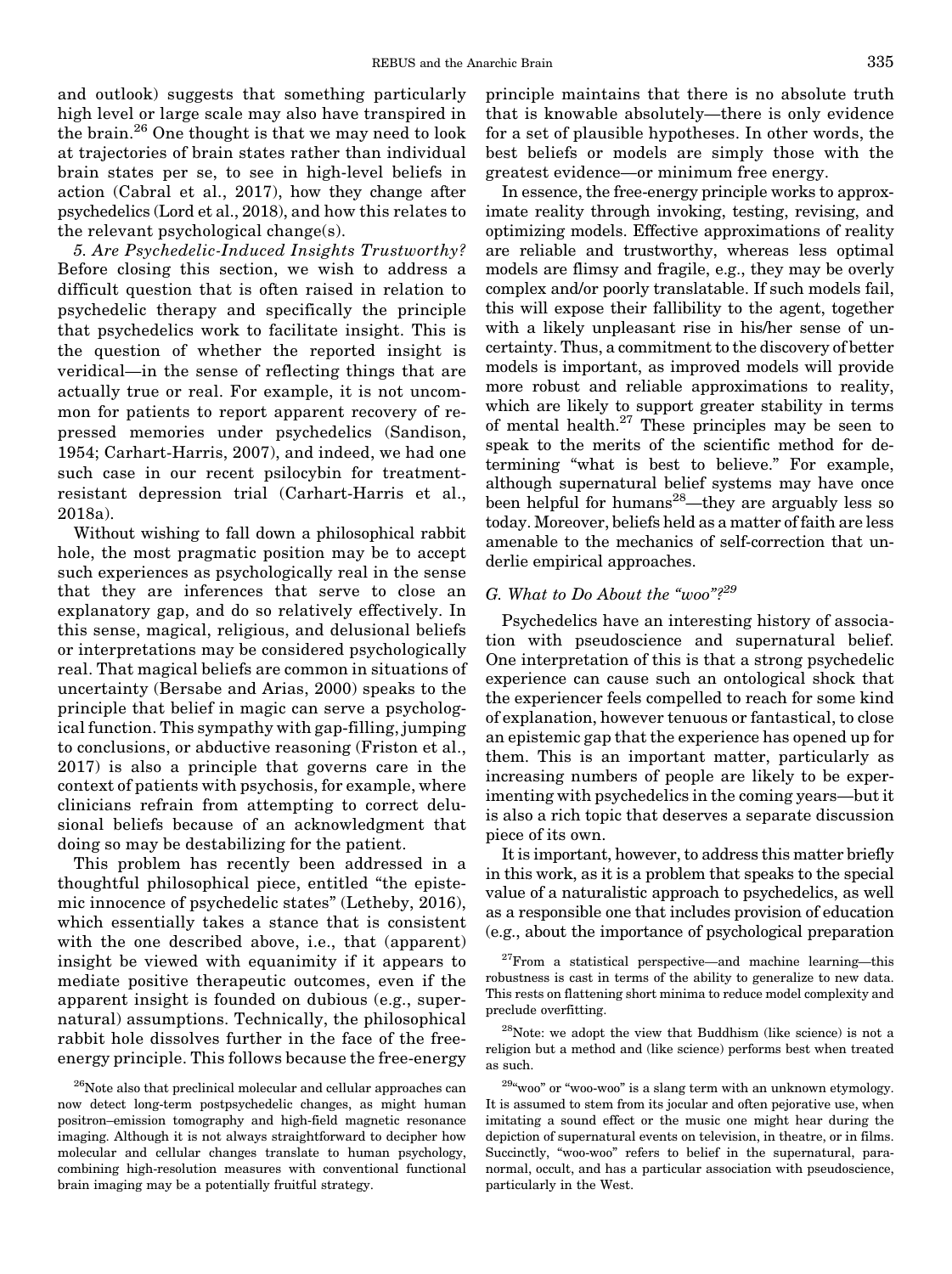<span id="page-20-0"></span>and integration) alongside careful engineering of the experience itself (Carhart-Harris et al., 2018c). If done properly, tenuous magical explanations can then be challenged appropriately (although not during the experience itself—as to do so would be inappropriate) in the skeptical, self-correcting fashion that is intrinsic to the scientific method. Reliable and robust models of natural phenomena, of the sort that science endeavors to discover and finesse, serve us best, as they are less likely to betray us, leaving us open to logical fallacies, dogmatism, absolutism, and an emotional and existential instability.

The phenomenon of spiritual bypassing is relevant in this work. This refers to an ontology in which individuals receive so much (potential) information, rapidly, without sufficient time to properly integrate or assimilate it (Masters, 2010). In experiencing such information overload, the psychedelic initiate may reach for bizarre beliefs or poorly understood platitudes, in an effort to explain away his/her felt uncertainty—in a similar way as may occur in the incipient phase of a psychotic disorder. Spiritual bypassing may be understood as an escapist defense, dressed up as a spiritual awakening. Combining psychedelic therapy with a secular wisdom teaching, such as can be found in nonreligious Buddhism for example (Batchelor, 1998; Hanh, 2017), as well as depth psychology (Freud, 1934, 1949; Jung, 1960, 1969), may have considerable value in this regard, helping to ground psychedelic science and medicine, while inoculating against evangelism.

### H. The Anarchic Brain

The anarchic brain principle is a natural counterpart to relaxed beliefs under psychedelics (REBUS). This is because the relaxation of high-level priors necessarily implies a liberation of bottom-up information flow (particularly from intrinsic sources). Thus, because top-down control is a defining property of hierarchy, REBUS is commensurate with a loss of functional hierarchy in the brain. The word "anarchy" has a Latin–Greek origin and means "without chief" or "ruler." It is most typically used in political contexts to refer to "a state of disorder due to absence or nonrecognition of authority or other controlling systems" or "absence of government and [thus] absolute freedom of the individual" (Oxford English Dictionary). The anarchic brain principle is a close complement to the entropic brain hypothesis. Both feature as part of their definition, the principle that psychedelics enhance brain entropy (e.g., as measured by Lempel–Ziv complexity) and bottom-up information flow (e.g., measurable via effective connectivity). Both principles are also intended to apply first and foremost to spontaneous brain activity—and are difficult to assess using classic stimulus–response paradigms—for reasons discussed elsewhere (Carhart-Harris, 2018a).

As an extension of the anarchic brain principle, in this final section, we speculate that the structural organization of brains (and minds) recapitulates the organization of social systems. Just as the free-energy principle recognizes the importance of hierarchy inside the brain, so it recognizes it elsewhere in nature. For example, we may think of individuals constrained by communities, constrained by nation states, constrained by unions of states, etc. We may also reflect on the hierarchy of beliefs at each level, e.g., with individual beliefs constrained by community beliefs, constrained by national beliefs, constrained by transnational beliefs. We do not wish to take this analogy too far, only to raise the idea, which, of course, is inherent in the free-energy principle, that beliefs are hierarchical, and humans are apparently unique among the animal species because of the temporal thickness of their beliefs, spanning greater periods of time than do the generative models of other species (Becker, 2011; Chouraqui, 2011; Seth and Friston, 2016).

Grounding these ideas in biology, neuroimaging research with psychedelics has revealed a breakdown in modular integration under these compounds that is superseded by a desegregated, more globally interconnected organization of brain function (Roseman et al., 2014; Carhart-Harris et al., 2016c). It has also been shown that these brain changes correlate with peoples' ratings of ego dissolution under the drug (Tagliazucchi et al., 2016), which, when it is surrendered to (Haijen et al., 2018), includes as a logical corollary of it, the so-called unitive experience, i.e., a sense of union and interconnectedness with objects and entities previously seen as external to oneself (Hanh, 2017; Roseman et al., 2018b). We have recently seen that a globally connected brain state is visited more regularly under psychedelics than other brain states, whereas certain high-level states/networks become neglected (Lord et al., 2018). Such an outcome can be seen as commensurate with a flattened energy landscape.

The unitive experience is closely related to the overview effect described in a previous section, and it is also the essential, defining characteristic of the mystical (Maclean et al., 2012)—or perhaps betterphrased peak experience (Roseman et al., 2018b). Note that whereas the peak experience itself can be treated as irreducible in the experiential sense, its occurrence may still depend on reaching a critical level of 5-HT2AR occupancy and signaling (Madsen et al., 2019)—a useful reminder that however high level a psychological phenomenon is, it will still rest on discernable physical, energetic, and chemical processes.

A number of research teams have shown that the occurrence of peak experiences under psychedelics is predictive of long-term positive changes in psychological well-being [e.g., Roseman et al. (2018b)], as well as changes in personality in the direction of increased openness (MacLean et al., 2011; Erritzoe et al., 2018).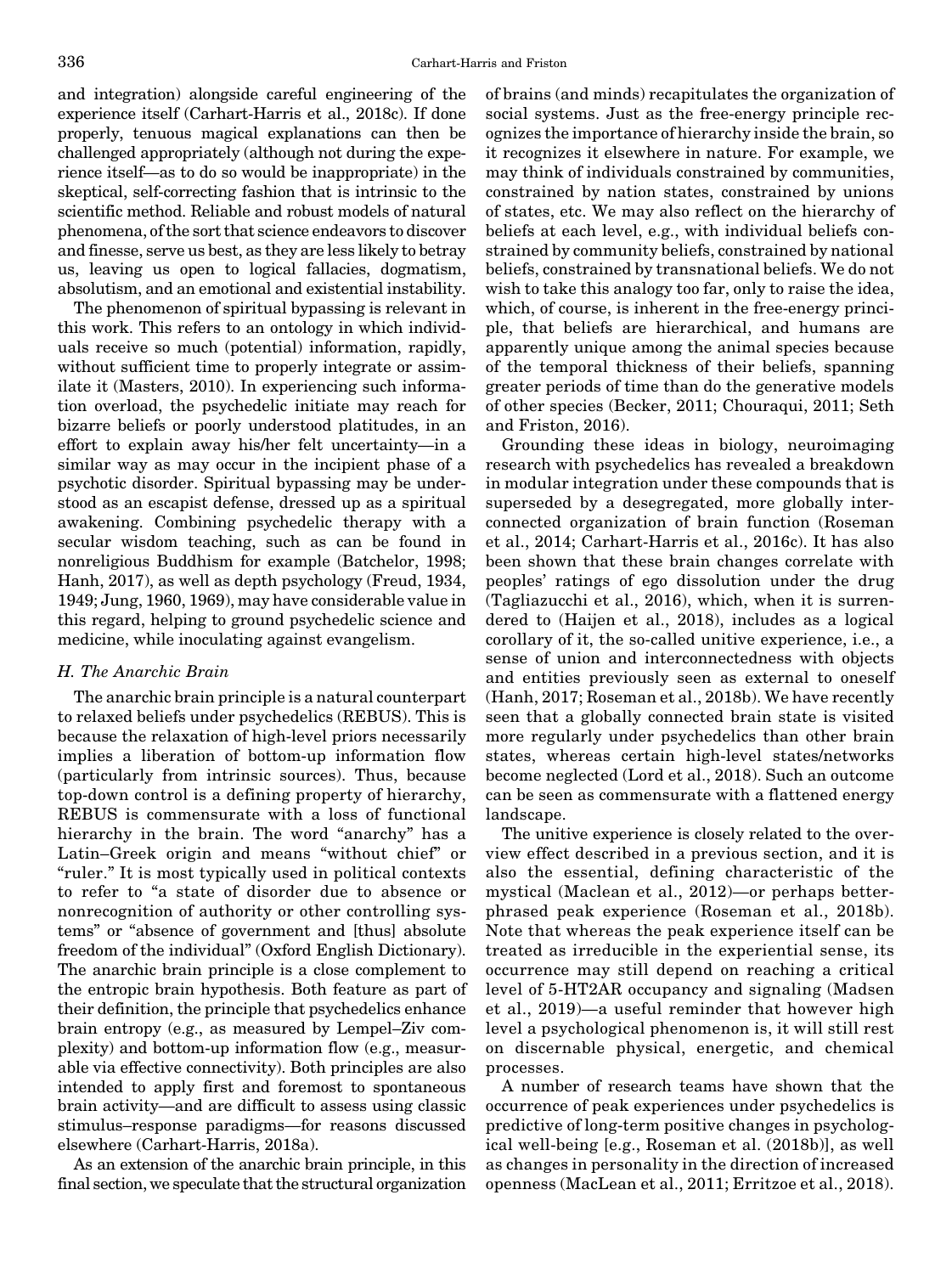<span id="page-21-0"></span>It is a matter of some curiosity that the personality trait openness has reliably been shown to correlate with liberal political perspectives (Carney et al., 2008), and a realization of this led to a series of studies by us (Nour et al., 2017; Lyons and Carhart-Harris, 2018a) and others (Forstmann and Sagioglou, 2017) that have demonstrated long-term changes in political perspective in association with the use of psychedelics.

It is natural to speculate from these findings that changes in brain function that may be defining of the psychedelic state, e.g., heightened brain entropy, modular disintegration, increased global integration, and increased bottom-up information flow from intrinsic sources (Carhart-Harris, 2018a), may be involved in the mediation of (potentially) fundamental transformations in beliefs, including changes in personality and outlook. Providing initial support for this, we previously found a relationship between increased brain entropy under LSD, as measured with functional magnetic resonance imaging, and subsequent increases in trait openness (Lebedev et al., 2016). Moreover, on a purely psychological level, we have found that ego dissolution mediates long-term increases in trait liberalism and decreased authoritarianism (Nour et al., 2017).

How these acute brain changes and associated mind states trigger the relevant long-term changes in beliefs is, at this stage, not fully understood—but increased bottom-up information flow (i.e., from lower-level intrinsic systems such as the limbic system) impacting on sensitized high-level priors (e.g., high-level networks and their dynamics) are logical places to look. The relevant transformations themselves are epistemic in nature, e.g., taking the form of a revised awareness or perspective. Once discovered, the newly appreciated awareness cannot easily be forgotten, tantamount in some ways to the effect of trauma. However, how do these epistemic transformations register in the brain? Are they detectable in anatomy as well as function? Is there such a thing as a liberal or libertarian brain (Kanai et al., 2011)? Is the brain's functional hierarchy organized differently in an individual with strong libertarian and/or liberal views, compared with someone holding strong authoritarian and/or conservative beliefs?

Two figureheads in psychedelic research and therapy, Stanislav Grof and Roland Griffiths, have highlighted how psychedelics have historically "loosed the Dionysian element" (Pollan, 2018) to the discomfort of the ruling elite, i.e., not just in 1960s America but also centuries earlier when conquistadors suppressed the use of psychedelic plants by indigenous people of the same continent. Former Harvard psychology professor, turned psychedelic evangelist, Timothy Leary, cajoled that LSD could stand for "Let the State Dissolve" (Pollan, 2018). Whatever the interaction between

psychedelic use and political perspective, we hope that psychedelic science will be given the best possible opportunity to positively impact on psychology, psychiatry, and society in the coming decades—so that it may achieve its promise of significantly advancing selfunderstanding and health care. An ill-thought– through repoliticization of psychedelic use would likely be counterproductive in this regard.

Whatever the sensitivities surrounding these issues, it seems right to openly acknowledge the possibility that increased psychedelic use could have broader social and political implications. If rates of psychedelic use were to escalate, poorly integrated experiences could leave individuals awash in uncertainty and eager for solace in tenuous, or, worse, delusional beliefs that serve to stop-gap uncertainty. We advocate a commitment to the position that—however otherworldly it may feel—the psychedelic experience is a thing of nature, intimately linked to discernible changes in brain function. It is possible that such a naturalistic, scientific approach to psychedelics may spawn greater interest in deep ecology (Naess, 1984). Relatedly, integrating observations from psychedelic science, with insights from physics and life sciences (Bejan, 2016), depth psychology (Safran, 2003; Hill, 2013), and Buddhist philosophy (Hanh, 2017), may help to nourish and ground the field.

### I. Summary

To summarize, the REBUS/anarchic brain model<sup>30</sup> is derived from a synthesis of the entropic brain hypothesis and free-energy principle, and particularly the latter's close links with hierarchical predictive coding. It recognizes that psychedelics induce an acute state of heightened brain entropy via their action on the serotonin system (Carhart-Harris, 2018a), then looks to prediction coding and hypothesizes that increased brain entropy reflects a relaxation of the precision weighting of priors (REBUS) that coincides with liberation of bottom-up signaling (anarchic brain).

To aid the testing of the REBUS/anarchic brain model, we propose a number of specific indices of priors and bottom-up signaling such as the functional integrity and dynamics of high-level brain networks (REBUS) and effective connectivity applied to relevant circuitry, such as circuitry connecting the hippocampus/parahippocampus with cortical nodes of the DMNs. More broadly, the model could be assessed by examining any of several aspects of hierarchy in the brain (Murray et al., 2014; Margulies et al., 2016; Deco and Kringelbach, 2017), with the simple hypothesis that key features of hierarchy will be diminished under a psychedelic.

 $30\text{We}$  treat the two components as mutually dependent, i.e., relaxed priors naturally imply increased prediction error.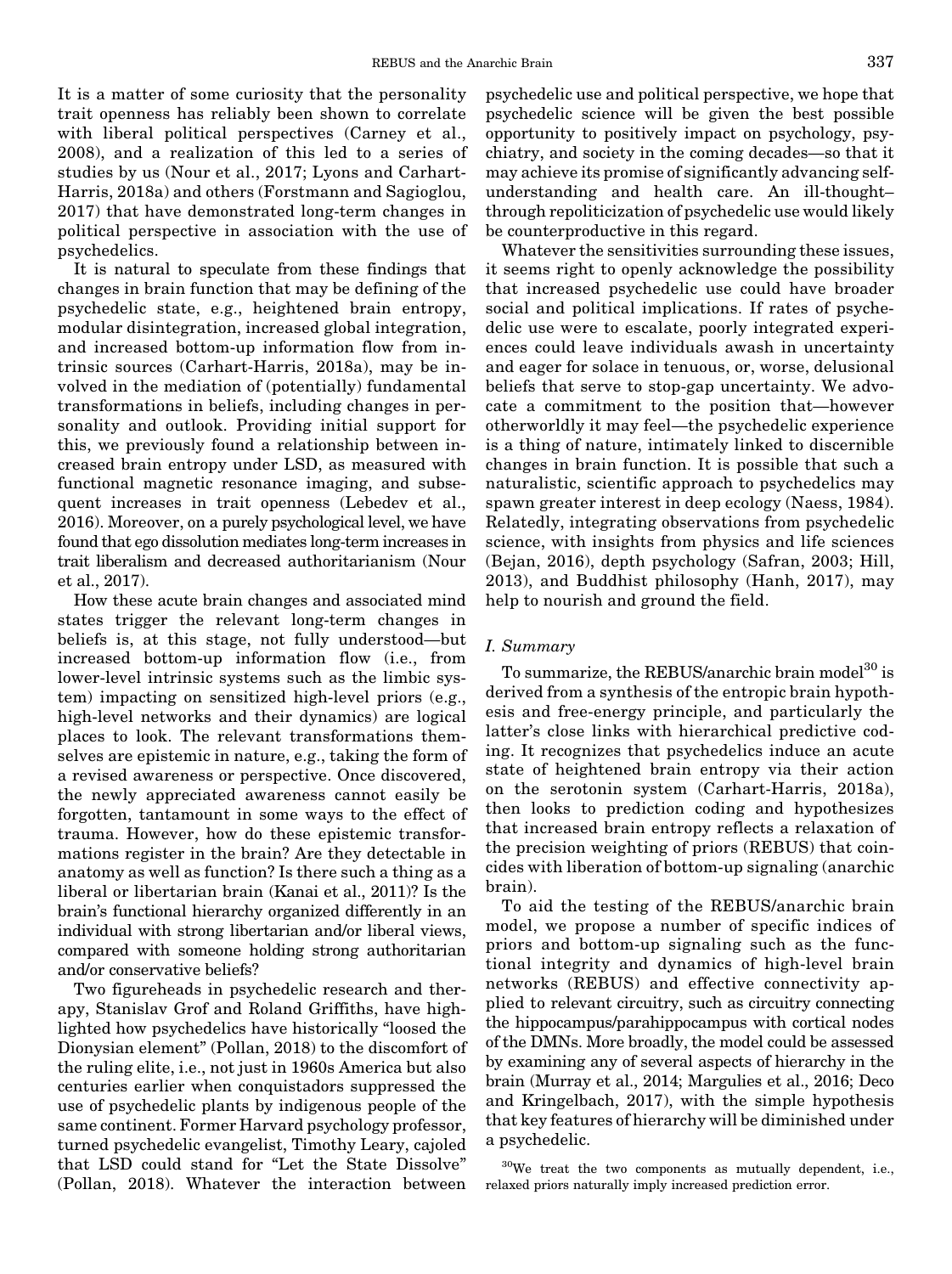We also dedicate significant discussion to implications of the REBUS/anarchic brain model. One of these is that the relaxation of priors implies that the system's (context) sensitivity will be enhanced as it will be more receptive to bottom-up information, particularly from intrinsic sources such as the limbic system. Thus, if the belief relaxation process is combined with good contextual support, pathologic beliefs underlying psychiatric illness, for example, may be amenable to revision during and after a psychedelic experience. The ideal effect of such a belief revision process would be to make the updated priors resonate more harmoniously with previously hidden or silenced information. If mediated properly, this belief–recalibration process may have long-term positive consequences for mental health; indeed, the described process is the very essence of effective psychedelic therapy (Haijen et al., 2018; Lyons and Carhart-Harris, 2018b).

Throughout this work, we have made reference to a prominent effect of psychedelics on hierarchically high-level priors. Although the REBUS model is not restricted solely to high-level priors, one compelling reason to place emphasis on hierarchically high or deep components of the brain is the especially high expression of 5-HT2ARs (the key target of psychedelics) on layer 5 pyramidal neurons within the brain's high-level cortical regions (Jakab and Goldman-Rakic, 1998; Beliveau et al., 2017). Collectively, these highlevel features of the brain are thought to encode expectations and beliefs about the lived world. Findings of dysregulated activity in pyramidal cell firing (Celada et al., 2008), the DMN (Carhart-Harris et al., 2012a), other high-level intrinsic networks (Lebedev et al., 2015; Carhart-Harris et al., 2016c), trajectories of brain states (Lord et al., 2018), and hierarchically high-level (but relatively low-frequency) spontaneous neuronal oscillations (Muthukumaraswamy et al., 2013) add further weight to the hypothesis that psychedelics have a particularly pronounced action high up in the brain's functional hierarchy.

In accordance with the free-energy principle (and with dual-aspect monism), one can view the dynamics of high-level intrinsic networks as the dynamic or energetic counterparts of high-level priors (e.g., see Carhart-Harris and Friston, 2010). Indeed, the DMN itself has been described as the brain's "Centre of Gravity" (Davey and Harrison, 2018). The self or ego is an important (perhaps central) high-level prior that DMN dynamics may instantiate (Carhart-Harris and Friston, 2010). The DMN is a particularly influential system, sitting atop a (uniquely) deep functional hierarchy in humans (Friston, 2018). We reason that high-level systems and the beliefs they encode have an informationally efficient, compressing influence on more elemental information held and processed

below them. The high-level systems therefore function to route or canalize thought and behavior, sometimes in an overly constraining way that restricts self-awareness and obstructs new learning.31 If the gravitational pull of beliefs or behaviors becomes excessive, this can leave an agent feeling estranged from deeper aspects of his or her self, as well as from other people—and from a sense of purpose and meaning in life (Watts et al., 2017; Carhart-Harris et al., 2018b; Hari, 2018).

Curiously, psychedelics appear to temporarily breach the free-energy principle, i.e., by relaxing priors and increasing brain entropy for a time-limited period, but, once the drug has been sufficiently metabolized, normal brain function resumes and systems reset, potentially (but by no means absolutely) in a healthier way (ideally), more in tune with each other and the sensorium. We propose that mechanisms of BMS and BMR are catalyzed by the time-limited entropic state induced by psychedelics, such that model redundancy can be minimized, and high-level priors refined or "spring-cleaned." The following is a firstperson testimony that speaks to the hypothesized effect:

"It was like when you defrag the hard drive on your computer, I experienced blocks going into place, things being rearranged in my mind, I visualized as it was all put into order, a beautiful experience with these gold blocks going into black drawers that would illuminate and I thought: 'My brain is bring defragged, how brilliant is that!'" (Watts et al., 2017).

Whether model reduction necessarily leaves an agent with a robust, reliable, and refined statistical representation of the world is, however, an open question—as is what the specific mechanics of this model reduction process are, and how we can measure them in the brain.

Returning to psychology, in the previous section we addressed a phenomenon known as spiritual bypassing that can be observed among some  $(Western)^{32}$ users of psychedelics. Magical beliefs may be helpful (via reducing free energy and associated uncertainty), particularly in cultures that support this, but it is difficult to see how the use of any belief as psychological escape can be regarded as optimal or sustainable. We anticipate that it may become possible in the

31One might think of the notion of the "ego tunnel" here (Metzinger, 2009).

 $32$ One could argue that spiritual bypassing is a distinctly Western phenomenon, as developments in scientific understanding in the West means that (unlike among indigenous tribes for example) the dominant culture is no longer set up to support magic. One may choose to ignore or reject scientific knowledge in the West, but to do so is contrary to evidence. Conversely, among indigenous cultures, magical explanations may be the best explanations available, and thus, no such accusations of willful ignorance can be made against these cultures.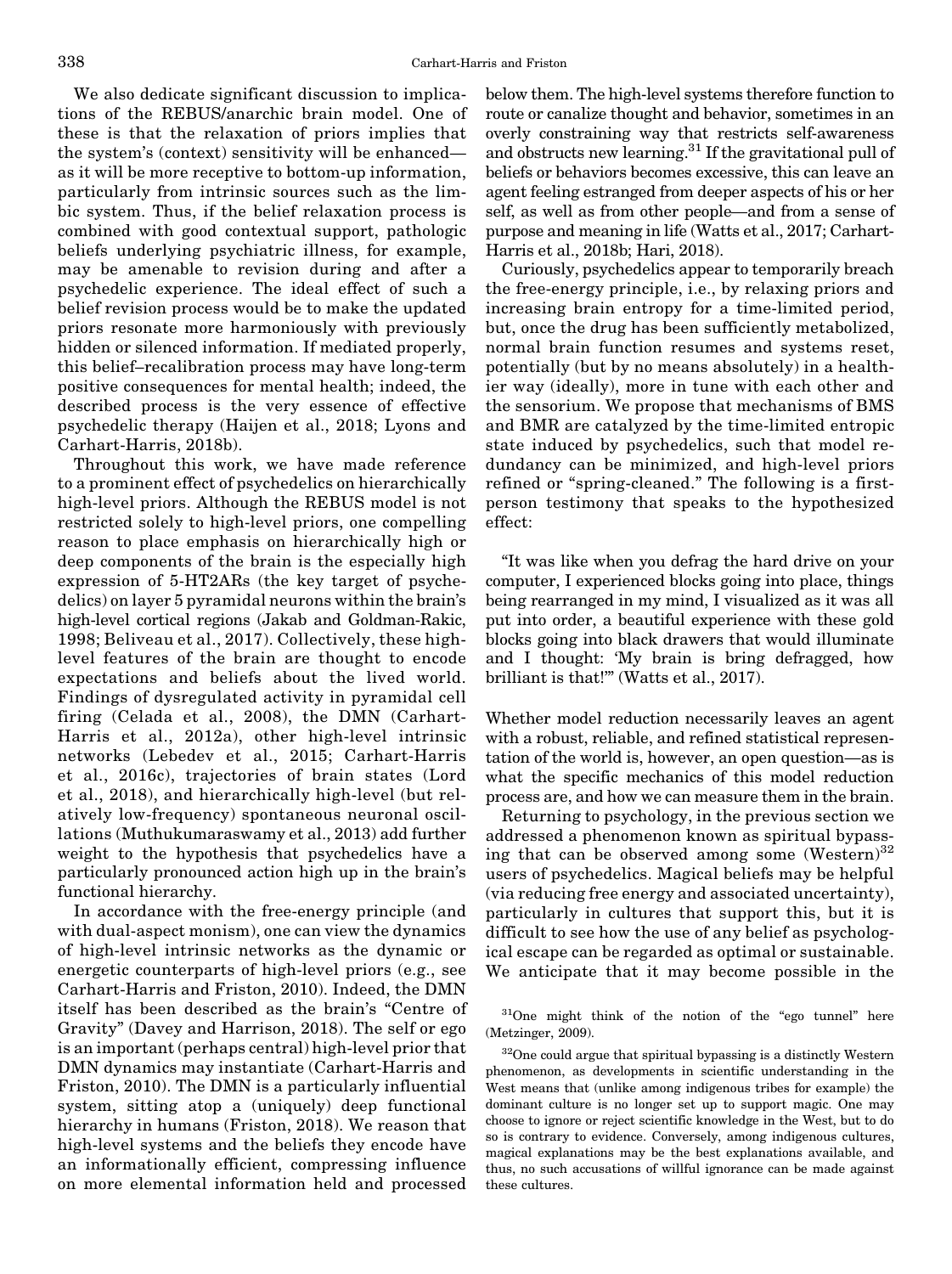<span id="page-23-0"></span>future to demonstrate, via some particular metric, how harmony between different levels of the brain's functional hierarchy relates to a felt psychological harmony reflective of a well-integrated mind and brain. Doing so may require that we look at longitudinal data such as mood stability (and associated brain activity) over months, with the prediction that emotional escape or avoidance predicts long-term mood instability, even after a potential initial positive spike in mood. Although speculative, candidates for meaningful metrics of harmony in the brain/body may be found in the various signatures of criticality, such as long-range correlations, nesting of oscillatory rhythms (Murray et al., 2014), body–brain physiologic coupling (Richter et al., 2017), and environment– brain alignment (Lakatos et al., 2013). This notion of harmony may also relate to a previously discussed construct of connectedness and its special relevance to psychedelic therapy (Watts et al., 2017; Carhart-Harris et al., 2018b).

### III. Conclusions

This paper has sought to marry insights from the free-energy principle with those of the entropic brain hypothesis to account for the acute and longer-term brain and mind effects of psychedelics. We have named this synthesis REBUS and the anarchic brain. "REBUS" is an intentionally easy-to-remember acronym based on the key theme of RElaxed Beliefs Under pSychedelics, and the anarchic brain follows naturally from the liberation of bottom-up signaling which is logically implied by relaxed precision on priors. We have described how this mechanism begins with agonist actions at the 5-HT2AR and can be reflected in the entropy of spontaneous cortical activity. The present model significantly advances on the entropic brain hypothesis, however, by introducing the notion of a relaxation of the precision weighting of priors—which concomitantly liberates bottom-up signaling that, with the right preparedness, care, and aftercare, can aid the revision of pathologically overweighted priors.

We propose that the REBUS/anarchic brain model can explain the full gamut of phenomena associated with the psychedelic experience, including the emergence of previously unconscious psychological material into conscious awareness.<sup>33</sup> We also propose that highlevel priors confer a broad summarization of the mind and world, effectively suppressing away (potential) content. It therefore follows that if this suppression is relaxed, as it is under psychedelics, content will necessarily be released. It is an ideal of psychedelic therapy that this newly available content be appropriately integrated and assimilated into existing mental models so that more of the inner and outer world can be processed.

Importantly, we also propose that the acute brain conditions induced by the pharmacological action of psychedelics, increasing brain entropy and relaxing the precision weighting on priors, are ideal for working on the revision of high-level priors or beliefs. Consistent with recent work on the mechanics of insight, an entropic brain with relaxed high-level priors will be more amenable to curious behavior and Bayesian model optimization processes that can aid the occurrence of insight and perspective change. We suspect that this template of pharmacologically and contextually mediated belief relaxation and revision may serve a major role in the future of mental health care, potentially improving the efficacy of current treatment strategies by factoring in contextual variables when assessing the neurobiology of a given disorder and the viability of a specific intervention (Carhart-Harris, 2018b).

Finally, although we are optimistic about the potential of psychedelic therapy to positively impact on psychology and psychiatry in a major way in the coming decades, it feels prudent to consider complications that may arise as increasing numbers of people choose to undergo a psychedelic experience. In this study, we wish to highlight what the scientific model has to offer, i.e., via trial and error, forever improving models of mind and world. If integrated properly, psychedelics have every chance of becoming a legitimate, if not lauded, tool of science and medicine—capable of awakening us to the true depths of our being and continuousness with nature.

"Whether by their very nature or the way that first generation of researchers happened to construct the experience, psychedelics introduced something deeply subversive to the West that the various establishments had little choice but to repulse. LSD truly was an acid, dissolving almost everything with which it came into contact, beginning with the hierarchies of the mind… and going on from there to society's various structures of authority and then to lines of every imaginable kind… If all such lines are manifestations of the Apollonian strain in Western civilisation, the impulse that erects distinctions, dualities, and hierarchies, and defends them, then psychedelics represented the ungovernable Dionysian force that blithely washes all those lines away… But surely [it] is not the case that the forces unleashed by these chemicals are necessarily ungovernable" (Pollan, 2018).

<sup>&</sup>lt;sup>33</sup>Consistent with basic tenets of psychoanalytic theory and Buddhist teaching, we adopt the position that much of the mind is indeed unconscious and what is kept from conscious awareness can be personal and collective as well as "once conscious—but now repressed" or simply "never conscious." We also maintain the unconscious often (but not always) drives conscious behavior in the absence of conscious awareness, in the way that a horse can steer its rider, without the rider realizing.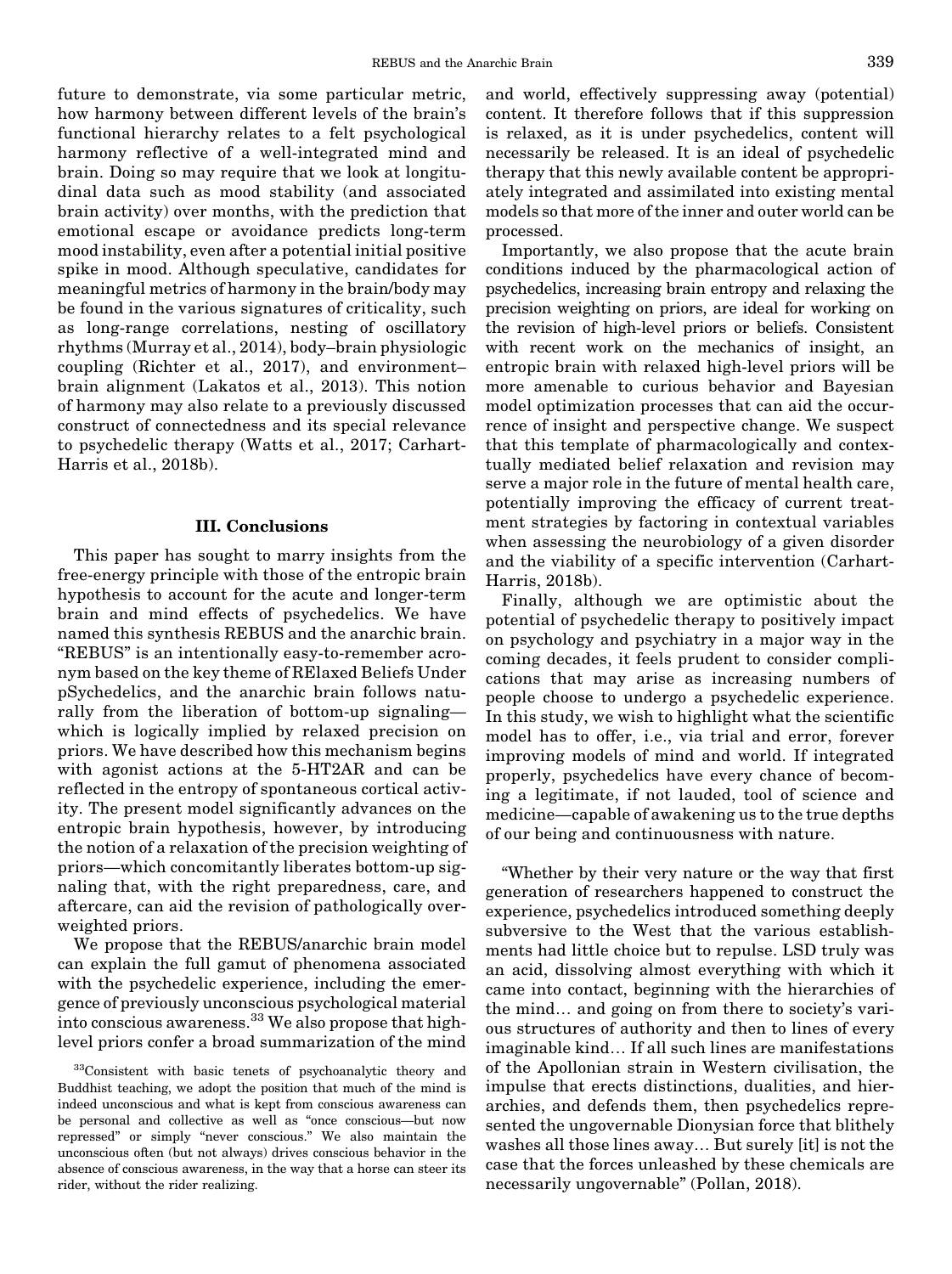#### <span id="page-24-0"></span>Acknowledgments

R.L.C.-H. thanks Shamil Chandaria, Leor Roseman, Fernando Rosas, Selen Atasoy, and Christopher Timmermann for discussions on earlier drafts of the manuscript. He thanks Pedro Oliveira, Gustavo Carreiro, and Hugo Raposo of Favo Studio for the illustrations in Fig. 2, and also gives special thanks to David Nutt and Amanda Fielding.

#### Authorship Contributions

Wrote or contributed to the writing of the manuscript: Carhart-Harris, Friston.

#### References

- Adams RA, Napier G, Roiser JP, Mathys C, and Gilleen J (2018) Attractor-like dynamics in belief updating in schizophrenia. J Neurosci 38:9471–9485.
- Aghajanian GK (2009) Modeling "psychosis" in vitro by inducing disordered neuronal network activity in cortical brain slices. Psychopharmacology (Berl) 206:575–585.
- Aghajanian GK and Marek GJ (1999) Serotonin, via 5-HT2A receptors, increases EPSCs in layer V pyramidal cells of prefrontal cortex by an asynchronous mode of<br>glutamate release. *Brain Res* **825**:161–171.
- Alboni S, van Dijk RM, Poggini S, Milior G, Perrotta M, Drenth T, Brunello N, Wolfer DP, Limatola C, Amrein I, et al. (2017) Fluoxetine effects on molecular, cellular and behavioral endophenotypes of depression are driven by the living environment. Mol Psychiatry 22:552–561.
- Alexander BK (2008) The Globalisation of Addiction: A Study in Poverty of the Spirit, Oxford University Press, Oxford.
- Alonso JF, Romero S, Mananas MA, and Riba J (2015) Serotonergic psychedelics temporarily modify information transfer in humans [published correction appears in Int J Neuropsychopharmacol (2015) 19:pyv099]. Int J Neuropsychopharmacol 18.
- Aragones E, Gilboa I, Postlewaite A, and Schmeidler D (2004) Fact-Free Learning, Cowles Foundation for Research in Economics, New Haven, CT.
- Argento E, Strathdee SA, Tupper K, Braschel M, Wood E, and Shannon K (2017) Does psychedelic drug use reduce risk of suicidality? Evidence from a longitudinal community-based cohort of marginalised women in a Canadian setting. BMJ Open 7:e016025.
- Atasoy S, Deco G, Kringelbach ML, and Pearson J (2018) Harmonic brain modes: a unifying framework for linking space and time in brain dynamics. Neuroscientist 24:277–293.
- Atasoy S, Roseman L, Kaelen M, Kringelbach ML, Deco G, and Carhart-Harris RL (2017) Connectome-harmonic decomposition of human brain activity reveals dynamical repertoire re-organization under LSD. Sci Rep 7:17661.
- Avena-Koenigsberger A, Goñi J, Betzel RF, van den Heuvel MP, Griffa A, Hagmann P, Thiran JP, and Sporns O (2014) Using Pareto optimality to explore the topology and dynamics of the human connectome. Philos Trans R Soc Lond B Biol Sci 369.
- Azmitia EC (2001) Modern views on an ancient chemical: serotonin effects on cell proliferation, maturation, and apoptosis. Brain Res Bull 56:413–424.
- Badiner AH and Gray A (2002) Zig Zag Zen: Buddhism on Psychedelics, Chronicle, San Francisco, CA.
- Barto A, Mirolli M, and Baldassarre G (2013) Novelty or surprise? Front Psychol 4:907.
- Başar E and Güntekin B (2009) Darwin's evolution theory, brain oscillations, and complex brain function in a new "Cartesian view." Int J Psychophysiol 71:2-8.
- Bastos AM, Litvak V, Moran R, Bosman CA, Fries P, and Friston KJ (2015) A DCM study of spectral asymmetries in feedforward and feedback connections between visual areas V1 and V4 in the monkey. Neuroimage 108:460–475.
- Bastos AM, Usrey WM, Adams RA, Mangun GR, Fries P, and Friston KJ (2012) Canonical microcircuits for predictive coding. Neuron 76:695–711.
- Batchelor S (1998) Buddhism without Beliefs: A Contemporary Guide to Awakening, Bloomsbury, London.
- Bauer M, Stenner MP, Friston KJ, and Dolan RJ (2014) Attentional modulation of alpha/beta and gamma oscillations reflect functionally distinct processes. J Neurosci 34:16117–16125.
- Bayne T and Carter O (2018) Dimensions of consciousness and the psychedelic state. Neurosci Conscious 2018:niy008.
- Beck AT (1972) Depression; Causes and Treatment, University of Pennsylvania Press, Philadelphia.
- Becker E (2011) The Denial of Death, Souvenir, London.
- Bedi G, Cecchi GA, Slezak DF, Carrillo F, Sigman M, and de Wit H (2014) A window into the intoxicated mind? Speech as an index of psychoactive drug effects. Neuropsychopharmacology 39:2340–2348.
- Bejan  $\overrightarrow{A}$  (2016) The Physics of Life: The Evolution of Everything, St. Martin's Press, New York.
- Beliveau V, Ganz M, Feng L, Ozenne B, Højgaard L, Fisher PM, Svarer C, Greve DN, and Knudsen GM (2017) A high-resolution in vivo atlas of the human brain's serotonin system. J Neurosci 37:120-128.
- Ben-Naim A (2007) Entropy Demystified: The Second Law Reduced to Plain Common Sense, World Scientific, Hackensack, NJ.
- Bersabe R and Arias RM (2000) Superstition in gambling. Psychol Spain 4:28–34.
- Berthoux C, Barre A, Bockaert J, Marin P, and Becamel C (2018) Sustained activation of postsynaptic 5-HT2A receptors gates plasticity at prefrontal cortex synapses. Cereb Cortex 29:1659–1669.
- Biran I and Coslett HB (2003) Visual agnosia. Curr Neurol Neurosci Rep 3:508–512.
- Bogenschutz MP, Forcehimes AA, Pommy JA, Wilcox CE, Barbosa PC, and Strassman RJ (2015) Psilocybin-assisted treatment for alcohol dependence: a proof-ofconcept study. J Psychopharmacol 29:289–299.
- Boly M, Moran R, Murphy M, Boveroux P, Bruno MA, Noirhomme Q, Ledoux D, Bonhomme V, Brichant JF, Tononi G, et al. (2012) Connectivity changes underlying spectral EEG changes during propofol-induced loss of consciousness. J Neurosci 32:7082–7090.
- Boulougouris V, Glennon JC, and Robbins TW (2008) Dissociable effects of selective 5-HT2A and 5-HT2C receptor antagonists on serial spatial reversal learning in rats. Neuropsychopharmacology 33:2007–2019.
- Bouso JC, Palhano-Fontes F, Rodríguez-Fornells A, Ribeiro S, Sanches R, Crippa JA, Hallak JE, de Araujo DB, and Riba J (2015) Long-term use of psychedelic drugs is associated with differences in brain structure and personality in humans. Eur Neuropsychopharmacol 25:483–492.
- Bradbury S, Bird J, Colussi-Mas J, Mueller M, Ricaurte G, and Schenk S (2014) Acquisition of MDMA self-administration: pharmacokinetic factors and MDMAinduced serotonin release. Addict Biol 19:874–884.
- Branchi I (2011) The double edged sword of neural plasticity: increasing serotonin levels leads to both greater vulnerability to depression and improved capacity to recover. Psychoneuroendocrinology 36:339–351.
- Bressloff PC, Cowan JD, Golubitsky M, Thomas PJ, and Wiener MC (2002) What geometric visual hallucinations tell us about the visual cortex. Neural Comput 14:473–491.
- Cabral J, Vidaurre D, Marques P, Magalhães R, Silva Moreira P, Miguel Soares J, Deco G, Sousa N, and Kringelbach ML (2017) Cognitive performance in healthy older adults relates to spontaneous switching between states of functional connectivity during rest. Sci Rep 7:5135.
- Carbonaro TM, Johnson MW, Hurwitz E, and Griffiths RR (2018) Double-blind comparison of the two hallucinogens psilocybin and dextromethorphan: similarities and differences in subjective experiences. Psychopharmacology (Berl) 235:521–534.
- Carhart-Harris R (2007) Waves of the unconscious: the neurophysiology of dreamlike phenomena and its implications for the psychodynamic model of the mind. Neuropsychoanalysis 9:183–211.
- Carhart-Harris RL (2018a) The entropic brain revisited. Neuropharmacology 142:167–178.
- Carhart-Harris RL (2018b) Serotonin, psychedelics and psychiatry. World Psychiatry 17:358–359.
- Carhart-Harris RL (2019) How do psychedelics work? Curr Opin Psychiatry 32:16–21.
- Carhart-Harris RL, Bolstridge M, Day CMJ, Rucker J, Watts R, Erritzoe DE, Kaelen M, Giribaldi B, Bloomfield M, Pilling S, et al. (2018a) Psilocybin with psychological support for treatment-resistant depression: six-month follow-up. Psychopharmacology (Berl) 235:399–408.
- Carhart-Harris RL, Bolstridge M, Rucker J, Day CM, Erritzoe D, Kaelen M, Bloomfield M, Rickard JA, Forbes B, Feilding A, et al. (2016a) Psilocybin with psychological support for treatment-resistant depression: an open-label feasibility study. Lancet Psychiatry 3:619–627.
- Carhart-Harris RL, Erritzoe D, Haijen E, Kaelen M, and Watts R (2018b) Psychedelics and connectedness. Psychopharmacology (Berl) 235:547–550.
- Carhart-Harris RL, Erritzoe D, Williams T, Stone JM, Reed LJ, Colasanti A, Tyacke RJ, Leech R, Malizia AL, Murphy K, et al. (2012a) Neural correlates of the psychedelic state as determined by fMRI studies with psilocybin. Proc Natl Acad Sci USA 109:2138–2143.
- Carhart-Harris RL and Friston KJ (2010) The default-mode, ego-functions and freeenergy: a neurobiological account of Freudian ideas. Brain 133:1265–1283.
- Carhart-Harris RL and Goodwin GM (2017) The therapeutic potential of psychedelic drugs: past, present, and future. Neuropsychopharmacology 42: 2105–2113.
- Carhart-Harris RL, Kaelen M, Bolstridge M, Williams TM, Williams LT, Underwood R, Feilding A, and Nutt DJ (2016b) The paradoxical psychological effects of lysergic acid diethylamide (LSD). Psychol Med 46:1379–1390.
- Carhart-Harris RL, Kaelen M, Whalley MG, Bolstridge M, Feilding A, and Nutt DJ (2015) LSD enhances suggestibility in healthy volunteers. Psychopharmacology (Berl) 232:785–794.
- Carhart-Harris RL, Leech R, Erritzoe D, Williams TM, Stone JM, Evans J, Sharp DJ, Feilding A, Wise RG, and Nutt DJ (2013) Functional connectivity measures after psilocybin inform a novel hypothesis of early psychosis. Schizophr Bull 39:1343–1351.
- Carhart-Harris RL, Leech R, Hellyer PJ, Shanahan M, Feilding A, Tagliazucchi E, Chialvo DR, and Nutt D (2014) The entropic brain: a theory of conscious states informed by neuroimaging research with psychedelic drugs. Front Hum Neurosci
- 8:20. Carhart-Harris RL, Leech R, Williams TM, Erritzoe D, Abbasi N, Bargiotas T, Hobden P, Sharp DJ, Evans J, Feilding A, et al. (2012b) Implications for psychedelic-assisted psychotherapy: functional magnetic resonance imaging study with psilocybin. Br J Psychiatry 200:238–244.
- Carhart-Harris RL, Muthukumaraswamy S, Roseman L, Kaelen M, Droog W, Murphy K, Tagliazucchi E, Schenberg EE, Nest T, Orban C, et al. (2016c) Neural correlates of the LSD experience revealed by multimodal neuroimaging. Proc Natl Acad Sci USA 113:4853–4858.
- Carhart-Harris RL and Nutt DJ (2017) Serotonin and brain function: a tale of two receptors. J Psychopharmacol 31:1091–1120.
- Carhart-Harris RL, Roseman L, Bolstridge M, Demetriou L, Pannekoek JN, Wall MB, Tanner M, Kaelen M, McGonigle J, Murphy K, et al. (2017) Psilocybin for treatment-resistant depression: fMRI-measured brain mechanisms. Sci Rep 7:13187.
- Carhart-Harris RL, Roseman L, Haijen E, Erritzoe D, Watts R, Branchi I, and Kaelen M (2018c) Psychedelics and the essential importance of context. J Psychopharmacol 32:725–731.
- Carney DR, Jost JT, Gosling SD, and Potter J (2008) The secret lives of liberals and conservatives: personality profiles, interaction styles, and the things they leave behind. Polit Psychol 29:807–840.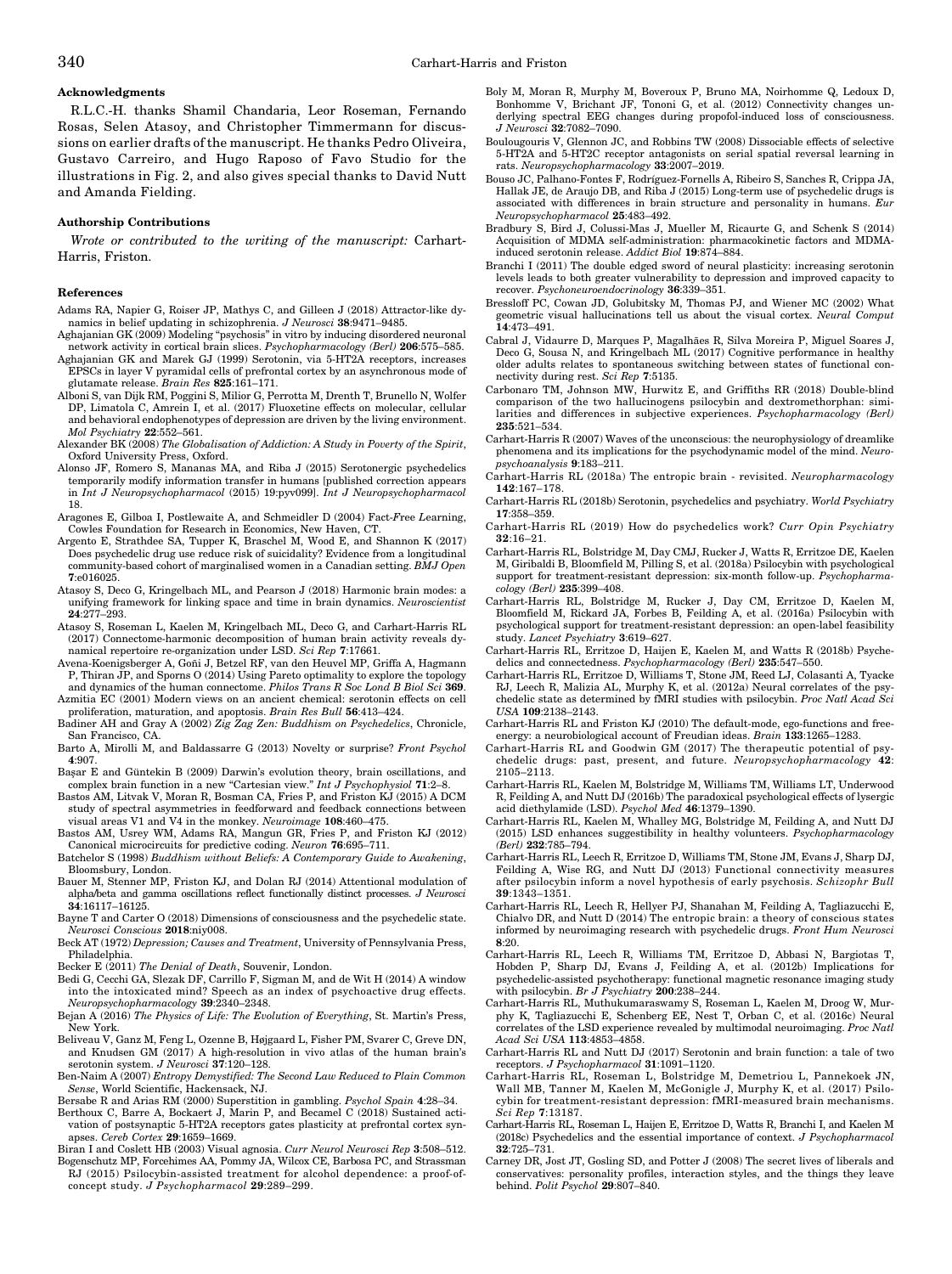- Carter OL, Hasler F, Pettigrew JD, Wallis GM, Liu GB, and Vollenweider FX (2007) Psilocybin links binocular rivalry switch rate to attention and subjective arousal levels in humans. Psychopharmacology (Berl) 195:415–424.
- Carter OL, Pettigrew JD, Burr DC, Alais D, Hasler F, and Vollenweider FX (2004) Psilocybin impairs high-level but not low-level motion perception. Neuroreport 15:1947–1951.
- Carter OL, Pettigrew JD, Hasler F, Wallis GM, Liu GB, Hell D, and Vollenweider FX (2005) Modulating the rate and rhythmicity of perceptual rivalry alternations with the mixed 5-HT2A and 5-HT1A agonist psilocybin. Neuropsychopharmacology 30:1154–1162.
- Celada P, Puig MV, Díaz-Mataix L, and Artigas F (2008) The hallucinogen DOI reduces low-frequency oscillations in rat prefrontal cortex: reversal by antipsychotic drugs. Biol Psychiatry 64:392–400.
- Chekroud AM (2015) Unifying treatments for depression: an application of the Free Energy Principle. Front Psychol 6:153.
- Chialvo DR (2004) Critical brain networks. Physica A 340:756–765.
- Chialvo DR (2010) Emergent complex neural dynamics. Nat Phys 6:744–750.
- Chouraqui F (2011) Temporal thickness in Merleau-Ponty's notes of May 1959. Chiasmi Int 13:407–427. Clark A (2016) Surfing Uncertainty: Prediction, Action, and the Embodied Mind,
- Oxford University Press, Oxford.
- Clark JE, Watson S, and Friston KJ (2018) What is mood? A computational perspective. Psychol Med 48:2277–2284.
- Cocchi L, Gollo LL, Zalesky A, and Breakspear M (2017) Criticality in the brain: a synthesis of neurobiology, models and cognition. Prog Neurobiol 158:132-152.<br>Davey CG and Harrison BJ (2018) The brain's center of gravity: how the default mode
- network helps us to understand the self. World Psychiatry 17:278–279.
- Davey CG, Pujol J, and Harrison BJ (2016) Mapping the self in the brain's default mode network. Neuroimage 132:390–397.
- de Araujo DB, Ribeiro S, Cecchi GA, Carvalho FM, Sanchez TA, Pinto JP, de Martinis BS, Crippa JA, Hallak JEC, and Santos AC (2012) Seeing with the eyes shut:<br>neural basis of enhanced imagery following Ayahuasca ingestion. *Hum Brain* Mapp 33:2550–2560.
- Deco  $\hat{G}$  and Kringelbach ML (2017) Hierarchy of information processing in the brain: a novel 'intrinsic ignition' framework. Neuron 94:961–968.
- Dieguez S (2018) Cotard syndrome. Front Neurol Neurosci 42:23–34.
- Edwards CL, Ruby PM, Malinowski JE, Bennett PD, and Blagrove MT (2013) Dreaming and insight. Front Psychol 4:979.
- Edwards MJ, Adams RA, Brown H, Pareés I, and Friston KJ (2012) A Bayesian account of 'hysteria.' Brain 135:3495–3512.
- Erritzoe D, Roseman L, Nour MM, MacLean K, Kaelen M, Nutt DJ, and Carhart-Harris RL (2018) Effects of psilocybin therapy on personality structure. Acta Psychiatr Scand 138:368–378.
- Fingelkurts AA, Fingelkurts AA, Bagnato S, Boccagni C, and Galardi G (2012) DMN operational synchrony relates to self-consciousness: evidence from patients in vegetative and minimally conscious states. Open Neuroimaging J 6:55-68.
- Fletcher PC and Frith CD (2009) Perceiving is believing: a Bayesian approach to
- explaining the positive symptoms of schizophrenia. *Nat Rev Neurosci* 10:48–58.<br>Forstmann M and Sagioglou C (2017) Lifetime experience with (classic) psychedelics predicts pro-environmental behavior through an increase in nature relatedness. J Psychopharmacol 31:975–988.
- Freud S (1934) The Future of an Illusion, Hogarth Press, London.
- Freud S (1949) An Outline of Psycho-Analysis, Hogarth Press, London.
- Fries P (2015) Rhythms for cognition: communication through coherence. Neuron 88: 220–235.
- Friston K (2010) The free-energy principle: a unified brain theory? Nat Rev Neurosci 11:127–138. Friston K (2018) Am I self-conscious? (Or does self-organization entail self-
- consciousness?) Front Psychol 9:579. Friston K, Breakspear M, and Deco G (2012a) Perception and self-organized
- instability. Front Comput Neurosci 6:44. Friston K and Kiebel S (2009) Predictive coding under the free-energy principle.
- Philos Trans R Soc Lond B Biol Sci 364:1211–1221. Friston K, Samothrakis S, and Montague R (2012b) Active inference and agency:
- optimal control without cost functions. Biol Cybern 106:523–541. Friston KJ, Lin M, Frith CD, Pezzulo G, Hobson JA, and Ondobaka S (2017) Active
- inference, curiosity and insight. Neural Comput 29:2633–2683.
- Friston KJ, Rosch R, Parr T, Price C, and Bowman H (2018) Deep temporal models and active inference. Neurosci Biobehav Rev 90:486–501. Friston KJ, Stephan KE, Montague R, and Dolan RJ (2014) Computational psychi-
- atry: the brain as a phantastic organ. Lancet Psychiatry 1:148–158.
- Gabay AS, Carhart-Harris RL, Mazibuko N, Kempton MJ, Morrison PD, Nutt DJ, and Mehta MA (2018) Psilocybin and MDMA reduce costly punishment in the Ultimatum Game. Sci Rep 8:8236.
- Garrido MI, Kilner JM, Stephan KE, and Friston KJ (2009) The mismatch negativity: a review of underlying mechanisms. Clin Neurophysiol 120:453–463. Garrison KA, Santoyo JF, Davis JH, Thornhill TA IV, Kerr CE, and Brewer JA (2013)
- Effortless awareness: using real time neurofeedback to investigate correlates of posterior cingulate cortex activity in meditators' self-report. Front Hum Neurosci 7:440.
- Gasser P, Holstein D, Michel Y, Doblin R, Yazar-Klosinski B, Passie T, and Brenneisen R (2014) Safety and efficacy of lysergic acid diethylamide-assisted psychotherapy for anxiety associated with life-threatening diseases. J Nerv Ment Dis 202:513–520.
- Gauvrit N, Zenil H, Soler-Toscano F, Delahaye JP, and Brugger P (2017) Human behavioral complexity peaks at age 25. PLOS Comput Biol 13:e1005408.
- Geyer MA and Vollenweider FX (2008) Serotonin research: contributions to understanding psychoses. Trends Pharmacol Sci 29:445–453.
- Glennon RA, Teitler M, and Sanders-Bush E (1992) Hallucinogens and serotonergic mechanisms. NIDA Res Monogr 119:131–135.
- Gopnik A, O'Grady S, Lucas CG, Griffiths TL, Wente A, Bridgers S, Aboody R, Fung H, and Dahl RE (2017) Changes in cognitive flexibility and hypothesis search across human life history from childhood to adolescence to adulthood. Proc Natl Acad Sci USA DOI: [10.1073/pnas.1700811114](http://doi.org/10.1073/pnas.1700811114) [published ahead of print].
- Goris J, Braem S, Nijhof AD, Rigoni D, Deschrijver E, Van de Cruys S, Wiersema JR, and Brass M (2018) Sensory prediction errors are less modulated by global context in autism spectrum disorder. Biol Psychiatry Cogn Neurosci Neuroimaging 3:667–674.
- Gouzoulis E, Hermle L, and Sass H (1994) [Psychedelic experiences at the onset of productive episodes of endogenous psychoses]. Nervenarzt 65:198–201.
- Gregory RL (1980) Perceptions as hypotheses. Philos Trans R Soc Lond B Biol Sci 290:181–197.
- Gresch PJ, Barrett RJ, Sanders-Bush E, and Smith RL (2007) 5-Hydroxytryptamine (serotonin)2A receptors in rat anterior cingulate cortex mediate the discriminative stimulus properties of d-lysergic acid diethylamide. J Pharmacol Exp Ther 320:662–669.
- Griffis JC, Elkhetali AS, Burge WK, Chen RH, Bowman AD, Szaflarski JP, and Visscher KM (2017) Retinotopic patterns of functional connectivity between V1 and large-scale brain networks during resting fixation. Neuroimage 146:1071–1083.
- Griffiths R, Carducci MJM, Umbricht A, Richards W, Richards B, Cosimano M, and Klinedinst M (2016) Psilocybin produces substantial and sustained decreases in depression and anxiety in patients with life-threatening cancer: a randomized double-blind trial. J Psychopharmcol 30:1181–1197.
- Griffiths RR, Richards WA, McCann U, and Jesse R (2006) Psilocybin can occasion mystical-type experiences having substantial and sustained personal meaning and spiritual significance. Psychopharmacology (Berl) 187:268–283, discussion 284–292.
- Grob CS, Danforth AL, Chopra GS, Hagerty M, McKay CR, Halberstadt AL, and Greer GR (2011) Pilot study of psilocybin treatment for anxiety in patients with advanced-stage cancer. Arch Gen Psychiatry 68:71-78.
- Grof S (1979) Realms of the Human Unconscious: Observations from LSD Research, Souvenir Press, London.
- Gu X (2018) Incubation of craving: a Bayesian account. Neuropsychopharmacology 43:2337–2339.
- Hagmann P, Cammoun L, Gigandet X, Meuli R, Honey CJ, Wedeen VJ, and Sporns O (2008) Mapping the structural core of human cerebral cortex. PLoS Biol 6:e159.
- Haijen ECHM, Kaelen M, Roseman L, Timmermann C, Kettner H, Russ S, Nutt D, Daws RE, Hampshire ADG, Lorenz R, et al. (2018) Predicting responses to psychedelics: a prospective study. Front Pharmacol 9:897.
- Halberstadt AL and Geyer MA (2018) Effect of hallucinogens on unconditioned behavior. Curr Top Behav Neurosci 36:159–199.
- Halpern JH, Lerner AG, and Passie T (2018) A review of hallucinogen persisting perception disorder (HPPD) and an exploratory study of subjects claiming symptoms of HPPD. Curr Top Behav Neurosci 36:333–360.
- Hanh TN (2017) The Art of Living, Ebury Publishing, London.
- Hanks C (2010) Technology and Values: Essential Readings, Wiley-Blackwell,
- Chichester, UK; Malden, MA.<br>Hari J (2018) Lost Connections: Uncovering the Real Causes of Depression–and the Unexpected Solutions, Bloomsbury, London.
- Harvey JA (2003) Role of the serotonin 5-HT(2A) receptor in learning. Learn Mem 10:355–362.
- Harvey JA, Quinn JL, Liu R, Aloyo VJ, and Romano AG (2004) Selective remodeling of rabbit frontal cortex: relationship between 5-HT2A receptor density and asso-
- ciative learning. Psychopharmacology (Berl) 172:435–442. Hendricks PS, Thorne CB, Clark CB, Coombs DW, and Johnson MW (2015) Classic psychedelic use is associated with reduced psychological distress and suicidality in the United States adult population. J Psychopharmacol 29:280–288.
- Hilgetag CC and Hütt MT (2014) Hierarchical modular brain connectivity is a stretch for criticality. Trends Cogn Sci 18:114–115.
- Hill SJ (2013) Confrontation with the Unconscious: Jungian Depth Psychology and Psychedelic Experience, Muswell Hill Press, London.
- Hinton GE and Zemel RS (1993) Autoencoders, minimum description length and Helmholtz free energy, in Proceedings of the 6th International Conference on Neural Information Processing Systems, pp 3–10, Morgan Kaufmann Publishers, Denver, CO.
- Hobson JA, Hong CC, and Friston KJ (2014) Virtual reality and consciousness inference in dreaming. Front Psychol 5:1133.
- Hochreiter S and Schmidhuber J (1997) Flat minima. Neural Comput 9:1–42.
- Hoffman P, Lambon Ralph MA, and Rogers TT (2013) Semantic diversity: a measure of semantic ambiguity based on variability in the contextual usage of words. Behav Res Methods 45:718–730.
- Hovens JG, Giltay EJ, Spinhoven P, van Hemert AM, and Penninx BW (2015) Impact of childhood life events and childhood trauma on the onset and recurrence of depressive and anxiety disorders. J Clin Psychiatry 76:931–938.
- Huang RS and Sereno MI (2013) Bottom-up retinotopic organization supports topdown mental imagery. Open Neuroimaging J 7:58-67.
- Jakab RL and Goldman-Rakic PS (1998) 5-Hydroxytryptamine2A serotonin receptors in the primate cerebral cortex: possible site of action of hallucinogenic and antipsychotic drugs in pyramidal cell apical dendrites. Proc Natl Acad Sci USA 95:735–740.
- Jaynes ET (1957) Information theory and statistical mechanics. Phys Rev 106:620–630.
- Jiang X, Zhang ZJ, Zhang S, Gamble EH, Jia M, Ursano RJ, and Li H (2011) 5-HT2A receptor antagonism by MDL 11,939 during inescapable stress prevents subsequent exaggeration of acoustic startle response and reduced body weight in rats. J Psychopharmacol 25:289–297.
- Josipovic  $Z(2014)$  Neural correlates of nondual awareness in meditation. Ann N Y Acad Sci 1307:9–18.
- Jung CG (1960) On the Nature of the Psyche, Routledge Classics, 2001, London.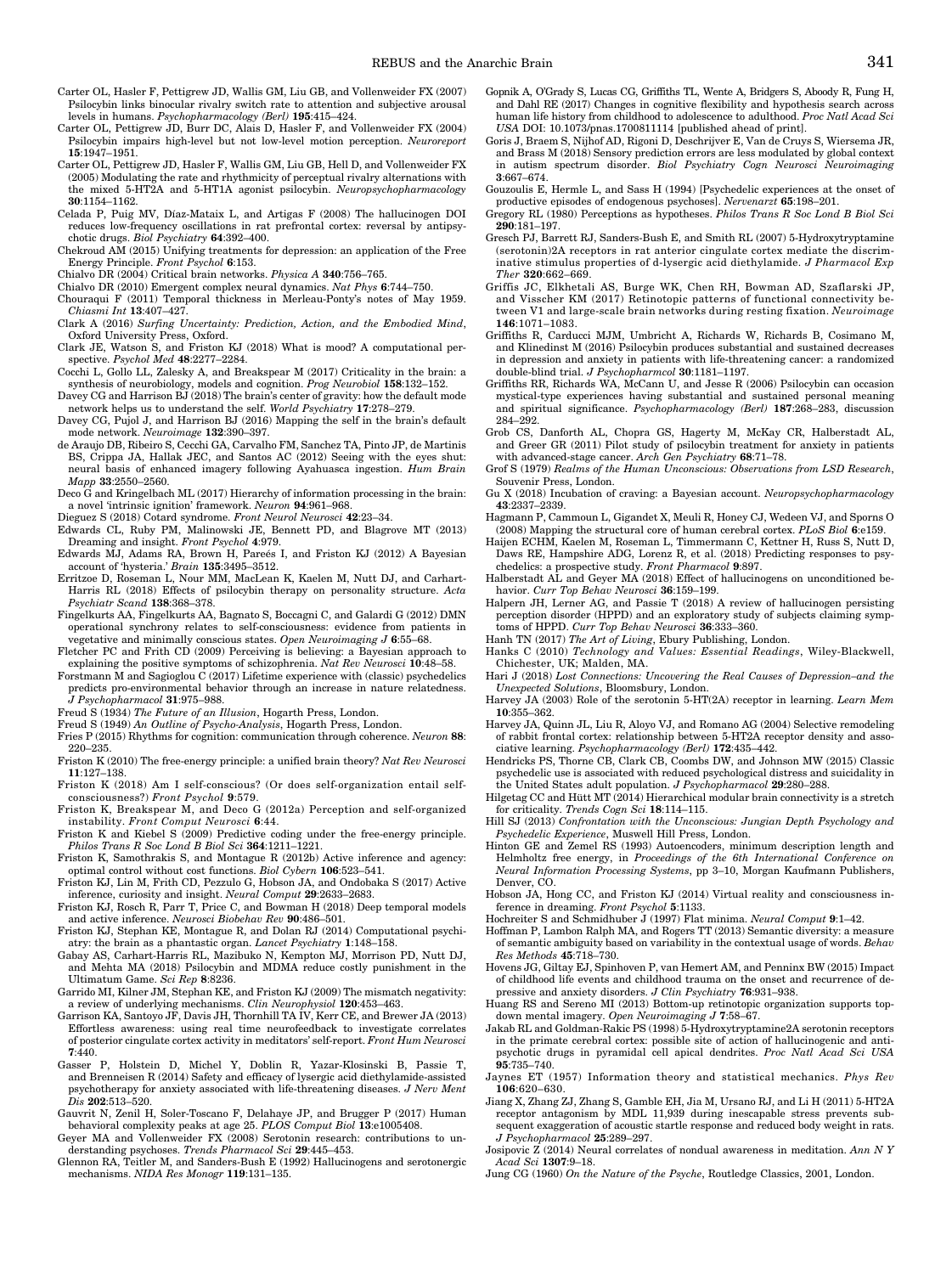Jung CG (1969) Four Archetypes: Mother, Rebirth, Spirit, Trickster, Ark, 1986, London.

- Kaelen M, Barrett FS, Roseman L, Lorenz R, Family N, Bolstridge M, Curran HV, Feilding A, Nutt DJ, and Carhart-Harris RL (2015) LSD enhances the emotional response to music. Psychopharmacology (Berl) 232:3607–3614.
- Kaelen M, Roseman L, Kahan J, Santos-Ribeiro A, Orban C, Lorenz R, Barrett FS, Bolstridge M, Williams T, Williams L, et al. (2016) LSD modulates music-induced imagery via changes in parahippocampal connectivity. Eur Neuropsychopharmacol 26:1099–1109.
- Kakumanu RJ, Nair AK, Venugopal R, Sasidharan A, Ghosh PK, John JP, Mehrotra S, Panth R, and Kutty BM (2018) Dissociating meditation proficiency and experience dependent EEG changes during traditional Vipassana meditation practice. Biol Psychol 135:65–75.
- Kamilar-Britt P and Bedi G (2015) The prosocial effects of 3,4-methylenedioxymethamphetamine (MDMA): controlled studies in humans and laboratory animals. Neurosci Biobehav Rev 57:433–446.
- Kanai R, Feilden T, Firth C, and Rees G (2011) Political orientations are correlated with brain structure in young adults. Curr Biol 21:677–680.
- Kanai R, Komura Y, Shipp S, and Friston K (2015) Cerebral hierarchies: predictive processing, precision and the pulvinar. Philos Trans R Soc Lond B Biol Sci 370.
- Kaplan JT, Gimbel SI, Dehghani M, Immordino-Yang MH, Sagae K, Wong JD, Tipper CM, Damasio H, Gordon AS, and Damasio A (2017) Processing narratives concerning protected values: a cross-cultural investigation of neural correlates. Cereb Cortex 27:1428–1438.
- Kapur S (2003) Psychosis as a state of aberrant salience: a framework linking biology, phenomenology, and pharmacology in schizophrenia. Am J Psychiatry 160:13–23.
- Keshavan MS and Sudarshan M (2017) Deep dreaming, aberrant salience and psychosis: connecting the dots by artificial neural networks. Schizophr Res 188:178–181.
- Kessler DA (2016) *Capture: Unraveling the Mystery of Mental Suffering*, Harper<br>Wave, an imprint of HarperCollinsPublishers, New York.<br>King AR, Martin IL, and Seymour KA (1972) Reversal learning facilitated by a single
- injection of lysergic acid diethylamide (LSD 25) in the rat. Br J Pharmacol 45:161P–162P.
- Klimesch W, Sauseng P, and Hanslmayr S (2007) EEG alpha oscillations: the inhibition-timing hypothesis. Brain Res Brain Res Rev 53:63–88.
- Kometer M, Cahn BR, Andel D, Carter OL, and Vollenweider FX (2011) The 5-HT2A/1A agonist psilocybin disrupts modal object completion associated with visual hallucinations. Biol Psychiatry 69:399–406.
- Kometer M, Schmidt A, Bachmann R, Studerus E, Seifritz E, and Vollenweider FX (2012) Psilocybin biases facial recognition, goal-directed behavior, and mood state toward positive relative to negative emotions through different serotonergic subreceptors. Biol Psychiatry 72:898–906.
- Kraehenmann R, Preller KH, Scheidegger M, Pokorny T, Bosch OG, Seifritz E, and Vollenweider FX (2015a) Psilocybin-induced decrease in amygdala reactivity correlates with enhanced positive mood in healthy volunteers. Biol Psychiatry 78:572–581.
- Kraehenmann R, Schmidt A, Friston K, Preller KH, Seifritz E, and Vollenweider FX (2015b) The mixed serotonin receptor agonist psilocybin reduces threat-induced modulation of amygdala connectivity. Neuroimage Clin 11:53–60.
- Kramer PD (1994) Listening to Prozac, Fourth Estate, London.
- Krebs TS and Johansen PO (2012) Lysergic acid diethylamide (LSD) for alcoholism: meta-analysis of randomized controlled trials. J Psychopharmacol 26:994–1002.
- Krebs TS and Johansen PO (2013) Psychedelics and mental health: a population study. PLoS One 8:e63972.
- Kuypers KP, Riba J, de la Fuente Revenga M, Barker S, Theunissen EL, and Ramaekers JG (2016) Ayahuasca enhances creative divergent thinking while decreasing conventional convergent thinking. Psychopharmacology (Berl) 233:3395–3403.
- Lafrance A, Loizaga-Velder A, Fletcher J, Renelli M, Files N, and Tupper KW (2017) Nourishing the spirit: exploratory research on ayahuasca experiences along the continuum of recovery from eating disorders. J Psychoactive Drugs 49:427-435.
- Lakatos P, Schroeder CE, Leitman DI, and Javitt DC (2013) Predictive suppression of cortical excitability and its deficit in schizophrenia. J Neurosci 33:11692–11702.
- Laufs H, Krakow K, Sterzer P, Eger E, Beyerle A, Salek-Haddadi A, and Kleinschmidt A (2003) Electroencephalographic signatures of attentional and cognitive default modes in spontaneous brain activity fluctuations at rest. Proc Natl Acad Sci USA 100:11053–11058.
- Lebedev AV, Kaelen M, Lövdén M, Nilsson J, Feilding A, Nutt DJ, and Carhart-Harris RL (2016) LSD-induced entropic brain activity predicts subsequent personality change. Hum Brain Mapp 37:3203-3213.
- Lebedev AV, Lövdén M, Rosenthal G, Feilding A, Nutt DJ, and Carhart-Harris RL (2015) Finding the self by losing the self: neural correlates of ego-dissolution under psilocybin. Hum Brain Mapp 36:3137–3153.
- Letheby C (2016) The epistemic innocence of psychedelic states. Conscious Cogn 39:28–37.
- Lomas T, Ivtzan I, and Fu CH (2015) A systematic review of the neurophysiology of mindfulness on EEG oscillations. Neurosci Biobehav Rev 57:401–410.
- Lord L-D, Expert P, Atasoy S, Roseman L, Rapuano K, Lambiotte R, Nutt DJ, Deco G, Carhart-Harris R, Kringelbach ML, et al. (2018) Altered trajectories in the dynamical repertoire of functional network states under psilocybin. bioRxiv.
- Ly C, Greb AC, Cameron LP, Wong JM, Barragan EV, Wilson PC, Burbach KF, Soltanzadeh Zarandi S, Sood A, Paddy MR, et al. (2018) Psychedelics promote structural and functional neural plasticity. Cell Rep 23:3170–3182.
- Lyons T and Carhart-Harris RL (2018a) Increased nature relatedness and decreased authoritarian political views after psilocybin for treatment-resistant depression. J Psychopharmacol 32:811–819.
- Lyons T and Carhart-Harris RL (2018b) More realistic forecasting of future life events after psilocybin for treatment-resistant depression. Front Psychol 9:1721.
- MacKay DJ (1995) Free-energy minimisation algorithm for decoding and cryptoanalysis. Electron Lett 31:445–447.
- MacLean KA, Johnson MW, and Griffiths RR (2011) Mystical experiences occasioned by the hallucinogen psilocybin lead to increases in the personality domain of openness. *J Psychopharmacol* 25:1453–1461.
- MacLean KA, Leoutsakos JM, Johnson MW, and Griffiths RR (2012) Factor analysis of the mystical experience questionnaire: a study of experiences occasioned by the hallucinogen psilocybin. J Sci Study Relig 51:721-737.
- MacLean PD (1990) The Triune Brain in Evolution: Role in Paleocerebral Functions, Plenum Press, New York.
- Madsen MK, Fisher PM, Burmester D, Dyssegaard A, Stenbaek DS, Kristiansen S, Johansen SS, Lehel S, Linnet K, Svarer C, et al. (2019) Psychedelic effects of psilocybin correlate with serotonin 2A receptor occupancy and plasma psilocin levels. Neuropsychopharmacology DOI: [10.1038/s41386-019-0324-9](http://doi.org/10.1038/s41386-019-0324-9) [published ahead of print].
- Maj M (2005) "Psychiatric comorbidity": an artefact of current diagnostic systems? Br J Psychiatry 186:182–184.
- Majic T, Schmidt TT, and Gallinat J (2015) Peak experiences and the afterglow phenomenon: when and how do therapeutic effects of hallucinogens depend on psychedelic experiences? J Psychopharmacol 29:241–253.
- Mantini D, Perrucci MG, Del Gratta C, Romani GL, and Corbetta M (2007) Electrophysiological signatures of resting state networks in the human brain. Proc Natl Acad Sci USA 104:13170–13175.
- Marek GJ (2018) Interactions of hallucinogens with the glutamatergic system: permissive network effects mediated through cortical layer V pyramidal neurons. Curr Top Behav Neurosci 36:107–135.
- Margulies DS, Ghosh SS, Goulas A, Falkiewicz M, Huntenburg JM, Langs G, Bezgin G, Eickhoff SB, Castellanos FX, Petrides M, et al. (2016) Situating the default-mode network along a principal gradient of macroscale cortical organization. Proc Natl Acad Sci USA 113:12574–12579.
- Masters RA (2010) Spiritual Bypassing: When Spirituality Disconnects Us from What<br>Really Matters, North Atlantic Books, Berkeley, CA.<br>Matias S, Lottem E, Dugué GP, and Mainen ZF (2017) Activity patterns of serotonin
- neurons underlying cognitive flexibility. eLife 6.
- Maya Vetencourt JF, Sale A, Viegi A, Baroncelli L, De Pasquale R, O'Leary OF, Castrén E, and Maffei L (2008) The antidepressant fluoxetine restores plasticity in the adult visual cortex. Science 320:385–388.
- Mayer A, Schwiedrzik CM, Wibral M, Singer W, and Melloni L (2016) Expecting to see a letter: alpha oscillations as carriers of top-down sensory predictions. Cereb Cortex 26:3146–3160.
- Metzinger T (2009) The Ego Tunnel: The Science of the Mind and the Myth of the Self, Basic Books, New York.
- Michaiel AM, Parker PRL, and Niell CM (2019) A hallucinogenic serotonin-2A receptor agonist reduces visual response gain and alters temporal dynamics in Mouse V1. Cell Rep 26:3475–3483.e4.
- Millière R (2017) Looking for the self: phenomenology, neurophysiology and philosophical significance of drug-induced ego dissolution. Front Hum Neurosci 11:245.
- Millière R, Carhart-Harris RL, Roseman L, Trautwein FM, and Berkovich-Ohana A (2018) Psychedelics, meditation, and self-consciousness. Front Psychol 9:1475.
- Moreno FA, Wiegand CB, Taitano EK, and Delgado PL (2006) Safety, tolerability, and efficacy of psilocybin in 9 patients with obsessive-compulsive disorder. J Clin Psychiatry 67:1735–1740.
- Müller F, Lenz C, Dolder P, Lang U, Schmidt A, Liechti M, and Borgwardt S (2017) Increased thalamic resting-state connectivity as a core driver of LSD-induced hallucinations. Acta Psychiatr Scand 136:648-657.
- Murray JD, Bernacchia A, Freedman DJ, Romo R, Wallis JD, Cai X, Padoa-Schioppa C, Pasternak T, Seo H, Lee D, et al. (2014) A hierarchy of intrinsic timescales across primate cortex. Nat Neurosci 17:1661–1663.
- Muthukumaraswamy SD, Carhart-Harris RL, Moran RJ, Brookes MJ, Williams TM, Errtizoe D, Sessa B, Papadopoulos A, Bolstridge M, Singh KD, et al. (2013) Broadband cortical desynchronization underlies the human psychedelic state. J Neurosci 33:15171–15183.
- Muthukumaraswamy SD and Liley DT (2018) 1/f electrophysiological spectra in resting and drug-induced states can be explained by the dynamics of multiple oscillatory relaxation processes. Neuroimage 179:582–595.
- Naess A (1984) A defense of the deep ecology movement. Environ Ethics 6:265–270. Nichols DE (2004) Hallucinogens. Pharmacol Ther 101:131–181.
- Nichols DE (2016) Psychedelics. Pharmacol Rev 68:264-355.
- Nicolas S, Collins T, Gounden Y, and Roediger HL III (2011) Natural suggestibility in children. Conscious Cogn 20:394–398.
- Noorani T, Garcia-Romeu A, Swift TC, Griffiths RR, and Johnson MW (2018) Psychedelic therapy for smoking cessation: qualitative analysis of participant accounts. J Psychopharmacol 32:756–769.
- Nour MM, Evans L, and Carhart-Harris RL (2017) Psychedelics, personality and political perspectives. J Psychoactive Drugs 49:182–191.
- Nour MM, Evans L, Nutt D, and Carhart-Harris RL (2016) Ego-dissolution and psychedelics: validation of the ego-dissolution inventory (EDI). Front Hum Neurosci 10:269.
- Osório Fde L, Sanches RF, Macedo LR, Santos RG, Maia-de-Oliveira JP, Wichert-Ana L, Araujo DB, Riba J, Crippa JA, and Hallak JE (2015) Antidepressant effects of a single dose of ayahuasca in patients with recurrent depression: a preliminary report. Br  $J$ Psychiatry 37:13–20.
- Østby Y, Walhovd KB, Tamnes CK, Grydeland H, Westlye LT, and Fjell AM (2012) Mental time travel and default-mode network functional connectivity in the developing brain. Proc Natl Acad Sci USA 109:16800–16804.
- Oudeyer P-Y and Kaplan F (2007) What is intrinsic motivation? A typology of computational approaches. Front Neurorobot 1:6.
- Palhano-Fontes F, Barreto D, Onias H, Andrade KC, Novaes MM, Pessoa JA, Mota-Rolim SA, Osorio FL, Sanches R, Dos Santos RG, et al. (2019) Rapid antidepressant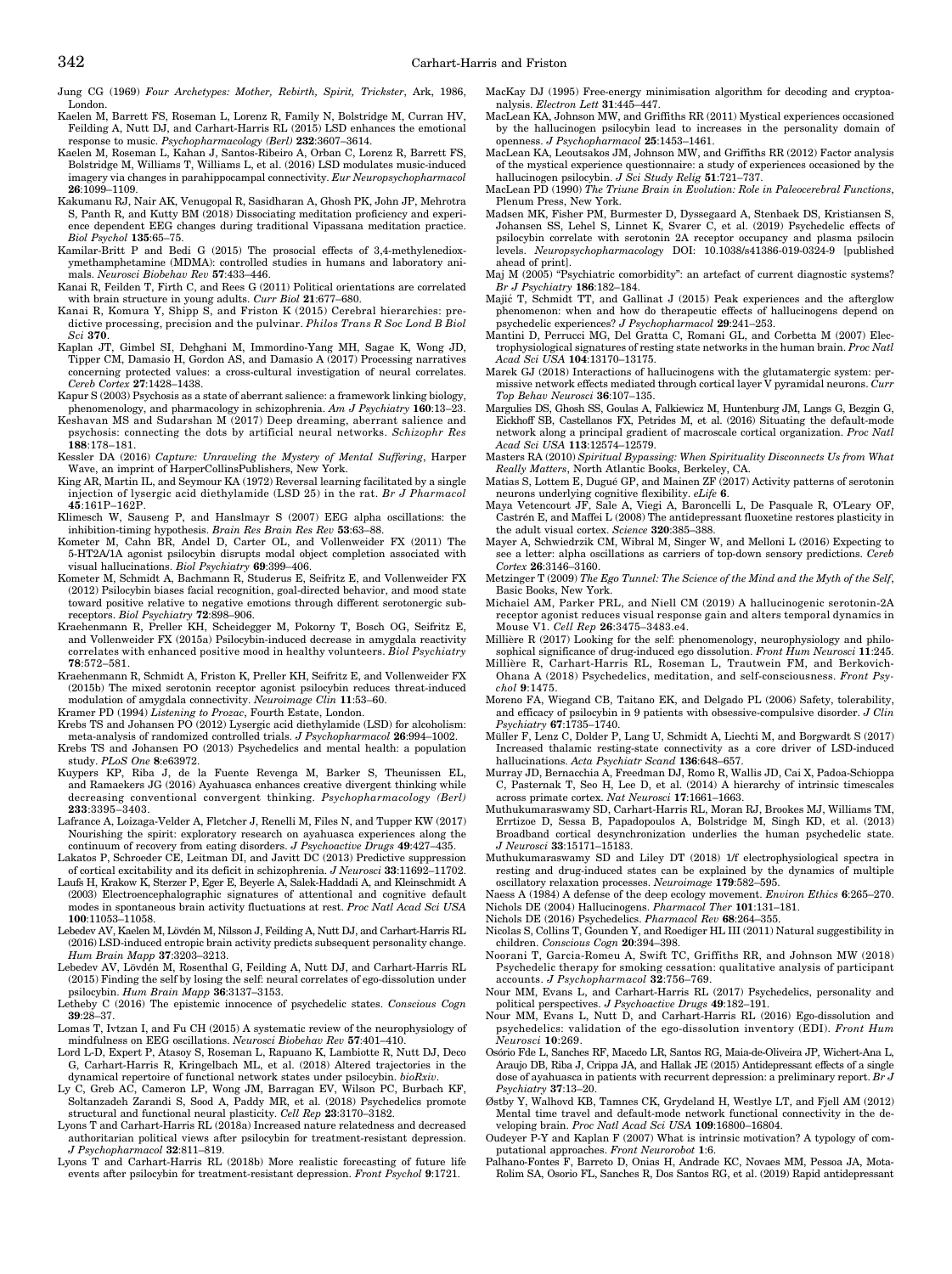effects of the psychedelic ayahuasca in treatment-resistant depression: a randomized placebo-controlled trial. Psychol Med 49:655–663.

- Parameshwaran D and Thiagarajan TC (2017) Modernization, wealth and the emergence of strong alpha oscillations in the human EEG. bioRxiv.
- Pehek EA and Hernan AE (2015) Stimulation of glutamate receptors in the ventral tegmental area is necessary for serotonin-2 receptor-induced increases in mesocortical dopamine release. Neuroscience 290:159-164.
- Pehek EA, Nocjar C, Roth BL, Byrd TA, and Mabrouk OS (2006) Evidence for the preferential involvement of 5-HT2A serotonin receptors in stress- and drug-induced dopamine release in the rat medial prefrontal cortex. Neuropsychopharmacology 31:265–277.
- Peters A, McEwen BS, and Friston K (2017) Uncertainty and stress: why it causes diseases and how it is mastered by the brain. Prog Neurobiol 156:164–188.
- Petri G, Expert P, Turkheimer F, Carhart-Harris R, Nutt D, Hellyer PJ, and Vaccarino F (2014) Homological scaffolds of brain functional networks. J R Soc Interface 11:20140873.
- Pfurtscheller G, Stancák A Jr, and Neuper C (1996) Event-related synchronization (ERS) in the alpha band--an electrophysiological correlate of cortical idling: a review. Int J Psychophysiol 24:39–46.
- Pink-Hashkes S, van Rooij IJEI, and Kwisthout JHP (2017) Perception is in the details: a predictive coding account of the psychedelic phenomenon, in Proceedings of the 39th Annual Meeting of the Cognitive Science Society (CogSci 2017); 2017 July 26-29; London, United Kingdom. pp 2907–2912, Cognitive Science Society, London.
- Piochon C, Kano M, and Hansel C (2016) LTD-like molecular pathways in developmental synaptic pruning. Nat Neurosci 19:1299–1310.
- Pokorny T, Preller KH, Kometer M, Dziobek I, and Vollenweider FX (2017) Effect of psilocybin on empathy and moral decision-making. Int J Neuropsychopharmacol 20:747–757.
- Pollan M (2018) How to Change Your Mind: The New Science of Psychedelics, Penguin Press, New York.
- Powers AR, Mathys C, and Corlett PR (2017) Pavlovian conditioning-induced hallucinations result from overweighting of perceptual priors. Science 357: 596–600.
- Preller KH, Herdener M, Pokorny T, Planzer A, Kraehenmann R, Stämpfli P, Liechti ME, Seifritz E, and Vollenweider FX (2017) The fabric of meaning and subjective effects in LSD-induced states depend on serotonin 2A receptor activation. Curr Biol 27:451–457.
- Preller KH, Pokorny T, Hock A, Kraehenmann R, Stämpfli P, Seifritz E, Scheidegger M, and Vollenweider FX (2016) Effects of serotonin 2A/1A receptor stimulation on social exclusion processing. Proc Natl Acad Sci USA 113:5119-5124.
- Preller KH, Razi A, Zeidman P, Stampfli P, Friston KJ, and Vollenweider FX (2019) Effective connectivity changes in LSD-induced altered states of consciousness in humans. Proc Natl Acad Sci USA 116:2743-2748.
- Quednow BB, Kometer M, Geyer MA, and Vollenweider FX (2012) Psilocybin-induced deficits in automatic and controlled inhibition are attenuated by ketanserin in healthy human volunteers. Neuropsychopharmacology 37:630–640.
- Raichle ME (2015) The brain's default mode network. Annu Rev Neurosci 38: 433–447.
- Rao RP and Ballard DH (1999) Predictive coding in the visual cortex: a functional interpretation of some extra-classical receptive-field effects. Nat Neurosci 2:79–87.
- Richards WA (2015) Sacred Knowledge: Psychedelics and Religious Experiences, Columbia University Press, New York.
- Richieri R, Boyer L, and Lancon C (2011) [Analysis of the reliability of diagnostic criteria and classifications in psychiatry]. Sante Publique 23 (Suppl 6):S31–S38.<br>Richter CG, Babo-Rebelo M, Schwartz D, and Tallon-Baudry C (2017) Phase-
- amplitude coupling at the organism level: the amplitude of spontaneous alpha rhythm fluctuations varies with the phase of the infra-slow gastric basal rhythm. Neuroimage 146:951–958.
- Riga MS, Soria G, Tudela R, Artigas F, and Celada P (2014) The natural hallucinogen 5-MeO-DMT, component of Ayahuasca, disrupts cortical function in rats: reversal
- by antipsychotic drugs. Int J Neuropsychopharmacol 17:1269-1282.<br>Romano AG, Quinn JL, Li L, Dave KD, Schindler EA, Aloyo VJ, and Harvey JA (2010) Intrahippocampal LSD accelerates learning and desensitizes the 5-HT(2A) receptor in the rabbit, Romano et al. Psychopharmacology (Berl) 212:441-448.
- Romano AG, Quinn JL, Liu R, Dave KD, Schwab D, Alexander G, Aloyo VJ, and Harvey JA (2006) Effect of serotonin depletion on 5-HT2A-mediated learning in the rabbit: evidence for constitutive activity of the 5-HT2A receptor in vivo. Psychopharmacology (Berl) 184:173–181.
- Roseman L, Demetriou L, Wall MB, Nutt DJ, and Carhart-Harris RL (2018a) Increased amygdala responses to emotional faces after psilocybin for treatmentresistant depression. Neuropharmacology 142:263–269.
- Roseman L, Leech R, Feilding A, Nutt DJ, and Carhart-Harris RL (2014) The effects of psilocybin and MDMA on between-network resting state functional connectivity in healthy volunteers. Front Hum Neurosci 8:204.
- Roseman L, Nutt DJ, and Carhart-Harris RL (2018b) Quality of acute psychedelic experience predicts therapeutic efficacy of psilocybin for treatment-resistant depression. Front Pharmacol 8:974.
- Ross S, Bossis A, Guss J, Agin-Liebes G, Malone T, Cohen B, Mennenga SE, Belser A, Kalliontzi K, Babb J, et al. (2016) Rapid and sustained symptom reduction following psilocybin treatment for anxiety and depression in patients with life-threatening cancer: a randomized controlled trial. J Psychopharmacol 30:1165–1180.
- Rucker JJ, Jelen LA, Flynn S, Frowde KD, and Young AH (2016) Psychedelics in the treatment of unipolar mood disorders: a systematic review. *J Psychopharmacol* 30:1220–1229.
- Rucker JJH, Iliff J, and Nutt DJ (2018) Psychiatry & the psychedelic drugs: past, present & future. Neuropharmacology 142:200–218.
- Ruffini G (2017) An algorithmic information theory of consciousness. Neurosci Conscious 2017:nix019.
- Safran JD (2003) Psychoanalysis and Buddhism: An Unfolding Dialogue, Wisdom Publications, Boston.
- Sampedro F, de la Fuente Revenga M, Valle M, Roberto N, Dominguez-Clave E, Elices M, Luna LE, Crippa JAS, Hallak JEC, de Araujo DB, et al. (2017) Assessing the psychedelic "after-glow" in ayahuasca users: post-acute neurometabolic and functional connectivity changes are associated with enhanced mindfulness capacities. Int J Neuropsychopharmacol 20:698–711.
- Sandison RA (1954) Psychological aspects of the LSD treatment of the neuroses. J Ment Sci 100:508–515.
- Schartner MM, Carhart-Harris RL, Barrett AB, Seth AK, and Muthukumaraswamy SD (2017) Increased spontaneous MEG signal diversity for psychoactive doses of ketamine, LSD and psilocybin. Sci Rep 7:46421.
- Schmid Y, Enzler F, Gasser P, Grouzmann E, Preller KH, Vollenweider FX, Brenneisen R, Müller F, Borgwardt S, and Liechti ME (2015) Acute effects of lysergic acid diethylamide in healthy subjects. Biol Psychiatry 78: 544–553.
- Schmid Y and Liechti ME (2018) Long-lasting subjective effects of LSD in normal subjects. Psychopharmacology (Berl) 235:535–545.
- Schmidhuber J (2010) Formal theory of creativity, fun, and intrinsic motivation (1990-2010). IEEE Trans Auton Ment Dev 2:230–247.
- Seth AK and Friston KJ (2016) Active interoceptive inference and the emotional brain. Philos Trans R Soc Lond B Biol Sci 371.
- Sheline YI, Mintun MA, Moerlein SM, and Snyder AZ (2002) Greater loss of 5-HT(2A) receptors in midlife than in late life. Am J Psychiatry 159:430–435.
- Singh KD, Barnes GR, Hillebrand A, Forde EME, and Williams AL (2002) Task-related changes in cortical synchronization are spatially coincident with the hemodynamic response. Neuroimage 16:103–114.
- Solms M and Turnbull O (2003) The Brain and the Inner World: An Introduction to the Neuroscience of Subjective Experience, Karnac, London.
- Soto D, Theodoraki M, and Paz-Alonso PM (2018) How the human brain introspects
- about one's own episodes of cognitive control. *Cortex* 107:110–120.<br>Speth J, Speth C, Kaelen M, Schloerscheidt AM, Feilding A, Nutt DJ, and Carhart-Harris RL (2016) Decreased mental time travel to the past correlates with defaultmode network disintegration under lysergic acid diethylamide. J Psychopharmacol 30:344–353.
- Spitzer M, Thimm M, Hermle L, Holzmann P, Kovar KA, Heimann H, Gouzoulis-Mayfrank E, Kischka U, and Schneider F (1996) Increased activation of indirect semantic associations under psilocybin. Biol Psychiatry 39:1055–1057.
- Sterzer P, Adams RA, Fletcher P, Frith C, Lawrie SM, Muckli L, Petrovic P, Uhlhaas P, Voss M, and Corlett PR (2018) The predictive coding account of psychosis. Biol Psychiatry 84:634–643.
- Tagliazucchi E (2017) The signatures of conscious access and its phenomenology are consistent with large-scale brain communication at criticality. Conscious Cogn 55:136–147.
- Tagliazucchi E, Carhart-Harris R, Leech R, Nutt D, and Chialvo DR (2014) Enhanced repertoire of brain dynamical states during the psychedelic experience. Hum Brain Mapp 35:5442–5456.
- Tagliazucchi E, Roseman L, Kaelen M, Orban C, Muthukumaraswamy SD, Murphy K, Laufs H, Leech R, McGonigle J, Crossley N, et al. (2016) Increased global functional connectivity correlates with LSD-induced ego dissolution. Curr Biol 26:1043–1050.
- Tervo DGR, Tenenbaum JB, and Gershman SJ (2016) Toward the neural implementation of structure learning. Curr Opin Neurobiol 37:99–105.
- Thomas G, Lucas P, Capler NR, Tupper KW, and Martin G (2013) Ayahuascaassisted therapy for addiction: results from a preliminary observational study in Canada. Curr Drug Abuse Rev 6:30–42.
- Timmermann C, Roseman L, Williams L, Erritzoe D, Martial C, Cassol H, Laureys S, Nutt D, and Carhart-Harris R (2018) DMT models the near-death experience. Front Psychol 9:1424.
- Timmermann C, Spriggs MJ, Kaelen M, Leech R, Nutt DJ, Moran RJ, Carhart-Harris RL, and Muthukumaraswamy SD (2018) LSD modulates effective connectivity and neural adaptation mechanisms in an auditory oddball paradigm. Neuropharmacology 142:251–262.
- Tononi G and Cirelli C (2006) Sleep function and synaptic homeostasis. Sleep Med Rev 10:49–62.
- Turton S, Nutt DJ, and Carhart-Harris RL (2014) A qualitative report on the subjective experience of intravenous psilocybin administered in an FMRI<br>environment. Curr Drug Abuse Rev 7:117–127.
- Vaidya VA, Marek GJ, Aghajanian GK, and Duman RS (1997) 5-HT2A receptor-mediated regulation of brain-derived neurotrophic factor mRNA in the hippocampus and the neocortex. J Neurosci 17:2785–2795.
- Van de Cruys S, Evers K, Van der Hallen R, Van Eylen L, Boets B, de-Wit L, and Wagemans J (2014) Precise minds in uncertain worlds: predictive coding in autism. Psychol Rev 121:649–675.
- Van de Cruys S, Van der Hallen R, and Wagemans J (2017) Disentangling signal and
- noise in autism spectrum disorder. Brain Cogn 112:78–83.<br>Van Hoeck N, Ma N, Ampe L, Baetens K, Vandekerckhove M, and Van Overwalle F (2013) Counterfactual thinking: an fMRI study on changing the past for a better future. Soc Cogn Affect Neurosci 8:556–564.
- van Schalkwyk GI, Volkmar FR, and Corlett PR (2017) A predictive coding account of psychotic symptoms in autism spectrum disorder. J Autism Dev Disord 47:1323–1340.
- van Wel JH, Kuypers KP, Theunissen EL, Bosker WM, Bakker K, and Ramaekers JG (2012) Effects of acute MDMA intoxication on mood and impulsivity: role of the 5-HT2 and 5-HT1 receptors. PLoS One 7:e40187.
- Varley T, Carhart-Harris R, Roseman L, Menon D, and Stamatakis E (2019) Serotonergic psychedelics LSD & amp; psilocybin increase the fractal dimension of cortical brain activity in spatial and temporal domains. bioRxiv.
- Venkatasubramanian G and Keshavan MS (2016) Biomarkers in psychiatry: a critique. Ann Neurosci 23:3–5.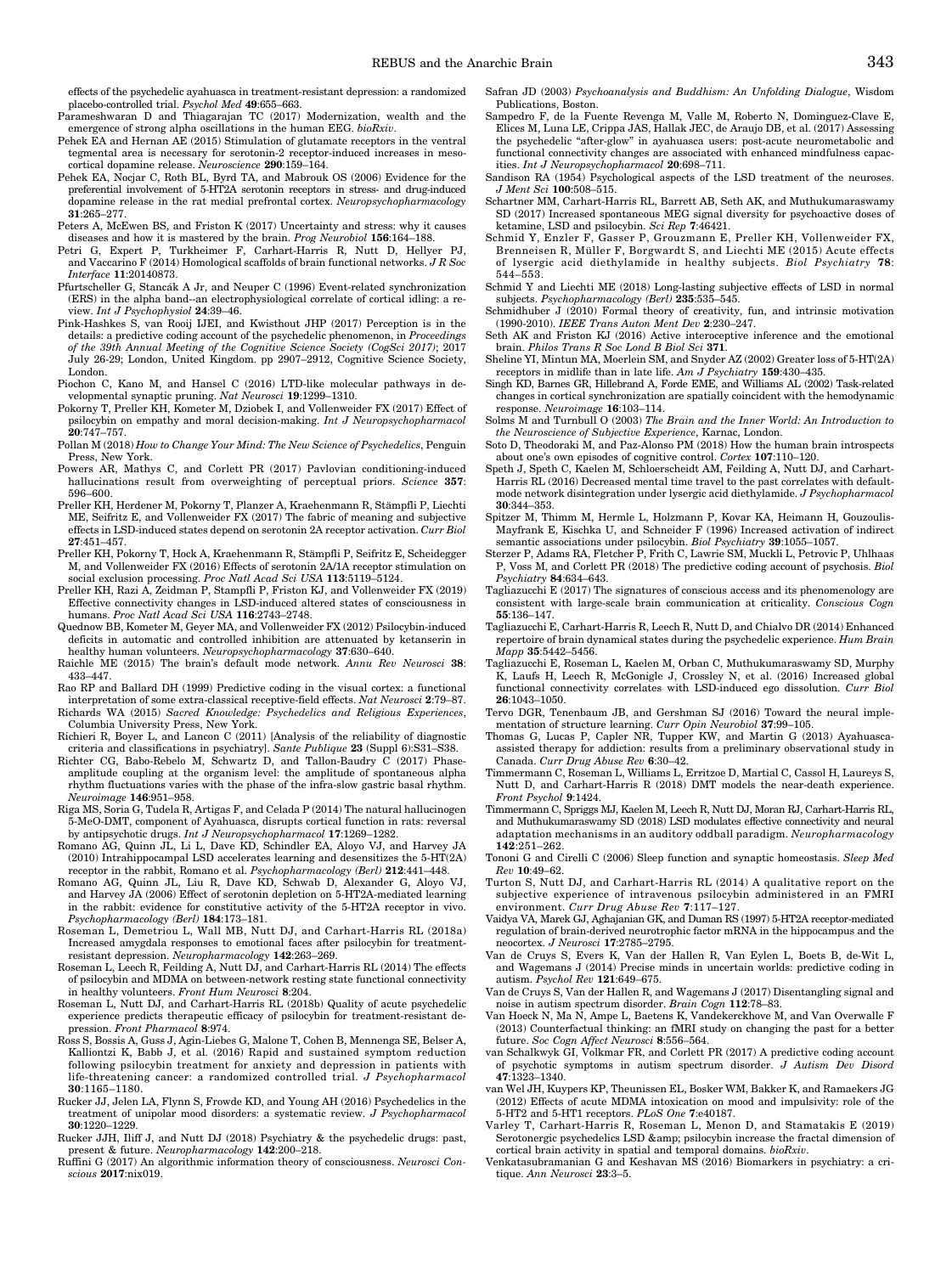Vollenweider FX and Geyer MA (2001) A systems model of altered consciousness: integrating natural and drug-induced psychoses. Brain Res Bull 56:495–507.

- Vollenweider FX, Vollenweider-Scherpenhuyzen MF, Bäbler A, Vogel H, and Hell D (1998) Psilocybin induces schizophrenia-like psychosis in humans via a serotonin-2 agonist action. Neuroreport 9:3897–3902.
- Wackermann J, Wittmann M, Hasler F, and Vollenweider FX (2008) Effects of varied doses of psilocybin on time interval reproduction in human subjects. Neurosci Lett 435:51–55.
- Waldman AA (2017) *A Really Good Day: How Microdosing Made a Mega Difference in*<br>My *Mood, My Marriage, and My Life,* Knopf Publishing Group, New York.<br>Wang L and Smith K (1998) On chaotic simulated annealing. *IEEE Trans*
- Netw 9:716–718.
- Watts R, Day C, Krzanowski J, Nutt D, and Carhart-Harris R (2017) Patients' accounts of increased "connectedness" and "acceptance" after psilocybin for treatment-resistant depression. J Humanist Psychol 57:520–564.
- Welsh SE, Romano AG, and Harvey JA (1998) Effects of serotonin 5-HT(2A/2C) antagonists on associative learning in the rabbit. Psychopharmacology (Berl) 137:157–163.
- Whitaker R (2010) Anatomy of an Epidemic: Magic Bullets, Psychiatric Drugs, and the Astonishing Rise of Mental Illness in America, Crown Publishers, New York.
- White F (1987) The Overview Effect: Space Exploration and Human Evolution, Houghton Mifflin, Boston.
- Yu AJ and Dayan P (2002) Acetylcholine in cortical inference. Neural Netw 15:719–730.
- Yu AJ and Dayan P (2005) Uncertainty, neuromodulation, and attention. Neuron 46: 681–692.
- Zammit S, Lewis G, Rasbash J, Dalman C, Gustafsson JE, and Allebeck P (2010) Individuals, schools, and neighborhood: a multilevel longitudinal study of variation
- in incidence of psychotic disorders. Arch Gen Psychiatry 67:914–922. Zeller D, Litvak V, Friston KJ, and Classen J (2015) Sensory processing and the rubber hand illusion--an evoked potentials study. J Cogn Neurosci 27: 573–582.
- Zhang G, Ásgeirsdóttir HN, Cohen SJ, Munchow AH, Barrera MP, and Stackman RW Jr (2013) Stimulation of serotonin 2A receptors facilitates consolidation and extinction of fear memory in C57BL/6J mice. Neuropharmacology 64: 403–413.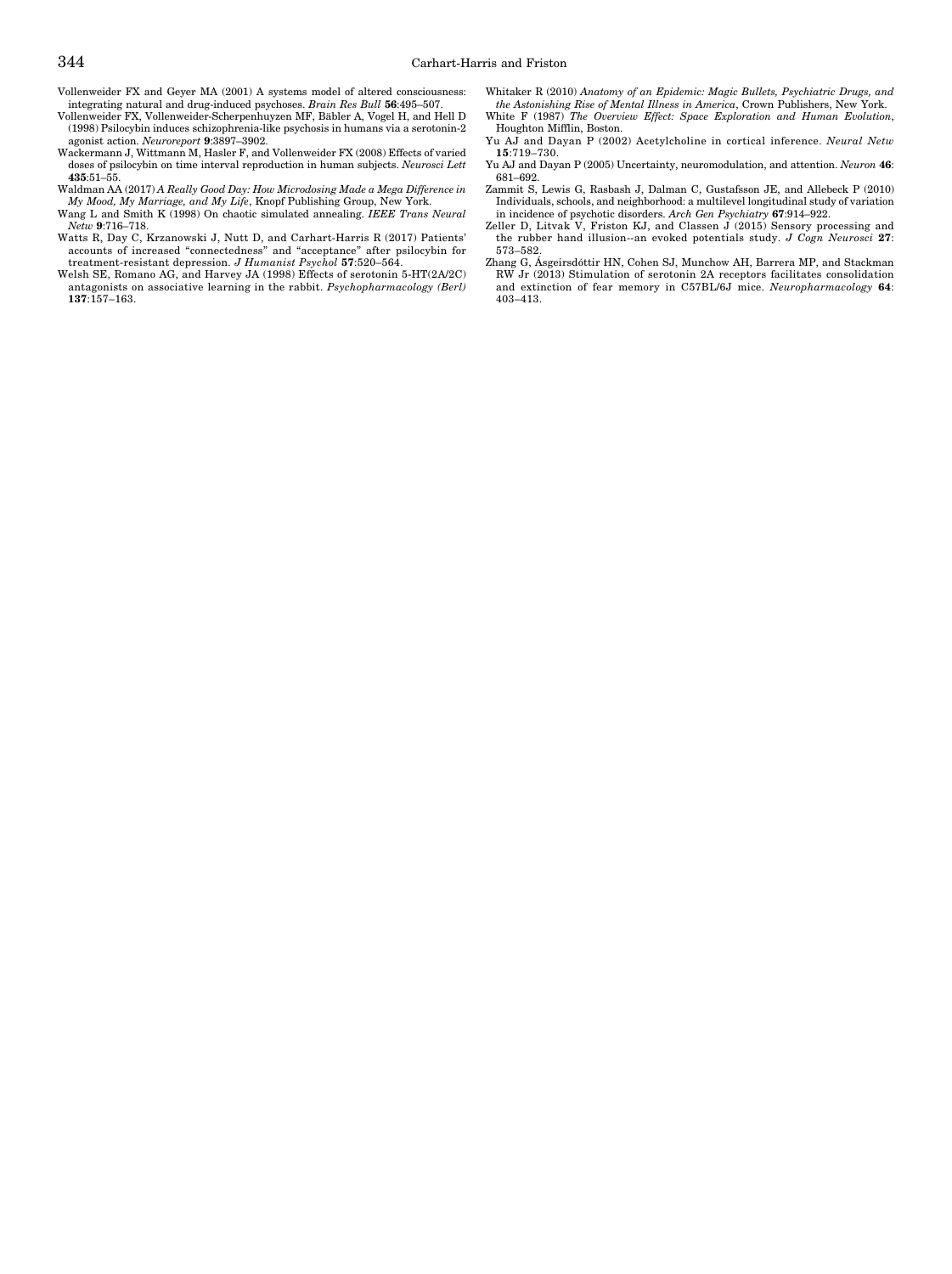# **Full title: REBUS and the anarchic brain: towards a unified model of the brain action of psychedelics**

### **Running title: REBUS and the anarchic brain**

**\*Carhart-Harris R.L.<sup>1</sup> and Friston K.J.<sup>2</sup>**

# SUPPLEMENTARY MATERIAL

## Supplemental Glossary of terms

**Bayesian model reduction:** Bayesian model reduction is a mechanism through which model parameters are pruned to reduce model complexity. It is a mechanism of model optimisation done in aid of model selection.

**Bayesian model selection**: Bayesian model selection is a mechanism by which a best performing model is identified from a set of models. Model performance is determined by a trade-off between model fit (specificity) and model complexity.

**Criticality:** The property of a complex system poised at a critical point between order and disorder on the cusp of a phase transition. At the critical point, the system exhibits emergent properties such as critical slowing.

**Critical slowing:** Critical slowing refers to a property of critical systems in which they are especially sensitive to perturbation. The term 'slowing' refers to the property of being slow to recover from a perturbation.

**Entropy**: The average surprise of outcomes sampled from a probability distribution or density. A density with low entropy means, on average, the outcome is relatively predictable (certain).